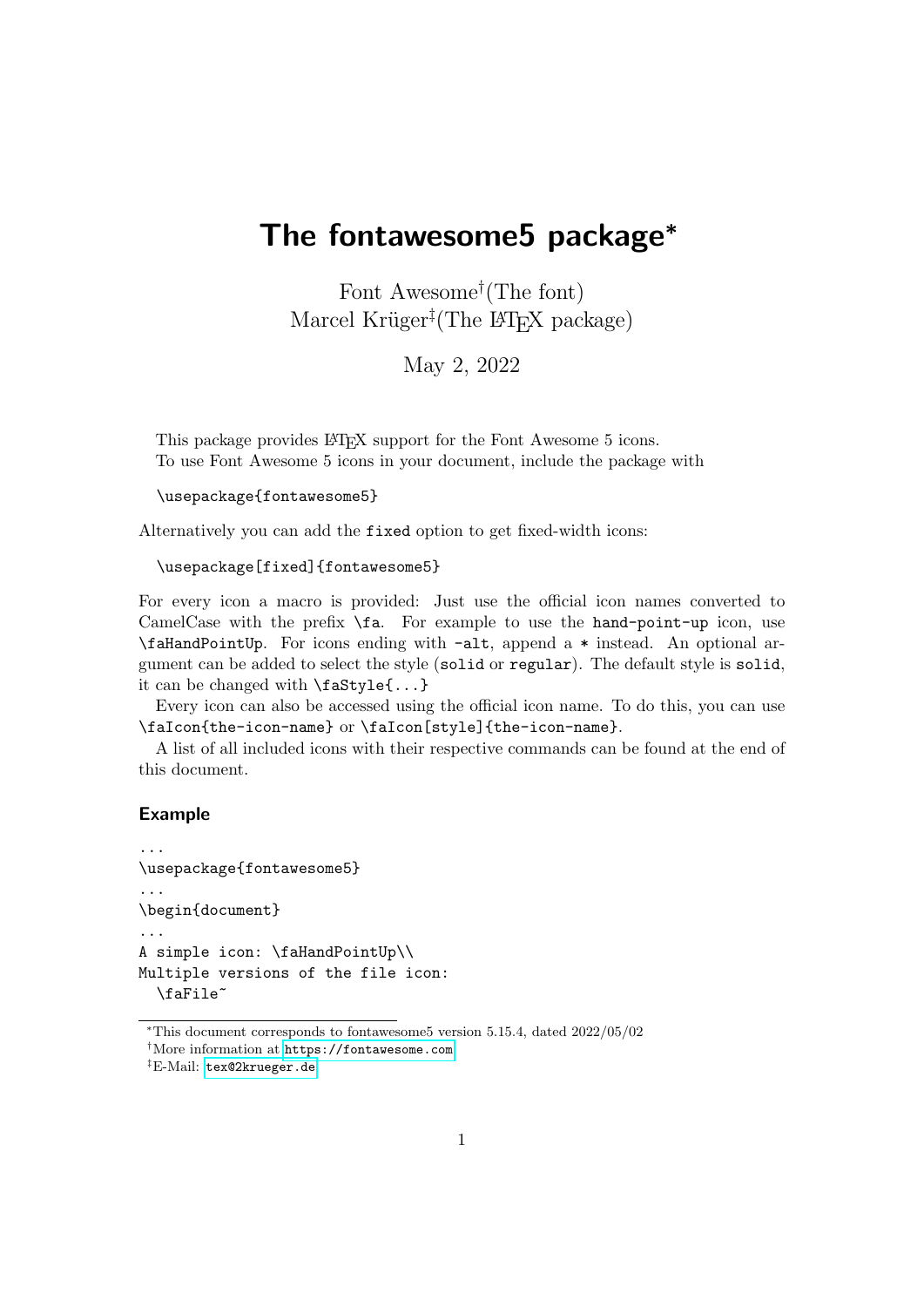```
\faFile*~
  \faFile[regular]~
  \faFile*[regular].\\
Alternative syntax:
  \faIcon{file}~
 \faIcon*{file}~
  \faIcon[regular]{file}~
 \faIcon*[regular]{file}.
...
\end{document}
```
A simple icon:  $\bullet$ Multiple versions of the file icon:  $\blacksquare$   $\blacksquare$   $\blacksquare$ . Alternative syntax:  $\blacksquare$   $\blacksquare$   $\blacksquare$   $\blacksquare$ .

#### Font Awesome Pro

Font Awesome 5 is available in a Free and a Pro version. This package uses the free version by default. If you own a Pro license and have the Font Awesome 5 Pro desktop fonts installed in your system font path, you can use Pro instead. For this, load the package with the [pro] option:

```
\usepackage[pro]{fontawesome5}
```
Now additional icons, the duotone and the light style can be used. The second color for duotone icons can be set though \faDuotoneSetSecondary:

\faDuotoneSetSecondary{green}% From here on, the secondary layer % will be green.

Pro is only supported with  $X \rightarrow Y$  and  $Lua \rightarrow T<sub>E</sub>X$ .

### Updates

This package corresponds to Font Awesome 5.15.4. In case there is a newer version available on the Font Awesome homepage, check for updates on [https://ctan.org/](https://ctan.org/pkg/fontawesome5) [pkg/fontawesome5](https://ctan.org/pkg/fontawesome5). Should there be no corresponding update on CTAN, you can write a mail to  $text{tex}$   $\cdot$  dex  $\cdot$  . If you use  $\overline{X}$   $\exists$   $\exists$   $\exists$   $\forall$   $\exists$   $\exists$   $\exists$   $\forall$   $\exists$   $\exists$   $\forall$   $\exists$   $\forall$   $\exists$   $\exists$   $\forall$   $\exists$   $\forall$   $\exists$   $\forall$   $\exists$   $\forall$   $\exists$   $\exists$   $\forall$   $\exists$   $\forall$   $\exists$   $\forall$   $\exists$   $\forall$   $\exists$   $\forall$   $\exists$ download the new Desktop Fonts from <https://fontawesome.com> into your TFX tree. If you save them with the filenames

```
FontAwesome5Brands-Regular-400.otf
FontAwesome5Free-Regular-400.otf
FontAwesome5Free-Solid-900.otf
```
the package will start using the new version right away.

#### Bugs

For bug reports and feature requests, write to [tex@2krueger.de](mailto:tex@2krueger.de).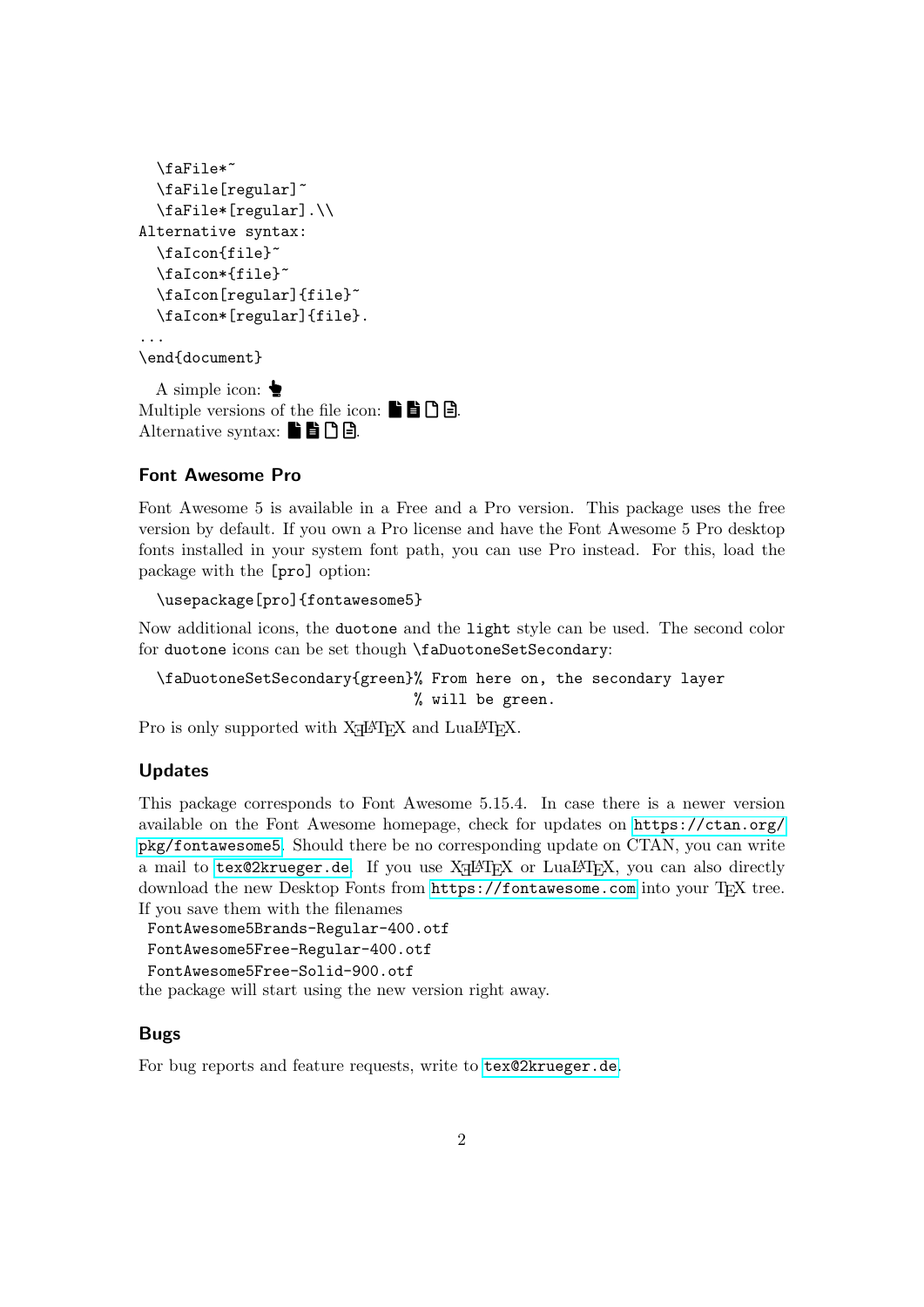## Full icon list for FontAwesome 5 Free

All icons marked with ™ are brand icons.

All brand icons are trademarks of their respective owners. The use of these trademarks does not indicate endorsement of the trademark holder by Font Awesome, nor vice versa. Please do not use brand logos for any purpose except to represent the company, product, or service to which they refer.

| TM        | 5                               | $\frac{500px}{$                     | $\frac{500px}{$                                                  |
|-----------|---------------------------------|-------------------------------------|------------------------------------------------------------------|
| TM        | ඊ                               | \faAccessibleIcon                   | $\setminus$ faIcon{accessible-icon}                              |
| <b>TM</b> | $\boldsymbol{\lambda}$          | \faAccusoft                         | $\set{aIcon}\{\texttt{accusoft}\}$                               |
| TM        | Æ                               | \faAcquisitionsIncorporated         | $\setminus$ faIcon $\{acquistions-incorporated\}$                |
|           | <b>Ad</b>                       | \faAd                               | $\texttt{aIcon}\$                                                |
|           | B                               | $\Lambda$ ddressBook                | $\frac{1}{\text{address-book}}$                                  |
|           | $\textcolor{red}{\blacksquare}$ | \faAddressBook[regular]             | $\frac{[regular]}{address-book}$                                 |
|           | 8                               | \faAddressCard                      | $\setminus$ faIcon{address-card}                                 |
|           | 国                               | \faAddressCard[regular]             | $\frac{[regular]}{address-card}$                                 |
|           | $\bullet$                       | $\hat{}$ fa $\hat{}$ djust          | $\texttt{aIcon}\texttt{adjust}$                                  |
| <b>TM</b> | ♦                               | $\setminus$ faAdn                   | $\setminus$ faIcon $\{adn\}$                                     |
| TM        | $rac{1}{2}$                     | $\hat{}$ faAdversal                 | $\setminus$ faIcon $\{adversal\}$                                |
| TM        | $\overline{\mathbf{v}}$         | \faAffiliatetheme                   | $\setlength{\dagger}{\text{if}}$ falcon $\set{affiliatethem}$    |
| TM        |                                 | \faAirbnb                           | $\setminus$ faIcon $\{$ airbnb $\}$                              |
|           | ö <sup>*</sup>                  | $\hat{f}$ aAirFreshener             | $\setminus$ faIcon{air-freshener}                                |
| TM        |                                 | \faAlgolia                          | $\frac{algolia}{$                                                |
|           |                                 | \faAlignCenter                      | $\setminus$ faIcon{align-center}                                 |
|           |                                 | \faAlignJustify                     | $\setminus$ faIcon{align-justify}                                |
|           |                                 | \faAlignLeft                        | $\setminus$ faIcon{align-left}                                   |
|           | <b>DEINER</b>                   | \faAlignRight                       | $\frac{\alpha}{\alpha\$                                          |
| <b>TM</b> |                                 | \faAlipay                           | $\set{f}$ aIcon $\{ \text{alipay} \}$                            |
|           | ₩                               | \faAllergies                        | $\setminus$ faIcon $\{$ allergies $\}$                           |
| TM        | $\mathbf{a}$                    | $\Lambda$ mazon                     | $\setminus$ faIcon $\{$ amazon $\}$                              |
| TМ        | pay <sub>7</sub>                | \faAmazonPay                        | $\setminus$ faIcon $\{$ amazon-pay $\}$                          |
|           | Q                               | $\Lambda$ mbulance                  | $\setminus$ faIcon $\{$ ambulance $\}$                           |
|           | kg                              | \faAmericanSignLanguageInterpreting | $\setminus$ faIcon $\{$ american-sign-language-interpreting $\}$ |
| TM        | a                               | $\hat{\tau}$                        | $\frac{amilia}{$                                                 |
|           | ᢤ                               | \faAnchor                           | ${f$ a $I$ con ${a$ nchor $}$                                    |
| TM        | ▰                               | \faAndroid                          | $\setminus$ faIcon $\{$ android $\}$                             |
| TM        | ₩                               | \faAngellist                        | $\setminus$ faIcon{angellist}                                    |
|           | ∛                               | $\langle$ faAngleDoubleDown         | $\frac{angle-double-down}{$                                      |
|           | 巜                               | \faAngleDoubleLeft                  | $\frac{angle-double-left}{$                                      |
|           | $\rightarrow$                   | \faAngleDoubleRight                 | $\frac{angle-double-right}{$                                     |
|           | ⋩                               | \faAngleDoubleUp                    | $\frac{angle-double-up}{$                                        |
|           | $\checkmark$                    | faAngleDown                         | ${f}$ aIcon ${angle-down}$                                       |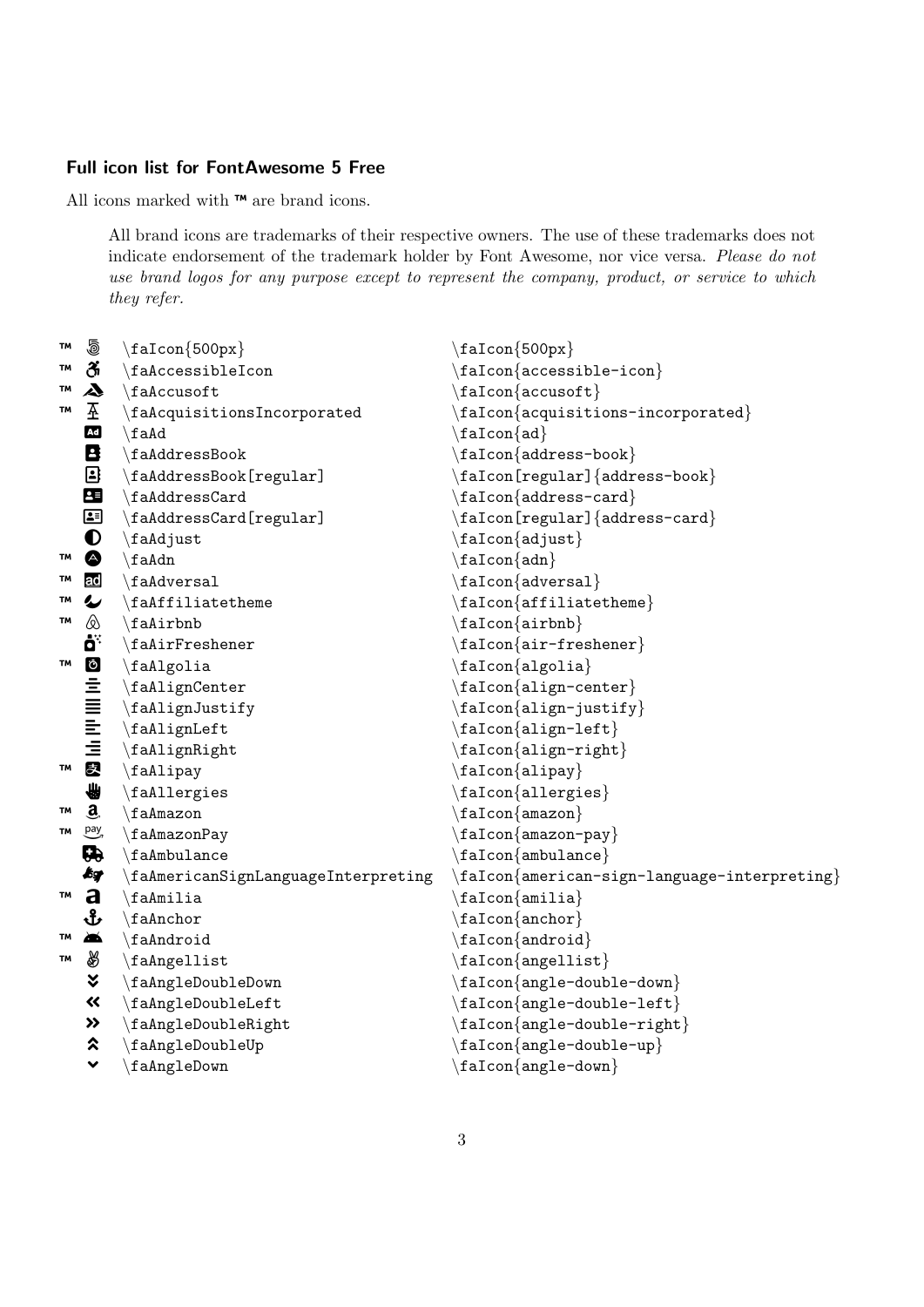```
 \faAngleLeft \faIcon{angle-left}
    > \{aInglen, right\}\leftarrow \faAngleUp \faIcon{angle-up}
   \bullet \faAngry \faIcon{angry}
   \circled{S} \faAngry[regular] \faIcon[regular] {angry}
™  \faAngrycreative \faIcon{angrycreative}
   \bullet \faAngular \faIcon{angular}
    \begin{array}{c} \text{4} \\ \text{4} \end{array}T^M apper \{a\} \{a\}W \nsubseteq \{fadh\n\} \{aIcon\}\bullet \faApple* \faIcon{apple-alt}
TM \star Pay \ \{aApplePay \}W \rightarrow \{fadppStore\}™  \faAppStoreIos \faIcon{app-store-ios}
   \blacksquare \faArchive \faIcon{archive}
   \prod \faArchway \faIcon{archway}
   \bullet \faArrowAltCircleDown \bullet \faIcon{arrow-alt-circle-down}<br>
\bullet \faArrowAltCircleDown[regular] \faIcon[regular]{arrow-alt-cir
    \faArrowAltCircleDown[regular] \faIcon[regular]{arrow-alt-circle-down}
   \bigoplus \faArrowAltCircleLeft \faIcon{arrow-alt-circle-left}<br>
\bigoplus \faArrowAltCircleLeft[regular] \faIcon[regular]{arrow-alt-cir
   \bigoplus \faArrowAltCircleLeft[regular] \faIcon[regular]{arrow-alt-circle-left}<br>
\bigoplus \faArrowAltCircleRight \faIcon{arrow-alt-circle-right}
   \label{prop:main} $$ \faffarrowAltCircleRight $$ \faffarrowAltCircleRight \ref{arrow-alt-circle-right} $$ \faffarrowAltCircleRight [regular] \faffan[regular] \arrow-alt-circ. $$\Theta \faArrowAltCircleRight[regular] \faIcon[regular]{arrow-alt-circle-right}<br>
\bullet \faArrowAltCircleUp \faIcon{arrow-alt-circle-up}
   <table>\n<tbody>\n<tr>\n<td>①</td>\n<td>\n<math>\text{farrow} \cdot \text{farrow} \cdot \text{farrow} \cdot \text{farrow} \cdot \text{farrow} \cdot \text{farrow} \cdot \text{farrow} \cdot \text{farrow} \cdot \text{farrow} \cdot \text{farrow} \cdot \text{farrow} \cdot \text{farrow} \cdot \text{farrow} \cdot \text{farrow} \cdot \text{herrow} \cdot \text{herrow} \cdot \text{herrow} \cdot \text{herrow} \cdot \text{herrow} \cdot \text{herrow} \cdot \text{herrow} \cdot \text{herrow} \cdot \text{herrow} \cdot \text{herrow} \cdot \text{herrow}
         \faArrowAltCircleUp[regular] \faIcon[regular]{arrow-alt-circle-up}
        \faArrowCircleDown \faIcon{arrow-circle-down}
   <table>\n<tbody>\n<tr>\n<th>✓</th>\n<th>ifaArrowCircleLeft</th>\n<th>ifaFromCircle-left</th>\n</tr>\n<tr>\n<td>✓</td>\n<td>ifaArrowCircleRight</td>\n<td>ifaFrom{arrow-circle-right}</td>\n</tr>\n<tr>\n<td>✓</td>\n<td>ifaArrowCircleType</td>\n<td>ifaFrom{arrow-circle-up}</td>\n</tr>\n<tr>\n<td>✓</td>\n<td>ifaArrowDown</td>\n<td>ifaFrom{arrow-down}</td>\n</tr>\n<tr>\n<td>✓</td>\n<td>ifaArrowLeft</td>\n<td>ifa.com{arrow-down}</td>\n</tr>\n</tbody>\n</table>
        \faArrowCircleRight \faIcon{arrow-circle-right}
        \faArrowCircleUp \faIcon{arrow-circle-up}
        \frac{arrowDown}{\f{arrow-down}}\leftarrow \faArrowLeft \faIcon{arrow-left}<br>
\leftarrow \faArrowRight \faIcon{arrow-right
   \rightarrow \faArrowRight \faIcon{arrow-right}<br>
\downarrow \faArrows* \faIcon{arrows-alt}
        \{a\ \{a\\leftrightarrow \{faffrows\}<br>
\{aIf \{aIf \in \{aIf \in a\} \}\{a\TaArrowsAltV \{a\\uparrow \faArrowUp \faIcon{arrow-up}
   \triangle \faArtstation \faIcon{artstation}
   \mathcal{D} \faAssistiveListeningSystems \faIcon{assistive-listening-systems}
   \star \faAsterisk \setminus \faIcon{asterisk}
   \mathcal{R} \faAsymmetrik \faIcon{asymmetrik}
   \textcircled{a} \falt \falcon{at}
   \bullet \faAtlas \faIcon{atlas}
™  \faAtlassian \faIcon{atlassian}
```
 $\bullet$  \faAtom \faIcon{atom}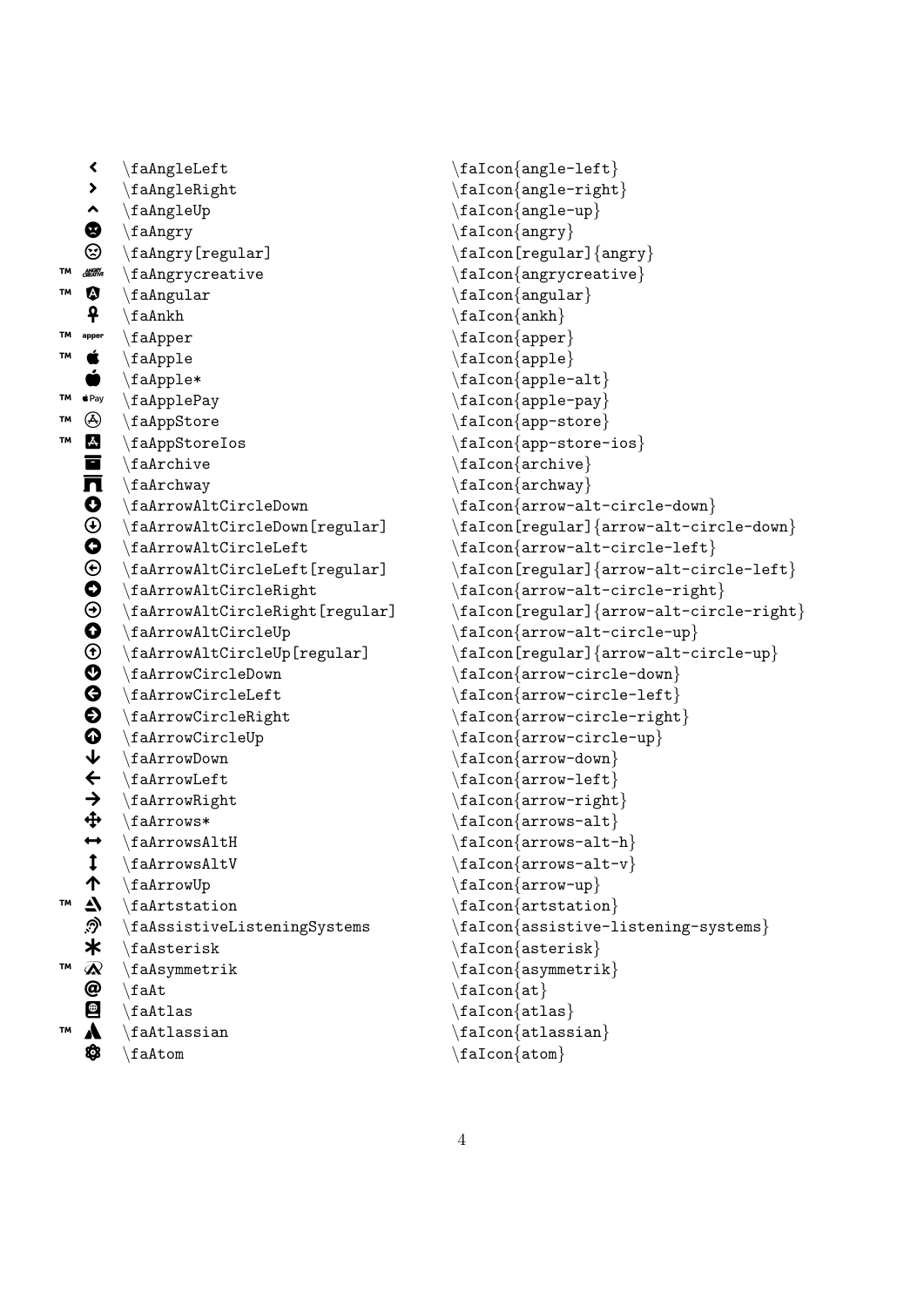| TM                                        |                                     |
|-------------------------------------------|-------------------------------------|
| ◈                                         | $\hat{\theta}$                      |
| <b>AD</b>                                 | $\Lambda$ udioDescription           |
| -A-<br>TΜ                                 | $\Lambda$ utoprefixer               |
| Ŋ<br>TМ                                   | $\langle$ faAvianex                 |
| TМ<br><b>AVIATO</b>                       | $\hat{}$ faAviato                   |
| Q.                                        | $\lambda$                           |
| $\overset{\text{aws}}{\rightarrow}$<br>TМ | $\setminus$ faAws                   |
|                                           | \faBaby                             |
|                                           | $\langle f$ aBabyCarriage           |
| 25.25公斤的产品:                               | $\langle f$ aBackspace              |
|                                           | $\langle$ faBackward                |
|                                           | $\langle$ faBacon                   |
|                                           | $\langle$ faBacteria                |
|                                           | $\langle$ faBacterium               |
|                                           | $\langle$ faBahai                   |
| ₫₫                                        | $\langle$ faBalanceScale            |
| <u>ئ</u> ة                                | $\{faBalanceScaleLeft$              |
| ত্ৰীত                                     | $\backslash$ faBalanceScaleRight    |
| $\pmb{\heartsuit}$                        | $\setminus$ faBan                   |
| œ                                         | $\lambda$ ia<br>BandAid             |
| $\bullet$<br>TΜ                           | $\setminus$ faBandcamp              |
|                                           | $\langle$ faBarcode                 |
| $\equiv$                                  | $\langle f$ aBars                   |
| $\bf \Phi$                                | $\langle$ faBaseballBall            |
| ₩                                         | $\langle$ faBasketballBall          |
| $\Gamma$                                  | $\langle$ faBath                    |
| $\Box$                                    | \faBatteryEmpty                     |
| $\blacksquare$                            | $\texttt{aBatteryFull}$             |
| $\blacksquare$                            | $\label{thm:main}$ abattery<br>Half |
| $\blacksquare$                            | $\backslash$ faBatteryQuarter       |
| $\blacksquare$                            | $\backslash$ faBatteryThreeQuarters |
| ♦<br>TM                                   | $\Lambda$                           |
| ھۓ                                        | $\backslash$ faBed                  |
| Ф                                         | $\backslash$ faBeer                 |
| TΜ<br>Вē                                  | $\setminus$ faBehance               |
| TΜ                                        | \faBehanceSquare                    |
|                                           | $\langle$ faBell                    |
|                                           | $\setminus$ faBell[regular]         |
|                                           | $\setminus$ faBellSlash             |
|                                           | $\backslash$ faBellSlash[regular]   |
|                                           | $\backslash$ faBezierCurve          |
|                                           | $\langle fabible$                   |
| 国土公众公司的                                   | $\backslash$ faBicycle              |

```
\faIcon{audible}
\faIcon
{audio-description
}
\faIcon
{autoprefixer
}
\faIcon{avianex}
\faIcon
{aviato
}
\setminusfaIcon\{award\}\setminusfaIcon\{aws\}\faIcon{baby}
\faIcon
{baby-carriage
}
\faIcon
{backspace
}
\faIcon
{backward
}
\faIcon
{bacon
}
\faIcon{bacteria}
\faIcon{bacterium}
\faIcon
{bahai
}
\setminusfaIcon\{balance-scale\}\setminusfaIcon\{balance-scale-left\}\faIcon
{balance-scale-right
}
\faIcon{ban}
\faIcon{band-aid}
\faIcon
{bandcamp
}
\faIcon
{barcode
}
\faIcon{bars}
\faIcon{baseball-ball}
\faIcon{basketball-ball}
\faIcon
{bath
}
\faIcon
{battery-empty
}
\faIcon
{battery-full
}
\faIcon{battery-half}
\faIcon
{battery-quarter
}
\faIcon{battery-three-quarters}
\setminusfaIcon\{battle-net\}\setminusfaIcon\{bed\}\setminusfaIcon\{ \text{beer} \}\faIcon
{behance
}
\setminusfaIcon\{behance-square\}\setminusfaIcon\{bell\}\faIcon[regular]
{bell
}
\faIcon
{bell-slash
}
\setminusfaIcon[regular]\{bell-slash\}\faIcon
{bezier-curve
}
\faIcon
{bible
}
\faIcon
{bicycle
}
```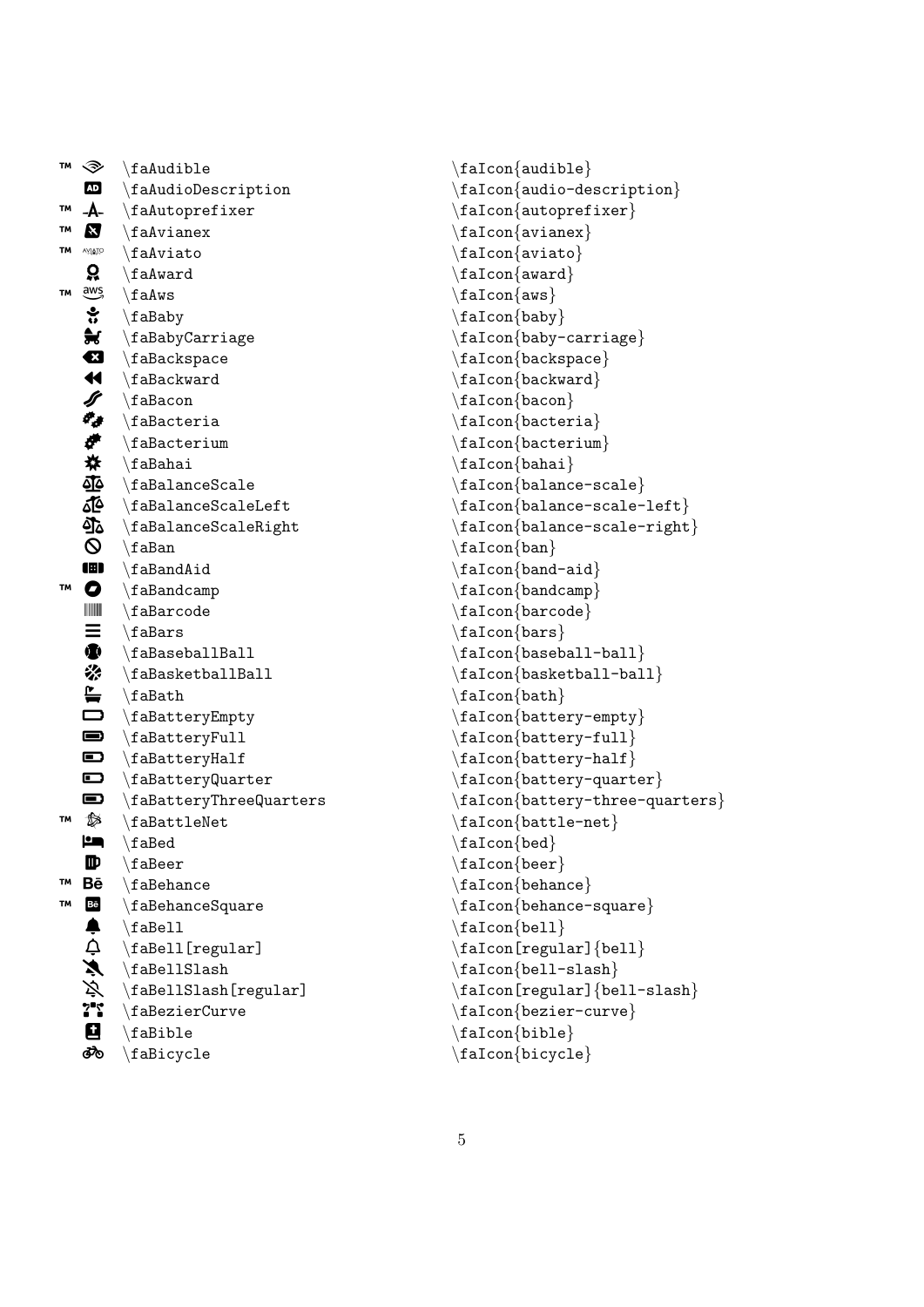|           | యే                       | $\Lambda$                       |
|-----------|--------------------------|---------------------------------|
| <b>TM</b> | $\blacksquare$           | $\langle$ faBimobject           |
|           | Ë                        | $\Lambda$ raBinoculars          |
|           | 赞                        | $\Lambda$                       |
|           |                          | \faBirthdayCake                 |
| TM        | W<br>U                   | $\hat{\mathcal{A}}$             |
| TM        | $\boldsymbol{\Theta}$    | $\Lambda$                       |
| TM        | ල                        | \faBity                         |
| TΜ        | ij:                      | \faBlackberry                   |
| TΜ        | M                        | $\backslash$ faBlackTie         |
|           | 馬鳴かい                     | $\verb \falsender $             |
|           |                          | $\Lambda$                       |
|           |                          | $\Lambda$                       |
|           |                          | $\langle faBlog$                |
| TΜ        | Θ                        | $\setminus$ faBlogger           |
| TΜ        | 8                        | $\langle faBloggerB$            |
| TΜ        | ❸                        | $\Lambda$                       |
| TМ        | <b>≸</b>                 | $\Lambda$                       |
|           |                          | $\langle$ faBold                |
|           |                          | $\hat{\tau}$                    |
|           |                          | $\setminus$ faBomb              |
|           | B ケ ず 【 心目】              | $\setminus$ faBone              |
|           |                          | $\setminus$ faBong              |
|           |                          | $\setminus$ faBook              |
|           | E                        | $\backslash$ faBookDead         |
|           |                          | $\setminus$ faBookmark          |
|           | $\Box$                   | $\setminus$ faBookmark[regular] |
|           | 9                        | $\Lambda$                       |
|           | Ú                        | $\setminus$ faBook $0$ pen      |
|           | ů                        | $\backslash$ faBook $\,$ Reader |
| TΜ        | Ø                        | $\Lambda$                       |
|           | $\mathbf H$              | $\Lambda$ laBorderAll           |
|           | ₩                        | $\setminus$ faBorderNone        |
|           | Г.:                      | \faBorderStyle                  |
|           |                          | \faBowlingBall                  |
|           |                          | $\backslash$ faBox              |
|           |                          | $\langle fab \rangle$           |
|           | 0<br>Liver               | \faBox0pen                      |
|           |                          | \faBoxTissue                    |
|           | $\mathbf{::}\mathbf{::}$ | $\langle$ faBraille             |
|           | <b>=</b>                 | $\Lambda$                       |
|           |                          | $\backslash$ faBread $Slice$    |
|           |                          | $\backslash$ faBriefcase        |

\faIcon {biking } \faIcon {bimobject }  $\setminus$ faIcon $\{$ binoculars $\}$ \faIcon{biohazard} \faIcon {birthday-cake } \faIcon {bitbucket } \faIcon {bitcoin } \faIcon{bity} \faIcon {blackberry } \faIcon {black-tie } \faIcon {blender } \faIcon {blender-phone } \faIcon {blind } \faIcon {blog } \faIcon {blogger } \faIcon {blogger-b } \faIcon {bluetooth } \faIcon {bluetooth-b } \faIcon{bold}  $\setminus$ faIcon $\{$ bolt $\}$ \faIcon {bomb } \faIcon {bone } \faIcon{bong} \faIcon {book }  $\setminus$ faIcon $\{$ book-dead $\}$ \faIcon {bookmark } \faIcon[regular] {bookmark } \faIcon{book-medical} \faIcon {book-open } \faIcon {book-reader } \faIcon {bootstrap } \faIcon{border-all} \faIcon {border-none } \faIcon {border-style } \faIcon{bowling-ball} \faIcon {box } \faIcon {boxes } \faIcon {box-open } \faIcon {box-tissue } \faIcon{braille} \faIcon {brain }  $\setminus$ faIcon $\{ \mathtt{bread}\text{-slice} \}$ \faIcon{briefcase}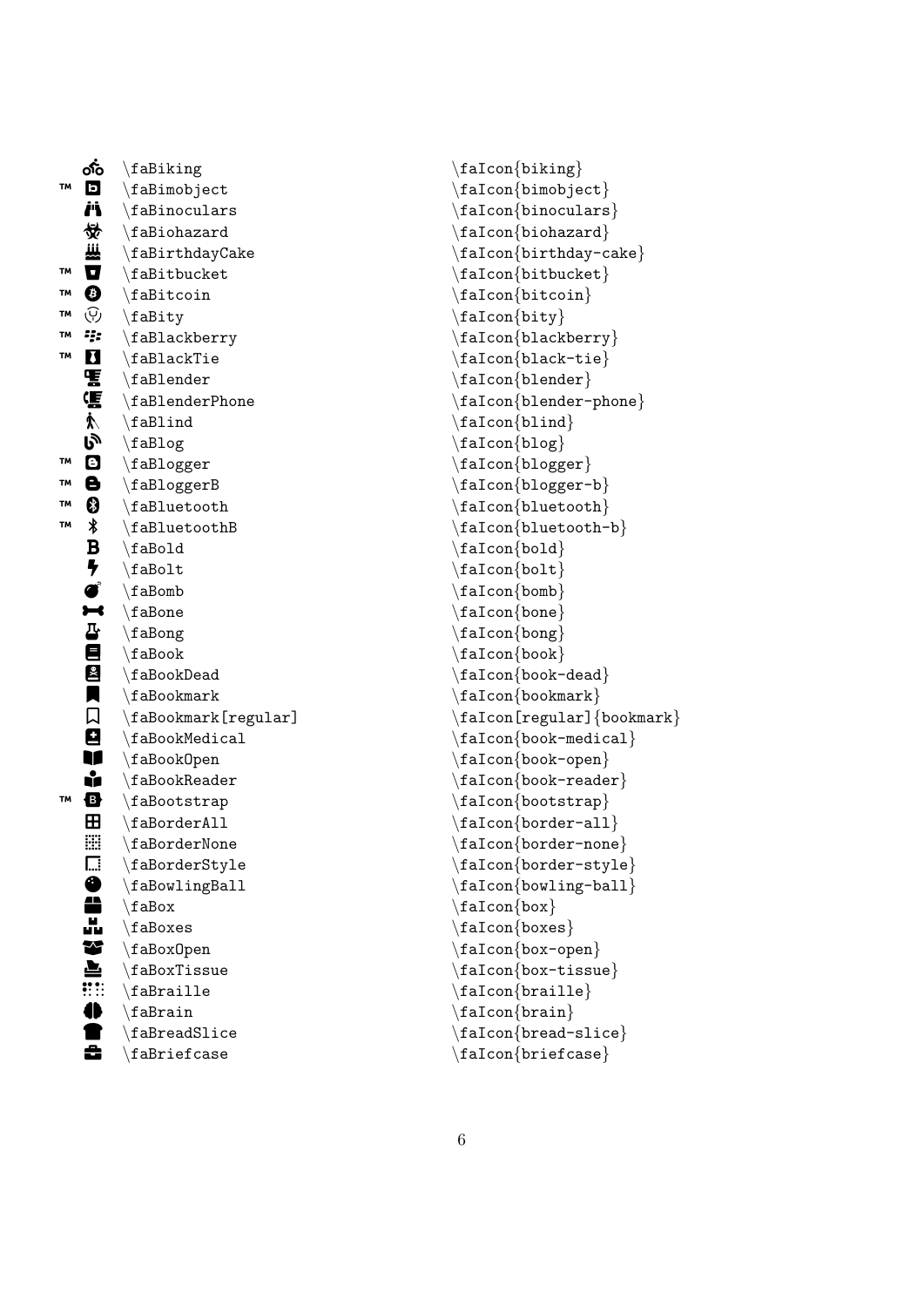$\mathbf{a}$ \faBriefcaseMedical ('<u>አ</u>י) \faBroadcastTower o \faBroom p \faBrush ™  $\ddot{\mathbf{B}}$ \faBtc ™  $\tilde{\mathbf{z}}$ \faBuffer մ \faBug **R** \faBuilding  $\mathbb{R}$ \faBuilding[regular]  $\blacktriangleleft$ \faBullhorn ◎ \faBullseye  $\bullet$ \faBurn ™ | 開 \faBuromobelexperte Q \faBus Q \faBus\* ..<br>ده \faBusinessTime ™  $\mathbf{C}$ \faBuyNLarge ™  $\boldsymbol{\Delta}$ \faBuysellads 剾 \faCalculator ä. \faCalendar  $\Box$ \faCalendar[regular] 曲 \faCalendar\*  $\blacksquare$ \faCalendar\*[regular] 茵 \faCalendarCheck  $\overline{5}$ \faCalendarCheck[regular]  $\ddot{\mathbf{a}}$ \faCalendarDay **节** \faCalendarMinus **茴** \faCalendarMinus[regular] ö \faCalendarPlus Ħ \faCalendarPlus[regular] 茵 \faCalendarTimes 笝 \faCalendarTimes[regular] 首 \faCalendarWeek  $\bullet$ \faCamera **6** \faCameraRetro Å \faCampground ™  $\bigstar$ \faCanadianMapleLeaf فخم \faCandyCane ₩ \faCannabis **PQ** \faCapsules  $\bullet$ \faCar  $\bullet$ \faCar\*  $\mathbf{m}$ \faCaravan

\faIcon{briefcase-medical} \faIcon {broadcast-tower } \faIcon {broom } \faIcon {brush } \faIcon{btc}  $\setminus$ faIcon $\{$ buffer $\}$ \faIcon {bug } \faIcon {building } \faIcon[regular] {building } \faIcon {bullhorn } \faIcon {bullseye } \faIcon {burn } \faIcon {buromobelexperte } \faIcon{bus} \faIcon {bus-alt } \faIcon {business-time } \faIcon {buy-n-large } \faIcon {buysellads }  $\setminus$ faIcon $\{$ calculator $\}$ \faIcon {calendar } \faIcon[regular] {calendar } \faIcon {calendar-alt }  $\setminus$ faIcon[regular] $\{$ calendar-alt $\}$  $\setminus$ faIcon $\{$ calendar-check $\}$ \faIcon[regular] {calendar-check } \faIcon {calendar-day }  $\setminus$ faIcon $\{$ calendar-minus $\}$ \faIcon[regular] {calendar-minus } \faIcon {calendar-plus } \faIcon[regular] {calendar-plus }  $\setminus$ faIcon $\{$ calendar-times $\}$ \faIcon[regular] {calendar-times } \faIcon {calendar-week } \faIcon{camera} \faIcon {camera-retro } \faIcon {campground } \faIcon {canadian-maple-leaf } \faIcon {candy-cane } \faIcon {cannabis } \faIcon {capsules }  $\setminus$ faIcon $\{car\}$ \faIcon {car-alt } \faIcon {caravan }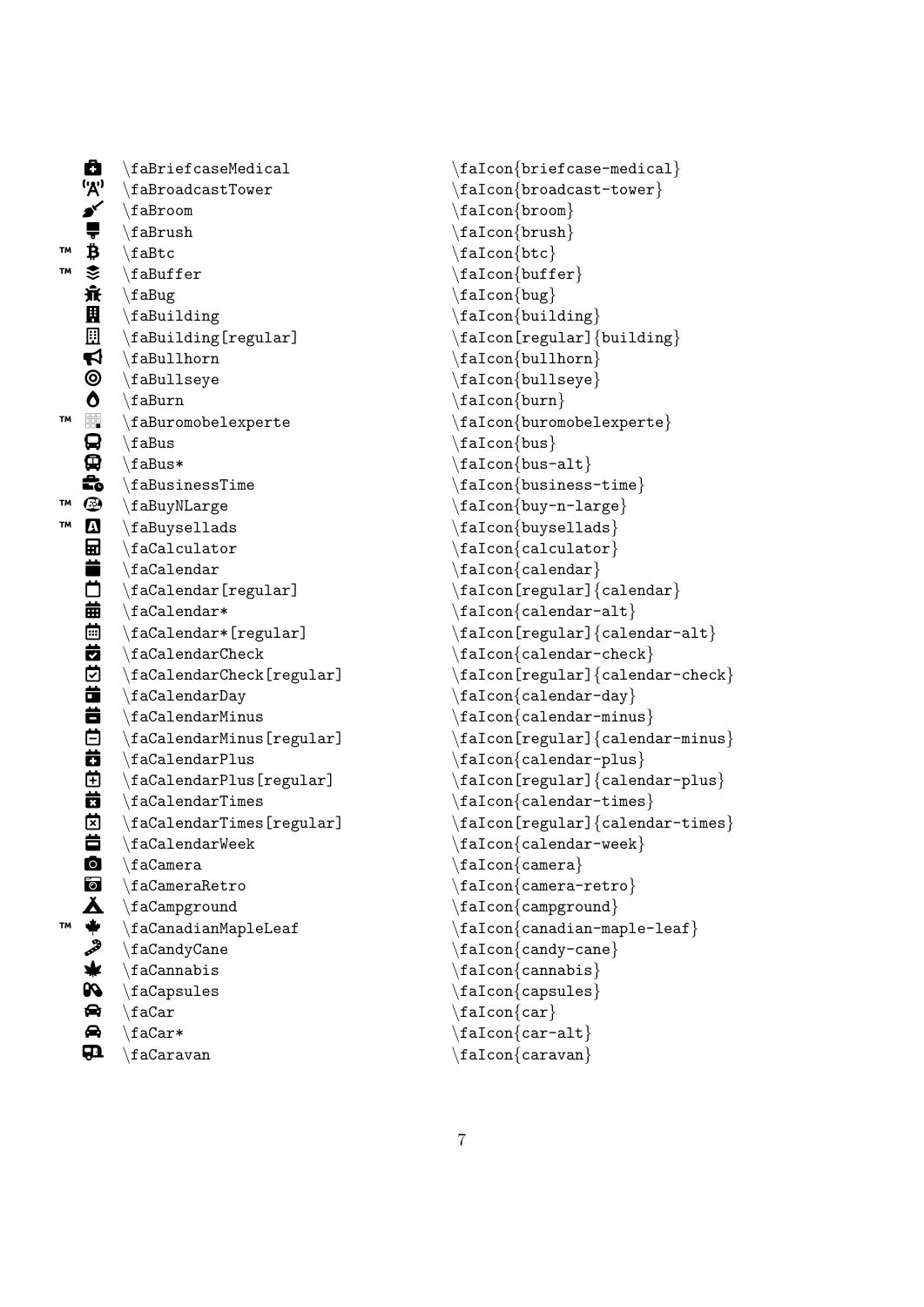|    | 的                                                                             | $\backslash$ faCarBattery              |
|----|-------------------------------------------------------------------------------|----------------------------------------|
|    | 勾                                                                             | $\frac{cardr}{d}$                      |
|    | $\blacktriangledown$                                                          | $\setminus$ faCaretDown                |
|    | $\blacktriangleleft$                                                          | $\setminus$ faCaretLeft                |
|    | $\blacktriangleright$                                                         | $\Lambda$                              |
|    |                                                                               | \faCaretSquareDown                     |
|    | $\overline{a}$                                                                | \faCaretSquareDown[regular]            |
|    |                                                                               | $\setminus$ faCaretSquareLeft          |
|    | $\frac{1}{\sqrt{2}}$                                                          | $\setminus$ faCaretSquareLeft[regular] |
|    |                                                                               | $\verb \factorstSquareRight $          |
|    | $\overline{D}$                                                                | \faCaretSquareRight[regula:            |
|    | $\begin{array}{c}\n\blacksquare \\ \blacksquare \\ \blacksquare\n\end{array}$ | \faCaretSquareUp                       |
|    |                                                                               | $\texttt{factorSquareUp}$ [regular]    |
|    |                                                                               | $\setminus$ faCaretUp                  |
|    |                                                                               | $\setminus$ faCarrot                   |
|    |                                                                               | $\frac{c}{16}$                         |
|    | की<br>पू                                                                      | $\frac{1}{16}$ CartArrowDown           |
|    | Ħ                                                                             | $\frac{c}{10}$                         |
|    | 喦                                                                             | $\frac{1}{16}$ CashRegister            |
|    | h                                                                             | $\hat{\tau}$                           |
| TΜ | $\begin{array}{c}\n\text{pay} \\ \hline\n\end{array}$                         | \faCcAmazonPay                         |
| TΜ |                                                                               | $\setminus$ faCcAmex                   |
| TМ | $\acute{\mathbf{g}}$ Pay                                                      | $\setminus$ faCcApplePay               |
| TΜ | $\circledcirc$                                                                | $\frac{CDD}{nersClub}$                 |
| TΜ | DISCOVER                                                                      | $\setminus$ faCcDiscover               |
| TΜ | JCB                                                                           | $\langle$ faCcJcb                      |
| TΜ | $\circledcirc$                                                                | $\Lambda$                              |
| TΜ | PayPal                                                                        | $\setminus$ faCcPaypal                 |
| TΜ | stripe                                                                        | $\setminus$ faCcStripe                 |
| TΜ | <b>VISA</b>                                                                   | $\setminus$ faCcVisa                   |
| TΜ | ❻                                                                             | $\setminus$ faCentercode               |
| TΜ | 参                                                                             | \faCentos                              |
|    | ₩                                                                             | $\verb+\factortificate+$               |
|    | д                                                                             | $\backslash$ faChair                   |
|    |                                                                               | \faChalkboard                          |
|    | <b>LG B JO</b>                                                                | \faChalkboardTeacher                   |
|    |                                                                               | \faChargingStation                     |
|    |                                                                               | $\Lambda$ raChartArea                  |
|    | $\overline{\mathbf{H}}$                                                       | $\hat{\text{L}}$                       |
|    | Щ                                                                             | \faChartBar[regular]                   |
|    | へわに                                                                           | $\Lambda$ raChartLine                  |
|    |                                                                               | $\hat{\text{L}}$                       |
|    |                                                                               | $\backslash$ fa ${\tt Check}$          |

```
\frac{car-battery}{\frac{car-crash}{\frac{\text{caret-down}}{}\frac{\text{caret-left}}{}\frac{\text{caret-right}}{}\frac{\c{caret-square-down}}]\quad\text{factor}[regular]\ caret-square-down
            \frac{care-square-left}\left.\right] \faIcon[regular] {caret-square-left}
            \frac{\c{caret-square-right}}r] \frac{\frac{\text{regular}}{\text{current-square-right}}\frac{\c{caret-square-up}}\frac{[regular]}{care-square-up}\frac{cancel-up}{\frac{\text{carrot}}{}\frac{car-side}\frac{\arctan}{\arctan}\frac{\card}{\sqrt{c}\frac{cash-register}\frac{\c{at}}{\c{at}}\frac{cc-amazon-pay}\frac{cc-amex}{\frac{cc-\n}{cc-\n}\frac{cc\text{-diners-club}}\frac{cc\text{-}\text{discover}}\frac{cc-icb}{\frac{cc-mastercard}\frac{cc-paypal}{\frac{cc\text{-}strip}{\frac{cc - visa}\left\{ \text{centercode} \right\}\frac{1}{\text{cents}}\frac{\text{centricate}}\frac{\text{chain}}{}\frac{\text{chalkboard}}{}\frac{\chalkboard-teacher}\frac{\text{charging-station}}{}\frac{\text{chart-area}}{}\frac{\text{chart-bar}}{}\left\{ \frac{\text{rel}}{\text{char}} \right\}\frac{\text{chart-line}}{}\frac{\text{chart-pie}}{}\frac{\cosh}{\cosh}
```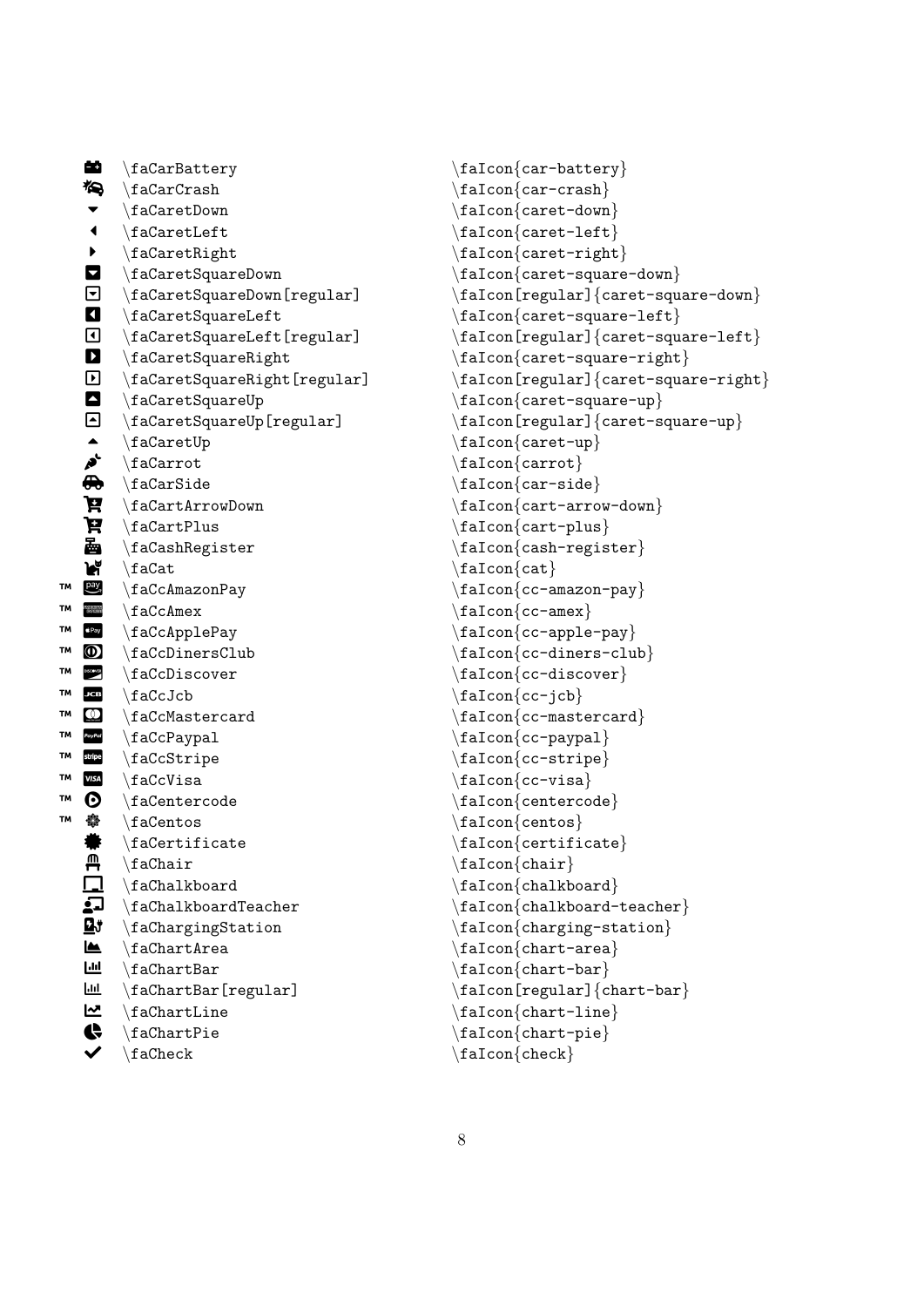$\bullet$  \faCheckCircle \faIcon{check-circle}<br>  $\odot$  \faCheckCircle[regular] \faIcon[regular]{chec  $\blacklozenge$  \faCheckDouble \faIcon{check-double} § \faCheckSquare \faIcon{check-square} § \faCheckSquare[regular] \faIcon[regular]{check-square}  $\qquad \qquad \text{if a\text{Checkes}}$  $\frac{1}{2}$  \faChess \faIcon{chess}  $\bullet$  \faChessBishop \faIcon{chess-bishop}<br> $\$  \faChessBoard \faIcon{chess-board}  $\text{\#} \ fachessBoard \qquad \text{false} - \text{false} - \text{false} - \text{false} \qquad \text{false} - \text{false} \qquad \text{false} - \text{false} \qquad \text{false} - \text{false} \qquad \text{false} - \text{false} \qquad \text{false} - \text{false} \qquad \text{false} - \text{false} \qquad \text{false} \qquad \text{false} \qquad \text{false} \qquad \text{false} \qquad \text{false} \qquad \text{false} \qquad \text{false} \qquad \text{false} \qquad \text{false} \qquad \text{false} \qquad \text{false} \qquad \text{false} \qquad$  $\begin{array}{ll}\texttt{aChessKing} \label{tab:1} \end{array} \begin{array}{ll}\texttt{aChessKing} \label{tab:1} \end{array} \begin{array}{ll}\texttt{aCon{chess-king}} \label{tab:1} \end{array} \begin{array}{ll}\texttt{aCon{chess-king}} \end{array} \begin{array}{ll}\texttt{aCon{chess-king}} \end{array} \begin{array}{ll}\texttt{aCon{chess-pany}} \end{array} \begin{array}{ll}\texttt{aCon{chess-quen}} \end{array}$ \faChessKnight \faIcon{chess-knight}  $\frac{\frac{c}{c}}{\frac{c}{c}}$  $\begin{array}{lllllllllllllllll} \begin{array}{lllllllllllllllllllll} \text{faChessQueue} & & \text{faCon{chess-queen} & \text{faCon{chess-queen} & \text{faCon{chess-rook} & \text{faCon{chess-rook} & \text{faCon{chevron-circ} & \text{faChevronCircleleft} & \text{faCon{chevron-circ} & \text{faChevronCircleright} & \text{faCon{chevron-circ} & \text{faChevronCircleUp} & \text{faCon{chevron-circ} & \text{faChevron-ccirc} & \text{faChevron-down} & \text{faCon{chevron-down} & \text$  $\{fachessRoot\}$  $\frac{\frac{c}{cleDown}}{\frac{chevronCircleDown}}$  $\{fachevronCircleLeft$   $\{fachevronCircleLeft\}$  $\frac{\frac{circleUp}{\fachevronCircleUp}}{}$  $\blacktriangleright\ \ \{fachevronDown\ \hspace{6.3cm} \fachevronLeft\ \}$  $\left\{\n \begin{array}{ccc}\n \left( \frac{chevronLeft}{aChevronRight}\n \end{array}\n \right.\n \right\}$  $\left.\begin{array}{c}\right\} \quad \text{factor} \quad \text{element} \quad \text{factor} \quad \text{element} \quad \text{element} \quad \text{factor} \quad \text{element} \quad \text{element} \quad \text{element} \quad \text{element} \quad \text{even} \quad \text{even} \quad \text{even} \quad \text{even} \quad \text{even} \quad \text{even} \quad \text{even} \quad \text{even} \quad \text{even} \quad \text{even} \quad \text{even} \quad \text{even} \quad \text{even} \quad \text{even} \quad \text{even} \quad \text{even} \quad \text{even} \quad \text{even} \quad \text{even} \quad \text{$ ◆ \faChevronUp \faIcon{chevron-up}<br>
★ \faChild \faIcon{child \faIcon{child \faIcon{child \faIcon{child \faIcon{child \faIcon{child \f  $\frac{\alpha}{\alpha}$  $\mathbb{R}$  \faChrome \faIcon{chrome}  $\overline{\mathbf{a}}$  \faChromecast \faIcon{chromecast}  $\bigwedge$   $\{factor\}$  $\left\{\text{factor}\left\{\text{circle}\}\right\}$ ○ \faCircle[regular] \faIcon[regular] {circle}<br>○ \faCircleNotch \faIcon{circle-notch}  $\{facircleNotch$   $\{aIcon{circle-notch}\}$  $\mathbf{H}_1$  \faCity  $\mathbf{H}_2$  \faIcon{city}  $\hat{\text{factor}}\$ ¿ \faClipboard \faIcon{clipboard}  $\begin{array}{ccc}\n \text{A} & \text{A} \\
 \text{A} & \text{B}\n \end{array}$ À \faClipboardCheck \faIcon{clipboard-check}  $\frac{clipboardList}{faclipboardList}$  $\begin{array}{ccc}\n\text{4} & \text{4} & \text{4} & \text{4} \\
\text{5} & \text{6} & \text{6} & \text{7} \\
\text{6} & \text{7} & \text{8} & \text{7} \\
\text{7} & \text{8} & \text{9} & \text{10} \\
\text{8} & \text{9} & \text{10} & \text{10} & \text{10} \\
\text{9} & \text{10} & \text{10} & \text{10} & \text{10} \\
\text{11} & \text{12} & \text{13} & \text{14} & \text{15} & \text{16} \\
\text{12}$ \faClock[regular] \faIcon[regular] \faClock}  $\Box$  \faClone \faIcon{clone}  $\Box$  \faClone[regular] \faIcon[regular] {clone} Ä \faClosedCaptioning \faIcon{closed-captioning}  $\{fac1oud\}$ 

¥ \faCheckCircle[regular] \faIcon[regular]{check-circle} \faChevronCircleRight \faIcon{chevron-circle-right}  $\mathbb{G} \setminus \text{faclosedCaptioning[regular]}$  \faIcon[regular]{closed-captioning} Æ \faCloudDownload\* \faIcon{cloud-download-alt}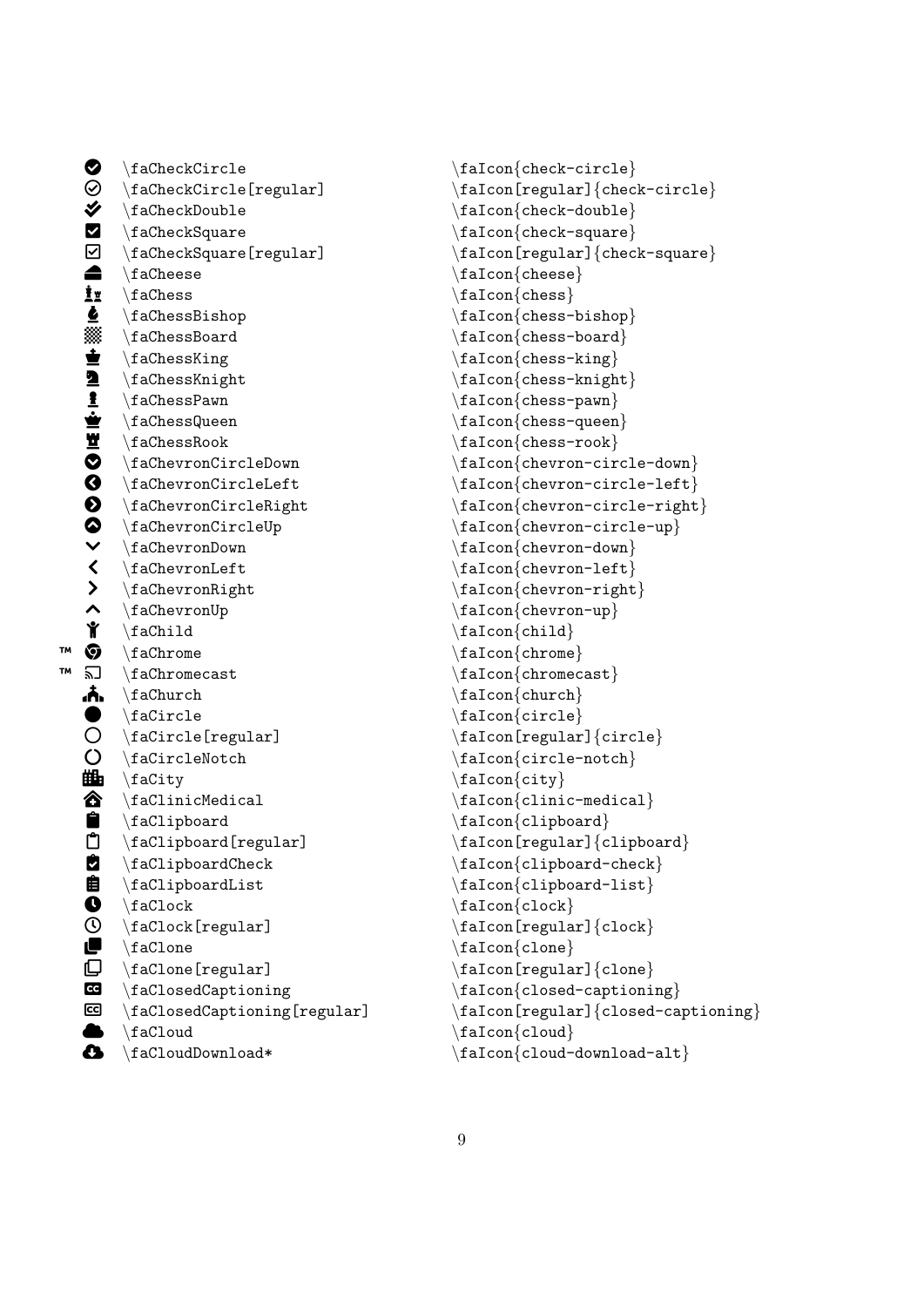™ A \faCloudflare Ş. \faCloudMeatball È \faCloudMoon É \faCloudMoonRain Ê \faCloudRain ™  $\circledcirc$ \faCloudscale Ë \faCloudShowersHeavy ™ C \faCloudsmith **İ** \faCloudSun Í \faCloudSunRain  $\mathbf \Omega$ \faCloudUpload\* ™  $\odot$ \faCloudversify  $\mathbf{r}$ \faCocktail Ð \faCode Ñ \faCodeBranch ™  $^{\circ}$ \faCodepen ™  $\circledR$ \faCodiepie  $\blacksquare$ \faCoffee Ó \faCog  $\mathbf{\Phi}_{\mathrm{o}}^{\mathrm{o}}$ \faCogs Õ \faCoins Ö \faColumns  $\bullet$ \faComment  $\circ$ \faComment[regular] Ø \faComment\*  $\Box$ \faComment\*[regular]  $\bullet$ \faCommentDollar  $\bullet$ \faCommentDots  $\odot$ \faCommentDots[regular] Û \faCommentMedical  $\bullet$ \faComments  $\infty$ \faComments[regular]  $\mathbf{Q}_\bullet$ \faCommentsDollar Þ \faCommentSlash  $\bullet$ \faCompactDisc  $\bullet$ \faCompass  $\circledR$ \faCompass[regular] ji<br>7 r \faCompress **ي**ر \faCompress\* ăĶ \faCompressArrows\* ä \faConciergeBell ™  $\boldsymbol{\varkappa}$ \faConfluence ™  $\otimes$ \faConnectdevelop

\faIcon {cloudflare }  $\setminus$ faIcon $\{\texttt{cloud-meatball}\}$  $\setminus$ faIcon $\{$ cloud-moon $\}$  $\setminus$ faIcon $\{$ cloud-moon-rain $\}$ \faIcon{cloud-rain} \faIcon {cloudscale } \faIcon {cloud-showers-heavy }  $\setminus$ faIcon $\{\texttt{clouds}$ mith $\}$ \faIcon{cloud-sun}  $\setminus$ faIcon $\{\texttt{cloud-sum-rain}\}$  $\setminus$ faIcon $\{\texttt{cloud-upload-alt}\}$ \faIcon{cloudversify} \faIcon{cocktail}  $\setminus$ faIcon $\{\text{code}\}$  $\setminus$ faIcon $\{$ code-branch $\}$ \faIcon {codepen } \faIcon {codiepie }  $\setminus$ faIcon $\{ \textup{cofree} \}$  $\setminus$ faIcon $\{c$ og} \faIcon{cogs} \faIcon {coins } \faIcon{columns} \faIcon{comment}  $\setminus$ faIcon[regular] $\{ \mathtt{comment} \}$  $\setminus$ faIcon $\{$ comment-alt $\}$ \faIcon[regular] {comment-alt } \faIcon{comment-dollar} \faIcon {comment-dots } \faIcon[regular] {comment-dots }  $\setminus$ faIcon $\{$ comment-medical $\}$ \faIcon{comments} \faIcon[regular] {comments } \faIcon{comments-dollar} \faIcon {comment-slash }  $\setminus$ faIcon $\{$ compact-disc $\}$ \faIcon {compass } \faIcon[regular] {compass } \faIcon{compress} \faIcon{compress-alt} \faIcon {compress-arrows-alt }  $\setminus$ faIcon $\{ \text{concierge-bell} \}$ \faIcon {confluence } \faIcon{connectdevelop}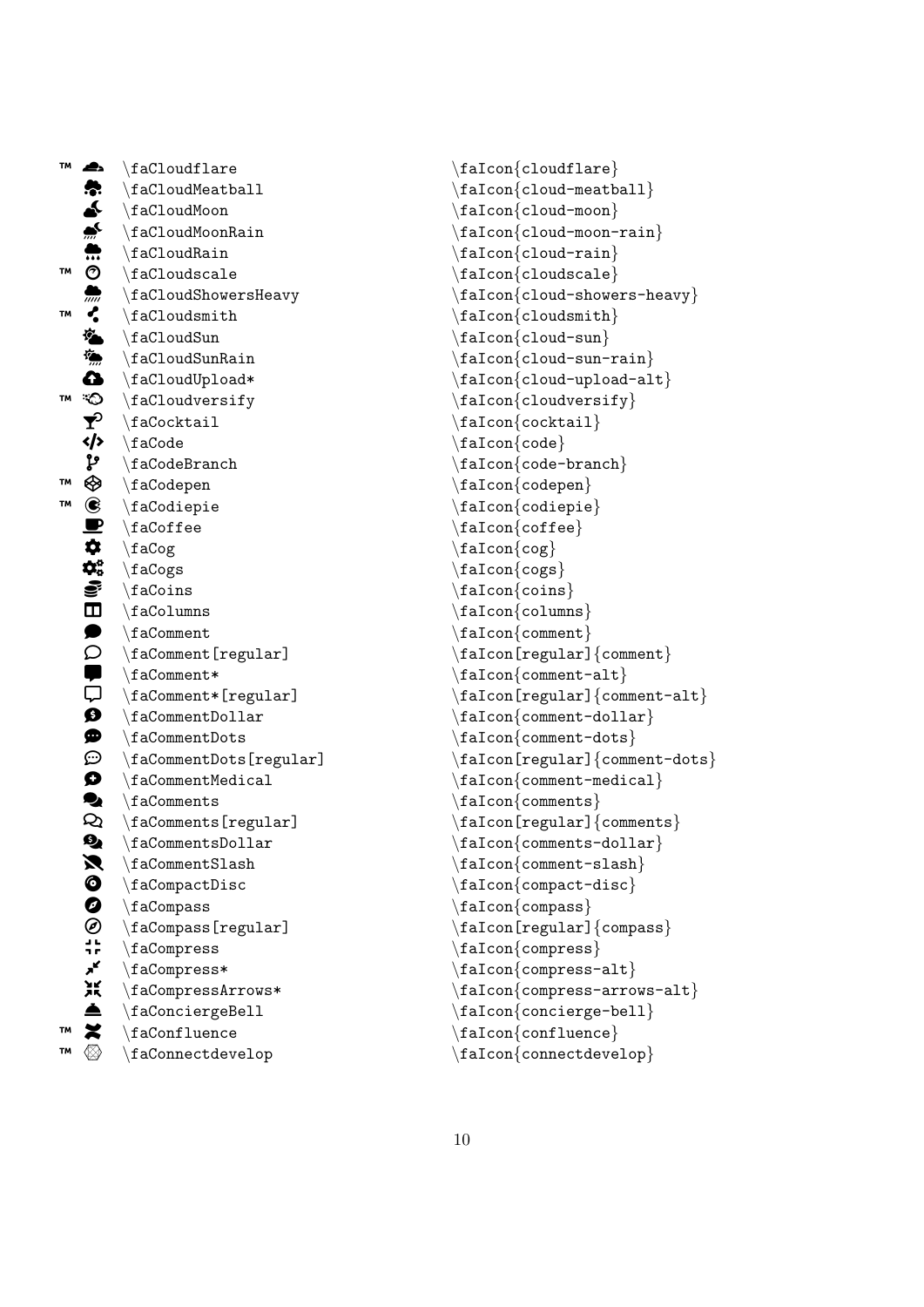| TM | $\blacksquare$        | \faContao                                 | $\setminus$ faIcon $\{$ contao}                               |
|----|-----------------------|-------------------------------------------|---------------------------------------------------------------|
|    | ❸                     | $\setminus$ faCookie                      | $\setminus$ faIcon $\{$ cookie $\}$                           |
|    | ♦                     | \faCookieBite                             | $\setminus$ faIcon $\{$ cookie-bite $\}$                      |
|    | Ë                     | \faCopy                                   | $\setminus$ faIcon $\{copy\}$                                 |
|    | ₵                     | \faCopy[regular]                          | $\frac{[regular]}{copy}$                                      |
|    | $\boldsymbol{\Theta}$ | \faCopyright                              | $\setminus$ faIcon $\{$ copyright $\}$                        |
|    | ©                     | $\setminus$ faCopyright[regular]          | $\setminus$ faIcon[regular]{copyri                            |
| TM | ⊛                     | $\setminus$ faCottonBureau                | $\setminus$ faIcon $\{$ cotton-bureau $\}$                    |
|    | 合                     | $\setminus$ faCouch                       | $\frac{1}{\text{cal}}$                                        |
| TМ | cPanel                | $\setminus$ faCpanel                      | $\setminus \mathtt{f}$ aIcon $\set{\mathtt{c}$ panel}         |
| TM | ල                     | \faCreativeCommons                        | $\frac{c}{\text{reative-common}}$                             |
| TM | $\bf \Phi$            | \faCreativeCommonsBy                      | $\texttt{factor}\{\texttt{createive-common}\}$                |
| TМ | ⊛                     | \faCreativeCommonsNc                      | $\frac{creative-common}$                                      |
| TM | ❸                     | \faCreativeCommonsNcEu                    | $\frac{creative-common}$                                      |
| TM | ⊛                     | \faCreativeCommonsNcJp                    | $\texttt{\texttt{factor}}$ (creative-common                   |
| TМ | ⊜                     | \faCreativeCommonsNd                      | $\texttt{factor}\{\texttt{createive-common}\}$                |
| TМ | ❸                     | \faCreativeCommonsPd                      | $\frac{creative-common}$                                      |
| TМ | ℗                     | \faCreativeCommonsPd*                     | $\setminus$ faIcon $\{ \texttt{createive-common}$             |
| TМ | ◉                     | $\frac{c}{2}$                             | $f$ aIcon ${c}$ reative-common                                |
| TМ | ⊚                     | \faCreativeCommonsSa                      | $\frac{creative-common}$                                      |
| TM | ⊕                     | \faCreativeCommonsSampling                | $\texttt{{\char'134}f}$ alcon $\texttt{{\char'134}ce-common}$ |
| TM | ◉                     | \faCreativeCommonsSamplingPlus            | faIcon{creative-common                                        |
| TM | ⊕                     | \faCreativeCommonsShare                   | $\texttt{{\char'134}f}$ alcon $\texttt{{\char'134}ce-common}$ |
| TM | ◉                     | \faCreativeCommonsZero                    | $\frac{creative-common}$                                      |
|    | $\blacksquare$        | $\Lambda$                                 | $\setminus$ faIcon $\{ \text{credit-card} \}$                 |
|    | 6                     | \faCreditCard[regular]                    | $\frac{[regular]}{credit}$                                    |
| TM | ❀                     | $\frac{c}{i}$                             | $\setminus$ faIcon $\{$ critical-role $\}$                    |
|    | ផ                     | \faCrop                                   | $\setminus$ faIcon $\{ \text{crop} \}$                        |
|    | t,                    | $\frac{1}{2}$                             | $\frac{1}{1}$                                                 |
|    | t                     | $\backslash$ fa $\mathop{\mathtt{Cross}}$ | $\setminus$ faIcon $\{cross\}$                                |
|    | Ф                     | $\frac{1}{16}$                            | $\setminus$ faIcon $\{c$ rosshairs $\}$                       |
|    |                       | $\frac{1}{2}$                             | $\setminus$ faIcon $\{ {\tt row} \}$                          |
|    | ₩                     | faCrown                                   | $\setminus$ faIcon $\{crown\}$                                |
|    | Þ                     | faCrutch                                  | $\setminus$ faIcon $\{ \text{crutch} \}$                      |
| TM | J                     | $\frac{1}{16}$                            | $\frac{1}{cs3}$                                               |
| TM | U                     | \faCss3*                                  | $\text{\sf t}$ aIcon $\{\text{\sf css3-alt}\}$                |
|    | €                     | $\backslash$ faCube                       | $\setminus$ faIcon $\{cube\}$                                 |
|    | ♧                     | $\setminus$ faCubes                       | $\verb \false $                                               |
|    | ℀                     | $\hat{}$ faCut                            | $\setminus$ faIcon $\{cut\}$                                  |
| TM | C                     | $\setminus$ faCuttlefish                  | $\setminus$ faIcon $\{$ cuttlefish $\}$                       |
| TM | $\mathbf d$           | $\Lambda$ ilymotion                       | $\setminus$ faIcon $\{$ dailymotion $\}$                      |
| TM | දි                    | $\Lambda$ DAndD                           | $\frac{d-and-d}{$                                             |
| TM | <b>BEYOND</b>         | \faDAndDBeyond                            | $\frac{d-and-d-beyond}{$                                      |

```
\left\{ \text{cookie} \right\}\setminusfaIcon\{cookie-bite\}\frac{conv}{copy}\frac{1}{\text{factor}[regular]}\\frac{1}{\text{factor}} copyright}
\frac{1}{\delta} (faIcon[regular] \{copyright\}\frac{1}{\delta} \frac{1}{\delta}\frac{\cosh}{\cosh}\frac{1}{\text{normal}}\setminusfaIcon\{ \text{creative-commons} \}\{falcon{crelive-commons-by}\}\{frac\{creation}{c}reative-commons-nc\}\frac{1}{\delta} (creative-commons-nc-eu )
\{ \texttt{r} = \texttt{c} \cdot \texttt{c} \}\frac{c}{\text{real}}\frac{1}{\delta} reative-commons-pd
\frac{creative-commons-pd-alt}\{frac\{creation}{c}reative-commons-remix\}\frac{1}{\delta} (creative-commons-sa)
\{failcon\}creative-commons-sampling}
\frac{1}{10} (creative-commons-sampling-plus)
\frac{c}{\text{r}}\frac{1}{\delta} (creative-commons-zero)
\frac{\text{falcon}}{\text{credit-card}}\frac{1}{\frac{\text{falcon[regular]}{\text{credit-card}}}\frac{1}{\frac{\text{critical-role}}{\text{model}}}\frac{1}{\text{crop}}\{fail \cong \{crop-alt\}\frac{1}{\csc}\frac{1}{\text{falcon}}\frac{1}{\text{crow}}\frac{1}{\text{rown}}\frac{1}{\text{factor}}\frac{1}{cs3}\frac{cos3-alt}{\frac{\cosh \theta}{\cosh \theta}\frac{\cosh \theta}{\frac{\cdot}{\text{cl}}\left\{ \text{cuttleftish} \right\}\frac{d}{d}\frac{d-and-d}{
```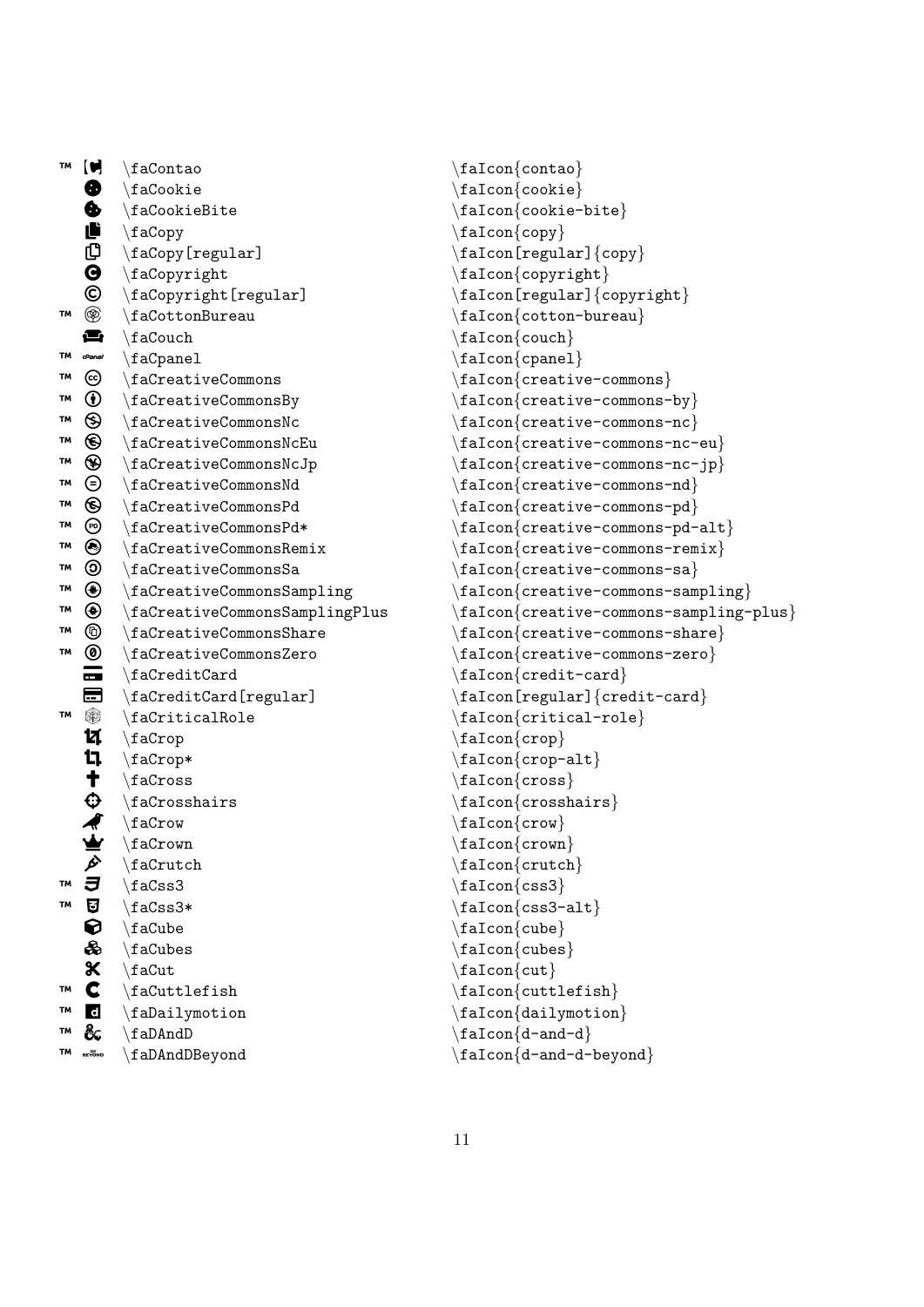| <b>TM</b> | Ο                       | $\langle$ faDashcube                        |
|-----------|-------------------------|---------------------------------------------|
|           |                         | $\langle$ faDatabase                        |
|           | ກ໌                      | $\setminus$ faDeaf                          |
| TM        | ä.                      | $\langle$ faDeezer                          |
| TΜ        | $\blacksquare$          | $\Lambda$                                   |
|           | 曾                       | $\Lambda$                                   |
| TΜ        | <u>ල ල</u>              | \faDeploydog                                |
| TМ        | Ŗ<br>Q                  | $\langle fabeskpro$                         |
|           |                         | $\setminus$ faDesktop                       |
| TМ        | $\mathbf{F}$            | $\langle$ faDev                             |
| TM        | ≭                       | $\Lambda$ raDeviantart                      |
|           | ⊕                       | $\Lambda$ raDharmachakra                    |
| TМ        |                         | $\Lambda$                                   |
|           | <u>÷</u>                | $\Lambda$                                   |
| TМ        | $\overline{\mathbf{r}}$ | \faDiaspora                                 |
|           |                         | $\backslash$ faDice                         |
|           | ◈                       | $\Lambda$ aDiceD20                          |
|           | Ŷ                       | $\Lambda$                                   |
|           | 田                       | $\backslash$ faDiceFive                     |
|           | $\blacksquare$          | $\Lambda$                                   |
|           | O                       | $\Lambda$                                   |
|           | 田                       | $\Lambda$                                   |
|           | Ø                       | $\setminus$ faDiceThree                     |
|           | Ø                       | $\setminus$ faDiceTwo                       |
| TМ        | digg                    | $\langle fab \rangle$                       |
| TM        | ာ                       | $\alpha$                                    |
|           | $\blacksquare$          | \faDigitalTachograph                        |
|           | ♦                       | $\Lambda$                                   |
| TΜ        | Ø                       | $\Lambda$                                   |
| TΜ        | D                       | $\Lambda$                                   |
|           | *                       | $\langle$ faDisease                         |
|           | $\frac{1}{6}$           | $\Lambda$                                   |
|           |                         | $\langle$ faDizzy                           |
|           | ❤                       | $\backslash$ fa <code>Dizzy[regular]</code> |
|           |                         | $\backslash$ faDna                          |
| TΜ        |                         | $\Lambda$                                   |
| TМ        |                         | $\setminus$ faDocker                        |
|           | ふさみずいる                  | \faDog                                      |
|           |                         | $\Lambda$ Sign                              |
|           |                         | \faDolly                                    |
|           | im<br>O                 | \faDollyFlatbed                             |
|           |                         | $\setminus$ faDonate                        |
|           |                         | $\backslash$ faDoorClosed                   |

\faIcon{dashcube} \faIcon {database }  $\setminus$ faIcon $\{$ deaf $\}$ \faIcon {deezer } \faIcon{delicious} \faIcon {democrat } \faIcon {deploydog } \faIcon {deskpro } \faIcon {desktop }  $\setminus$ faIcon $\{$ dev $\}$ \faIcon {deviantart } \faIcon {dharmachakra }  $\setminus$ faIcon $\{dh1\}$ \faIcon {diagnoses } \faIcon {diaspora } \faIcon {dice } \faIcon {dice-d20 } \faIcon {dice-d6 } \faIcon {dice-five } \faIcon {dice-four } \faIcon {dice-one } \faIcon {dice-six } \faIcon {dice-three } \faIcon {dice-two } \faIcon {digg } \faIcon {digital-ocean } \faIcon {digital-tachograph } \faIcon {directions } \faIcon {discord } \faIcon {discourse } \faIcon {disease } \faIcon {divide }  $\setminus$ faIcon $\{$ dizzy $\}$  $\setminus$ faIcon[regular] $\{ {\tt dizzy} \}$ \faIcon {dna } \faIcon {dochub } \faIcon {docker } \faIcon{dog} \faIcon {dollar-sign }  $\setminus$ faIcon $\{$ dolly $\}$  $\setminus$ faIcon $\{$ dolly-flatbed $\}$ \faIcon {donate } \faIcon{door-closed}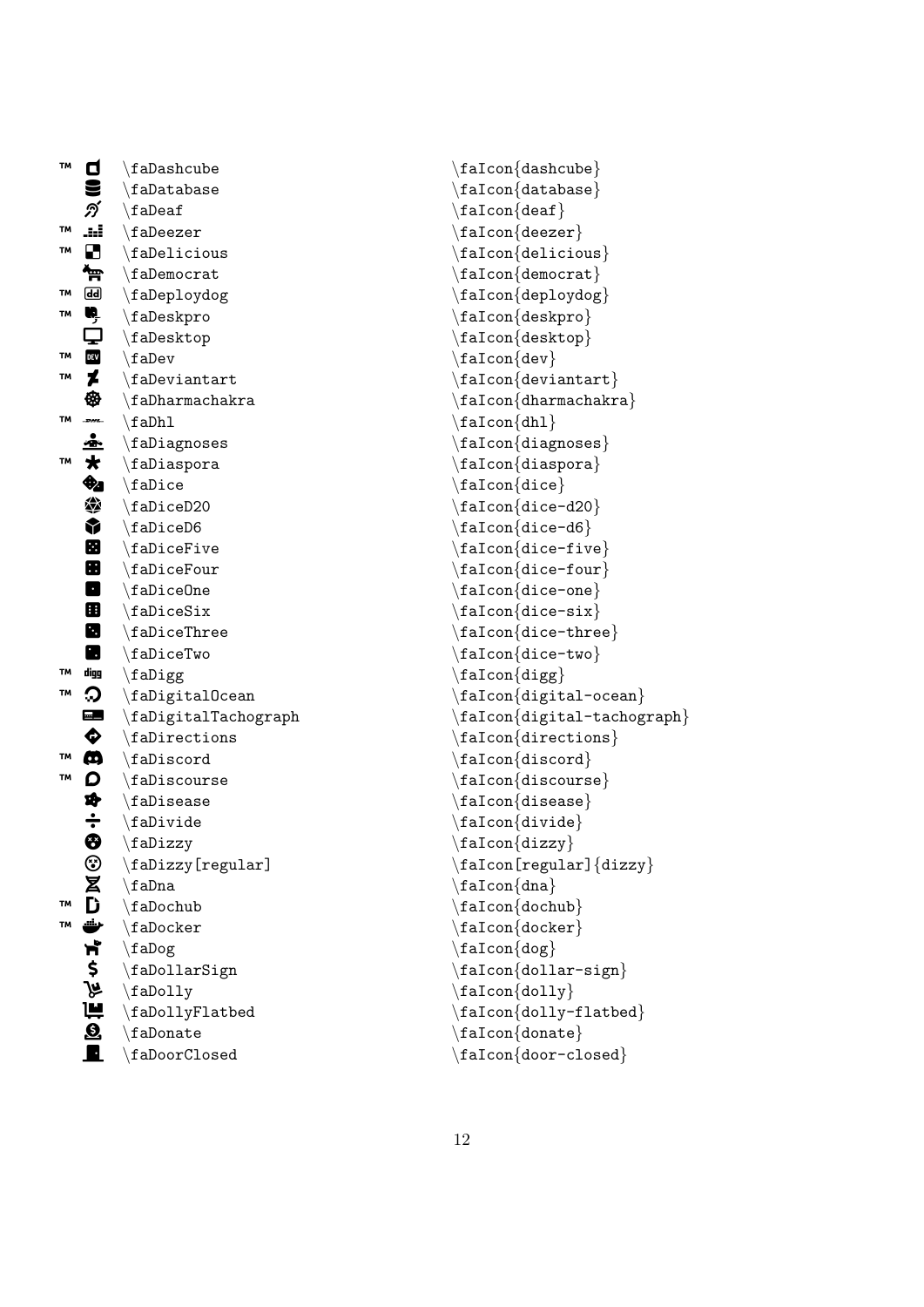|    | Ω                    | $\Lambda$                           |
|----|----------------------|-------------------------------------|
|    |                      | $\Lambda$                           |
|    |                      | \faDotCircle[regular]               |
|    |                      | $\langle$ faDove                    |
|    |                      | $\Lambda$                           |
| TМ | 12199999             | \faDraft2digital                    |
|    | Ŀ,                   | $\Lambda$ abrafting Compass         |
|    | 尘                    | \faDragon                           |
|    | $\Xi$                | \faDrawPolygon                      |
| TM | $\circledast$        | $\Lambda$                           |
| TM | $\circledast$        | $\Lambda$                           |
| TM | ¥.                   | $\langle$ faDropbox                 |
|    | ଳ                    | $\langle$ faDrum                    |
|    | $\bullet$            | $\verb \fabrumSteelpan $            |
|    | ₽                    | $\Lambda$                           |
| TM | $\bullet$            | \faDrupal                           |
|    | 卝                    | $\Lambda$ laDumbbell                |
|    | ťÏ                   | $\Lambda$                           |
|    | <b>Tö</b>            | $\verb \falDumpsterFire $           |
|    | ▓                    | $\Lambda$                           |
| TM | C                    | \faDyalog                           |
| TМ | ♣                    | $\langle$ faEarlybirds              |
| TM | ebay                 | \faEbay                             |
| TΜ |                      | $\setminus$ faEdge                  |
| TΜ | e<br>e               | $\setminus$ faEdgeLegacy            |
|    |                      | $\hat{\tau}$                        |
|    |                      | $\hat{\text{redit}}$ [regular]      |
|    |                      | $\setminus$ fa $Egg$                |
|    |                      | $\backslash$ faEject                |
| TM | <b>Boote</b>         | $\setminus$ faElementor             |
|    | .<br>.               | $\setminus$ faEllipsisH             |
|    | $\ddot{\phantom{a}}$ | $\texttt{fallipsisV}$               |
| TМ | $\bullet$            | $\backslash$ faEllo                 |
| TМ | ember                | $\setminus$ fa $Ember$              |
| TΜ | $^{\circledR}$       | $\setminus$ faEmpire                |
|    |                      | $\setminus$ faEnvelope              |
|    |                      | \faEnvelope[regular]                |
|    | NDOOD                | $\setminus$ faEnvelopeOpen          |
|    |                      | $\setminus$ faEnvelopeOpen[regular] |
|    |                      | $\setminus$ faEnvelope0penText      |
|    |                      | \faEnvelopeSquare                   |
| TМ |                      | $\hat{}$ fa $E$ nvira               |
|    |                      | $\backslash$ faEquals               |

\faIcon {door-open } \faIcon {dot-circle } \faIcon[regular] {dot-circle } \faIcon {dove } \faIcon{download} \faIcon {draft2digital } \faIcon {drafting-compass } \faIcon {dragon } \faIcon {draw-polygon } \faIcon {dribbble } \faIcon {dribbble-square } \faIcon{dropbox} \faIcon {drum } \faIcon {drum-steelpan } \faIcon {drumstick-bite } \faIcon{drupal} \faIcon{dumbbell} \faIcon{dumpster} \faIcon {dumpster-fire } \faIcon {dungeon } \faIcon {dyalog } \faIcon {earlybirds }  $\setminus$ faIcon $\{ebay\}$ \faIcon {edge } \faIcon {edge-legacy }  $\setminus$ faIcon $\{$ edit $\}$ \faIcon[regular] {edit } \faIcon{egg} \faIcon {eject } \faIcon {elementor } \faIcon {ellipsis-h } \faIcon {ellipsis-v } \faIcon {ello }  $\setminus$ faIcon $\{$ ember $\}$ \faIcon {empire } \faIcon{envelope} \faIcon[regular] {envelope } \faIcon {envelope-open } \faIcon[regular] {envelope-open } \faIcon {envelope-open-text } \faIcon{envelope-square} \faIcon {envira } \faIcon {equals }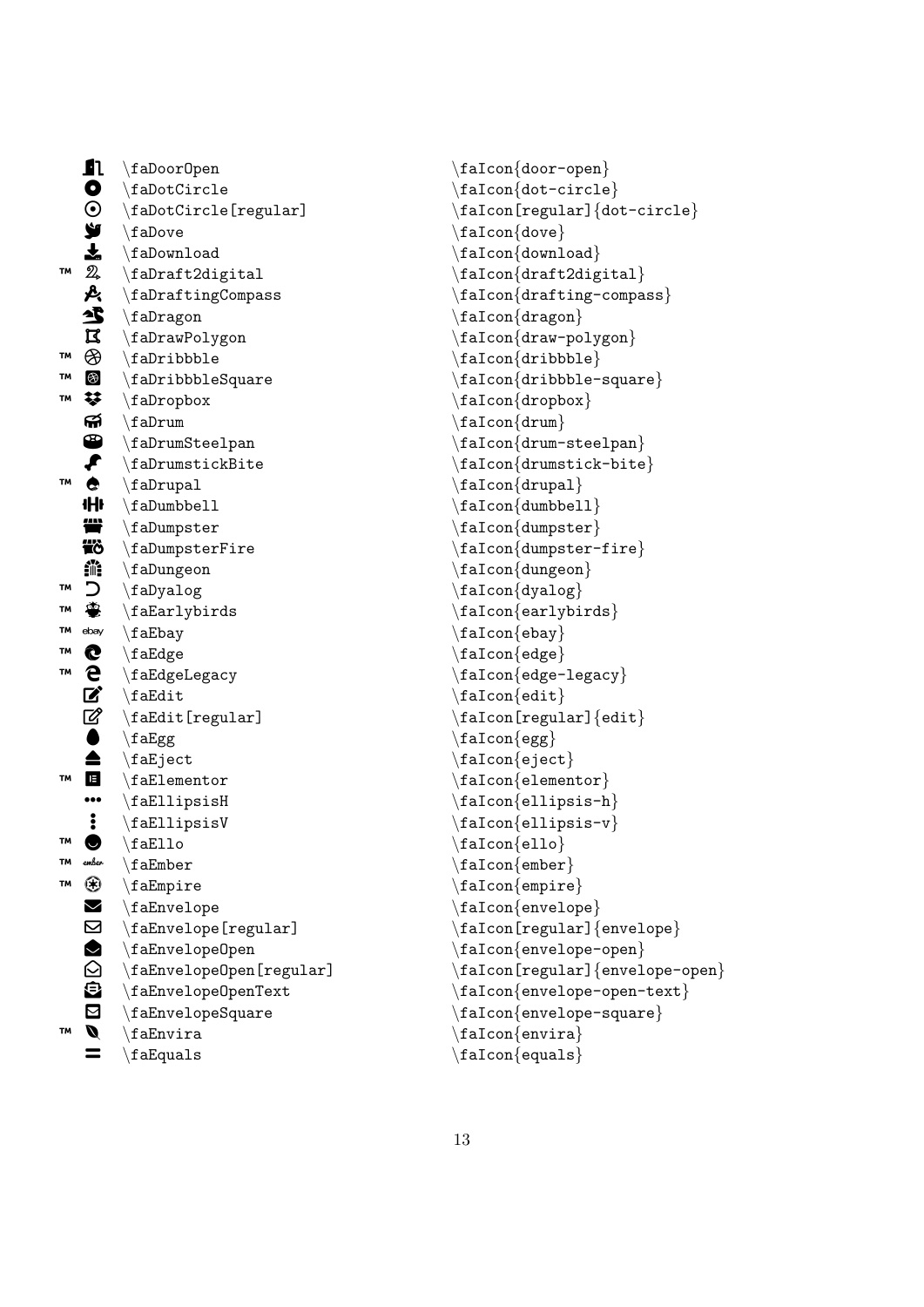|          | 坌                         | $\backslash$ fa $E$ raser                         |
|----------|---------------------------|---------------------------------------------------|
| TМ       | $\ddot{\phantom{a}}$      | $\setminus$ faErlang                              |
| TМ       |                           | $\setminus$ faEthereum                            |
|          | m                         | $\setminus$ faEthernet                            |
| TM       | E                         | $\texttt{f}$ a $E$ tsy                            |
|          | €                         | \faEuroSign                                       |
| TМ       | 4                         | $\setminus$ faEvernote                            |
|          | $\rightleftarrows$        | $\setminus$ faExchange*                           |
|          | $\mathbf{1}_{\mathbf{0}}$ | $\texttt{ack}$                                    |
|          |                           | \faExclamationCircle                              |
|          | $\mathbf{A}$              | $\texttt{faExclamationTriangle}$                  |
|          |                           | $\setminus$ faExpand                              |
|          | ▞                         | $\setminus$ faExpand*                             |
|          | X.                        | $\texttt{aExpandArrows*}$                         |
| TM       | ⊕                         | $\verb \faExpectedss1 $                           |
|          | E<br>E                    | $\frac{t}{t}$ a<br>External<br>Link*              |
|          |                           | $\texttt{fackernallinkSquare*}$                   |
|          | $\bullet$                 | $\setminus$ faEye                                 |
|          | $\bullet$                 | $\setminus$ faEye[regular]                        |
|          |                           | \faEyeDropper                                     |
|          | Ø                         | $\setminus$ faEyeSlash                            |
|          | B                         | \faEyeSlash[regular]                              |
| TΜ       | A                         | $\setminus$ faFacebook                            |
| TM<br>TМ | f                         | $\backslash$ faFacebook $F$                       |
| TМ       | Ø                         | \faFacebookMessenger                              |
|          | A<br>\$                   | \faFacebookSquare                                 |
| TΜ       |                           | $\setminus$ faFan                                 |
|          | ♦<br>KK I                 | $\frac{1}{1}$ aFantasyFlightGames                 |
|          | HN.                       | $\frac{1}{16}$ FastBackward                       |
|          | ÷.                        | $\setminus$ faFastForward<br>$\setminus$ faFaucet |
|          | 阍                         | $\setminus$ faFax                                 |
|          | 2                         | $\setminus$ faFeather                             |
|          |                           | $\texttt{\texttt{aFeather*}}$                     |
| TM       | <b>Fed</b> <sup>2</sup>   | $\setminus$ faFedex                               |
| TM       | 0                         | $\setminus$ faFedora                              |
|          | Å                         | $\setminus$ faFemale                              |
|          | ✦                         | $\setminus$ faFighterJet                          |
| TΜ       | சி                        | \faFigma                                          |
|          |                           | $\frac{1}{e}$                                     |
|          |                           | \faFile[regular]                                  |
|          | l de e                    | $\langle$ faFile*                                 |
|          |                           | $\backslash$ faFile*[regular]                     |

```
\faIcon
{eraser
}
\faIcon
{erlang
}
\faIcon
{ethereum
}
\faIcon{ethernet}
\faIcon{etsy}
\faIcon
{euro-sign
}
\faIcon
{evernote
}
\setminusfaIcon\{exchange-alt\}\faIcon{exclamation}
\faIcon
{exclamation-circle
}
\faIcon
{exclamation-triangle
}
\faIcon
{expand
}
\setminusfaIcon\{ \tt expand \text{-} alt \}\faIcon
{expand-arrows-alt
}
\faIcon
{expeditedssl
}
\faIcon
{external-link-alt
}
\faIcon
{external-link-square-alt
}
\faIcon
{eye
}
\faIcon[regular]
{eye
}
\faIcon
{eye-dropper
}
\faIcon
{eye-slash
}
\faIcon[regular]
{eye-slash
}
\faIcon{facebook}
\setminusfaIcon\{facebook-f\}\faIcon
{facebook-messenger
}
\faIcon
{facebook-square
}
\setminusfaIcon\{ fan \}\faIcon
{fantasy-flight-games
}
\faIcon{fast-backward}
\faIcon
{fast-forward
}
\faIcon{faucet}
\setminusfaIcon\{fax\}\faIcon{feather}
\faIcon
{feather-alt
}
\setminusfaIcon\{fedex\}\faIcon
{fedora
}
\faIcon{female}
\faIcon
{fighter-jet
}
\faIcon
{figma
}
\faIcon
{file
}
\faIcon[regular]
{file
}
\setminusfaIcon\{file-alt\}\faIcon[regular]
{file-alt
}
```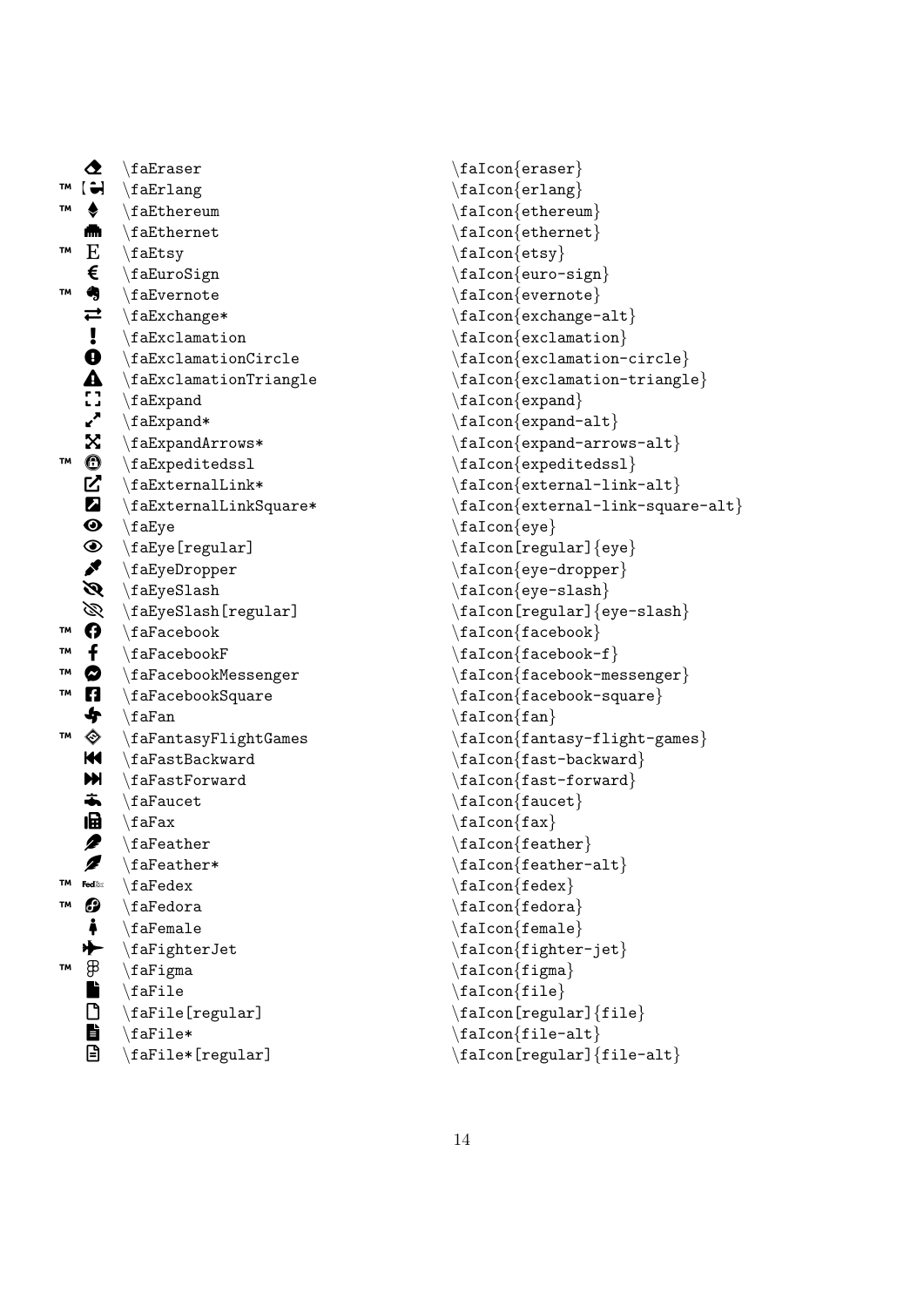B \faFileArchive B \faFileArchive[regular] **CD** \faFileAudio  $\blacksquare$ \faFileAudio[regular] **DE** \faFileCode  $\overline{\overline{\mathbb{Q}}}$ \faFileCode[regular] E \faFileContract F \faFileCsv G \faFileDownload **ki** \faFileExcel **R** \faFileExcel[regular] le, \faFileExport J \faFileImage **D** \faFileImage[regular]  $\bullet$ \faFileImport **Land** \faFileInvoice  $\overline{\mathbf{B}}$ \faFileInvoiceDollar **B** \faFileMedical **M** \faFileMedical\*  $\mathbf{A}$ \faFilePdf  $\mathbb{Z}$ \faFilePdf[regular] Q \faFilePowerpoint  $\mathbf{D}$ \faFilePowerpoint[regular] R \faFilePrescription  $\blacktriangleright$ \faFileSignature **R** \faFileUpload U \faFileVideo  $\blacksquare$ \faFileVideo[regular] V \faFileWord V \faFileWord[regular]  $\sum_{i=1}^{n}$ \faFill X \faFillDrip  $\mathbf{H}$ \faFilm **T** \faFilter  $\widehat{\mathbb{P}}$ \faFingerprint \ \faFire ပ \faFire\* **î** \faFireExtinguisher  $\ddot{\mathbf{O}}$ \faFirefox  $\ddot{\mathbf{o}}$ \faFirefoxBrowser  $\blacksquare$ \faFirstAid ™ <mark>⊮</mark> \faFirstdraft û \faFirstOrder

™

™

™

\faIcon {file-archive }  $\setminus$ faIcon[regular] $\{ \text{file-archive} \}$  $\setminus$ faIcon $\{$ file-audio $\}$ \faIcon[regular] {file-audio }  $\setminus$ faIcon $\{$ file-code $\}$  $\setminus$ faIcon[regular] $\{ \text{file-code} \}$ \faIcon {file-contract } \faIcon {file-csv }  $\setminus$ faIcon $\{\texttt{file-download}\}$ \faIcon {file-excel } \faIcon[regular] {file-excel } \faIcon {file-export } \faIcon {file-image } \faIcon[regular] {file-image } \faIcon {file-import } \faIcon {file-invoice } \faIcon {file-invoice-dollar }  $\setminus$ faIcon $\{$ file-medical $\}$  $\setminus$ faIcon $\{$ file-medical-alt $\}$ \faIcon{file-pdf} \faIcon[regular] {file-pdf } \faIcon {file-powerpoint } \faIcon[regular] {file-powerpoint } \faIcon {file-prescription } \faIcon {file-signature }  $\setminus$ faIcon $\{$ file-upload $\}$ \faIcon {file-video } \faIcon[regular] {file-video } \faIcon {file-word } \faIcon[regular] {file-word }  $\setminus$ faIcon $\{$ fill $\}$ \faIcon {fill-drip }  $\setminus$ faIcon $\{$ film $\}$ \faIcon {filter } \faIcon {fingerprint }  $\setminus$ faIcon $\{$ fire $\}$ \faIcon {fire-alt } \faIcon {fire-extinguisher } \faIcon {firefox } \faIcon {firefox-browser } \faIcon{first-aid} \faIcon {firstdraft }  $\setminus$ faIcon $\{first-order\}$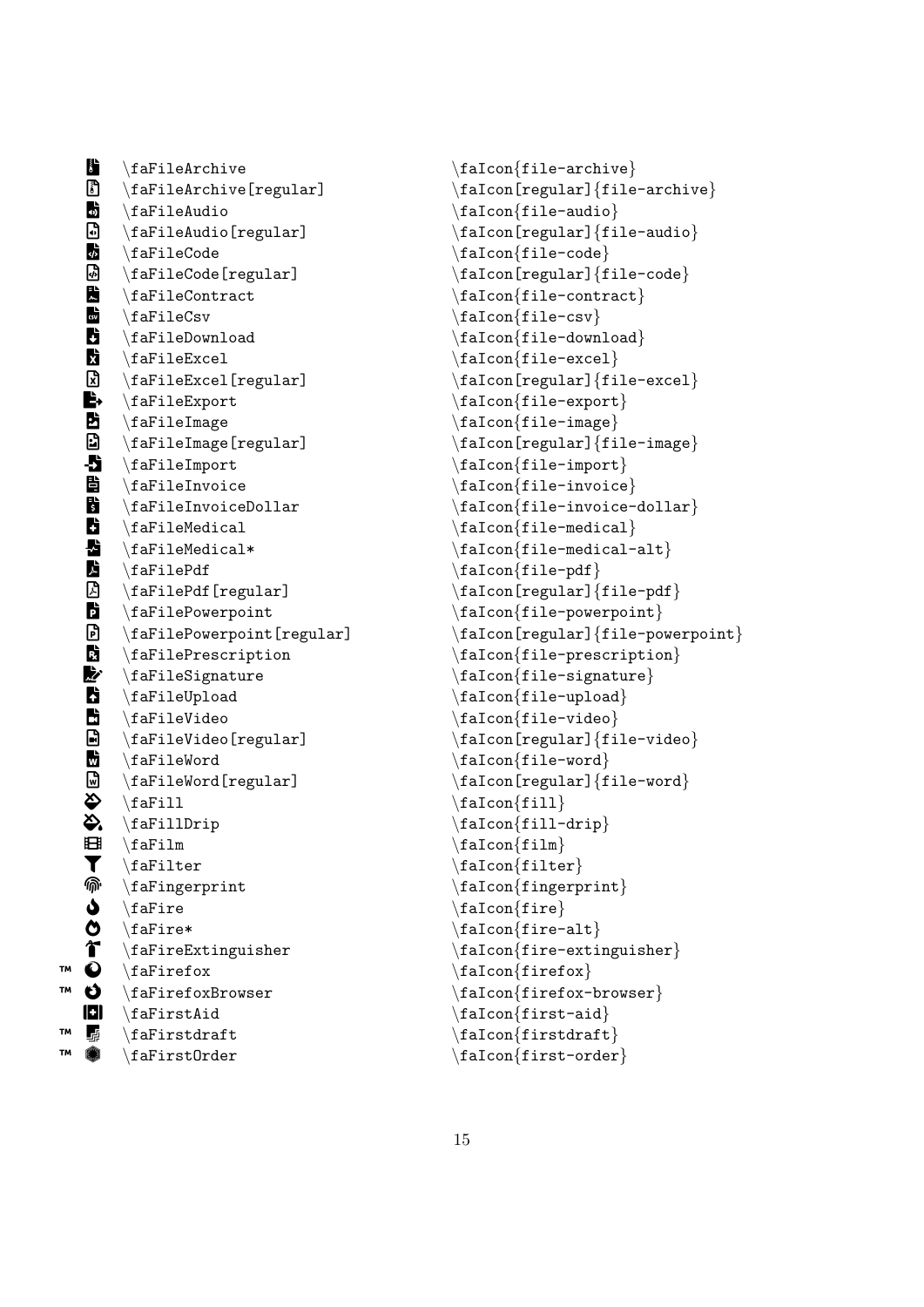| TМ        |                                                              | $\texttt{aFirstOrder*}$               |
|-----------|--------------------------------------------------------------|---------------------------------------|
|           | xD                                                           | $\setminus$ faFish                    |
|           | ₩                                                            | $\Lambda$                             |
|           | $\mathbf{L}$                                                 | \faFlag                               |
|           |                                                              | $\setminus$ faFlag[regular]           |
|           | Ø                                                            | $\{faFlagCheckered$                   |
|           | 爬                                                            | $\setminus$ faFlagUsa                 |
|           | Д                                                            | $\langle$ faFlask                     |
| TМ        | $\bullet$                                                    | $\langle$ faFlickr                    |
| TΜ        | Z                                                            | $\left\{ \Delta F1ipboard\right\}$    |
|           | ⊕                                                            | $\Lambda$                             |
|           | $\overset{\circlede}{\bullet}$                               | $\texttt{aflushed}[\texttt{regular}]$ |
| TM        |                                                              | $\langle$ faFly                       |
|           |                                                              | $\setminus$ faFolder                  |
|           | $\begin{array}{c} \bullet \\ \bullet \\ \bullet \end{array}$ | $\verb \faFolder[regular] $           |
|           |                                                              | $\Lambda$ FolderMinus                 |
|           |                                                              | $\setminus$ faFolderOpen              |
|           | ð                                                            | $\verb \farolderOpen[regular] $       |
|           | Ċ٦                                                           | $\setminus$ faFolderPlus              |
|           | $\mathbf{A}$                                                 | $\setminus$ faFont                    |
| TΜ        | $\mathbf{E}$                                                 | $\setminus$ faFontAwesome             |
| TΜ        | $\Xi$                                                        | $\setminus$ faFontAwesome*            |
| TΜ        | $\mathbf{\Xi}$                                               | \faFontAwesomeFlag                    |
| TM        | fi                                                           | $\Lambda$                             |
| TМ        | fi                                                           | $\setminus$ faFonticonsFi             |
|           | ◈                                                            | $\frac{1}{2}$                         |
| TΜ        | ń,                                                           | $\setminus$ faFortAwesome             |
| TM        | $\bf \odot$                                                  | $\setminus$ faFortAwesome*            |
| TM        | Va                                                           | $\setminus$ faForumbee                |
|           | $\blacktriangleright$                                        | $\setminus$ faForward                 |
| TΜ        | 尸                                                            | $\setminus$ faFoursquare              |
| TΜ        | $\bullet$                                                    | $\setminus$ faFreebsd                 |
| <b>TM</b> | $(\lambda)$                                                  | $\backslash$ faFreeCodeCamp           |
|           |                                                              | $\backslash$ faFrog                   |
|           |                                                              | $\setminus$ faFrown                   |
|           |                                                              | $\setminus$ faFrown[regular]          |
|           |                                                              | $\setminus$ faFrownOpen               |
|           |                                                              | \faFrownOpen[regular]                 |
| TМ        | <b>≪⊖⊙⊖</b> ♡* №⊕⊕                                           | $\frac{1}{2}$                         |
|           |                                                              | $\frac{1}{\text{aFunnelDollar}}$      |
|           |                                                              | \faFutbol                             |
|           |                                                              | $\setminus$ faFutbol[regular]         |
| TМ        | ۰                                                            | \faGalacticRepublic                   |

```
\faIcon
{first-order-alt
}
\setminusfaIcon\{ \text{fish} \}\setminusfaIcon\{fist-raised\}\faIcon{flag}
\setminusfaIcon[regular]\{flag\}\setminusfaIcon\{flag-checkered\}\faIcon{flag-usa}
\faIcon
{flask
}
\setminusfaIcon\{ickr\}\faIcon
{flipboard
}
\faIcon{flushed}
\faIcon[regular]
{flushed
}
\setminusfaIcon\{fly\}\setminusfaIcon\{folder\}\setminusfaIcon[regular]\{ \text{folder} \}\faIcon{folder-minus}
\faIcon
{folder-open
}
\faIcon[regular]
{folder-open
}
\faIcon
{folder-plus
}
\setminusfaIcon\{font\}\setminusfaIcon\{font-awesome\}\faIcon{font-awesome-alt}
\faIcon
{font-awesome-flag
}
\faIcon
{fonticons
}
\faIcon
{fonticons-fi
}
\faIcon{football-ball}
\setminusfaIcon\{fort-awesome\}\setminusfaIcon\{fort-awesome-alt\}\faIcon{forumbee}
\faIcon{forward}
\setminusfaIcon\{foursquare\}\faIcon{freebsd}
\faIcon
{free-code-camp
}
\faIcon
{frog
}
\faIcon
{frown
}
\setminusfaIcon[regular]\{frown\}\faIcon
{frown-open
}
\faIcon[regular]
{frown-open
}
\faIcon{fulcrum}
\setminusfaIcon\{ \text{funnel-dollar} \}\faIcon
{futbol
}
\setminusfaIcon[regular]\{ \text{futbol} \}\faIcon
{galactic-republic
}
```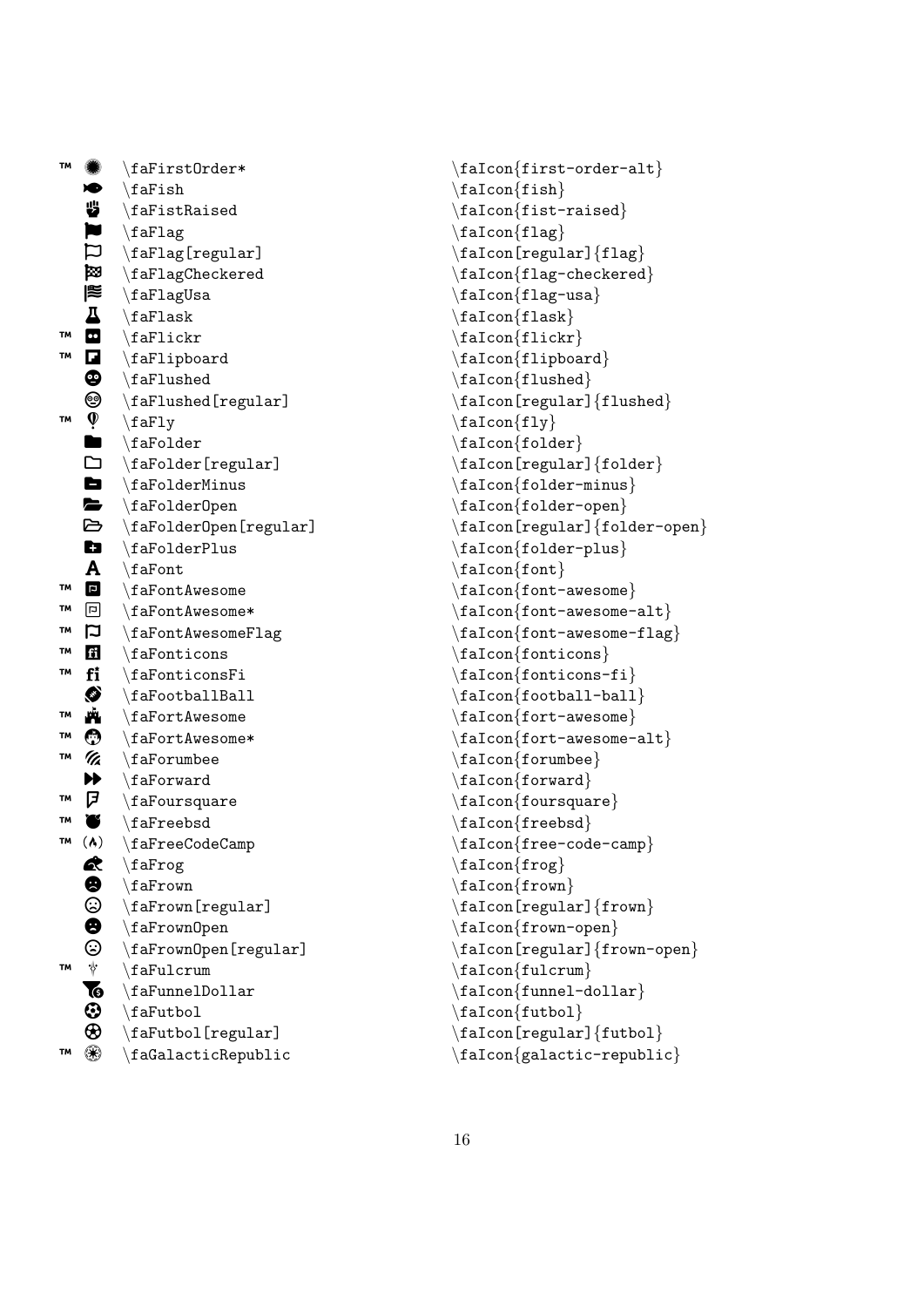| <b>TM</b> | ♣                        | $\Lambda$ calacticSenate    |
|-----------|--------------------------|-----------------------------|
|           | œ                        | $\setminus$ faGamepad       |
|           |                          | $\setminus$ faGasPump       |
|           | 国夕                       | $\backslash$ faGavel        |
|           | ◈                        | $\setminus$ faGem           |
|           | $\bigcirc$               | $\setminus$ faGem[regular]  |
|           | O                        | $\backslash$ faGenderless   |
| TΜ        | V                        | $\Lambda$                   |
| TM        | ♦                        | $\setminus f \text{aGg}$    |
| <b>TM</b> | o a t                    | $\setminus$ faGgCircle      |
|           |                          | $\setminus$ faGhost         |
|           |                          | $\setminus$ faGift          |
|           | ře                       | $\verb \faGifts $           |
| TΜ        | git                      | $\setminus$ faGit           |
| TM        | $\ddot{\bullet}$         | $\forall$ faGit*            |
| TM        | Q                        | $\setminus$ faGithub        |
| TМ        | 6                        | $\forall$ faGithub*         |
| TM        | $\boldsymbol{\Theta}$    | $\frac{1}{1}$ aGithubSquare |
| TM        | $\circledast$            | $\forall$ faGitkraken       |
| TM        | ₩                        | \faGitlab                   |
| TМ        | git                      | $\setminus f$ aGitSquare    |
| TM        | ┉                        | $\setminus$ faGitter        |
|           | Ą                        | $\backslash$ faGlassCheers  |
|           | $\widetilde{\mathbf{F}}$ | $\backslash$ faGlasses      |
|           |                          | $\Lambda$ s SMartini        |
|           |                          | $\Lambda^*$                 |
|           | Ò<br>Ø                   | $\backslash$ faGlassWhiskey |
| TΜ        |                          | $\backslash$ faGlide        |
| TM        | д.                       | $\backslash$ faGlideG       |
|           | ⊕                        | $\backslash$ faGlobe        |
|           | $\boldsymbol{\Theta}$    | $\backslash$ faGlobeAfrica  |
|           | ❸<br>$\mathbf 3$         | $\setminus$ faGlobeAmericas |
|           |                          | $\backslash$ faGlobeAsia    |
| TМ        | 0                        | $\backslash$ faGlobeEurope  |
|           |                          | \faGofore                   |
| TМ        |                          | $\setminus$ faGolfBall      |
| TΜ        | Geggg                    | $\setminus$ faGoodreads     |
| <b>TM</b> |                          | $\setminus$ faGoodreadsG    |
| TΜ        | Δ                        | $\setminus$ faGoogle        |
| TΜ        | G Pay                    | $\setminus$ faGoogleDrive   |
| TΜ        | ⋟                        | \faGooglePay                |
| TМ        | ❹                        | \faGooglePlay               |
|           |                          | $\backslash$ faGooglePlus   |

\faIcon {galactic-senate } \faIcon{gamepad} \faIcon {gas-pump } \faIcon{gavel} \faIcon{gem}  $\setminus$ faIcon[regular] $\{ {\rm gem} \}$  $\setminus$ faIcon $\{$ genderless $\}$ \faIcon {get-pocket } \faIcon {gg } \faIcon {gg-circle } \faIcon {ghost } \faIcon{gift} \faIcon {gifts }  $\setminus$ faIcon $\{$ git $\}$ \faIcon {git-alt } \faIcon {github }  $\setminus$ faIcon $\{$ github-alt $\}$ \faIcon {github-square } \faIcon {gitkraken } \faIcon {gitlab }  $\setminus$ faIcon $\{$ git-square $\}$ \faIcon {gitter }  $\setminus$ faIcon $\{ {\rm glass\text{-}cheers} \}$ \faIcon {glasses } \faIcon{glass-martini} \faIcon {glass-martini-alt } \faIcon {glass-whiskey }  $\setminus$ faIcon $\{$ glide $\}$ \faIcon {glide-g } \faIcon {globe } \faIcon {globe-africa } \faIcon {globe-americas }  $\setminus$ faIcon $\{$ globe-asia $\}$  $\setminus$ faIcon $\{$ globe-europe $\}$ \faIcon {gofore } \faIcon{golf-ball} \faIcon {goodreads } \faIcon {goodreads-g } \faIcon {google } \faIcon {google-drive } \faIcon {google-pay } \faIcon {google-play } \faIcon {google-plus }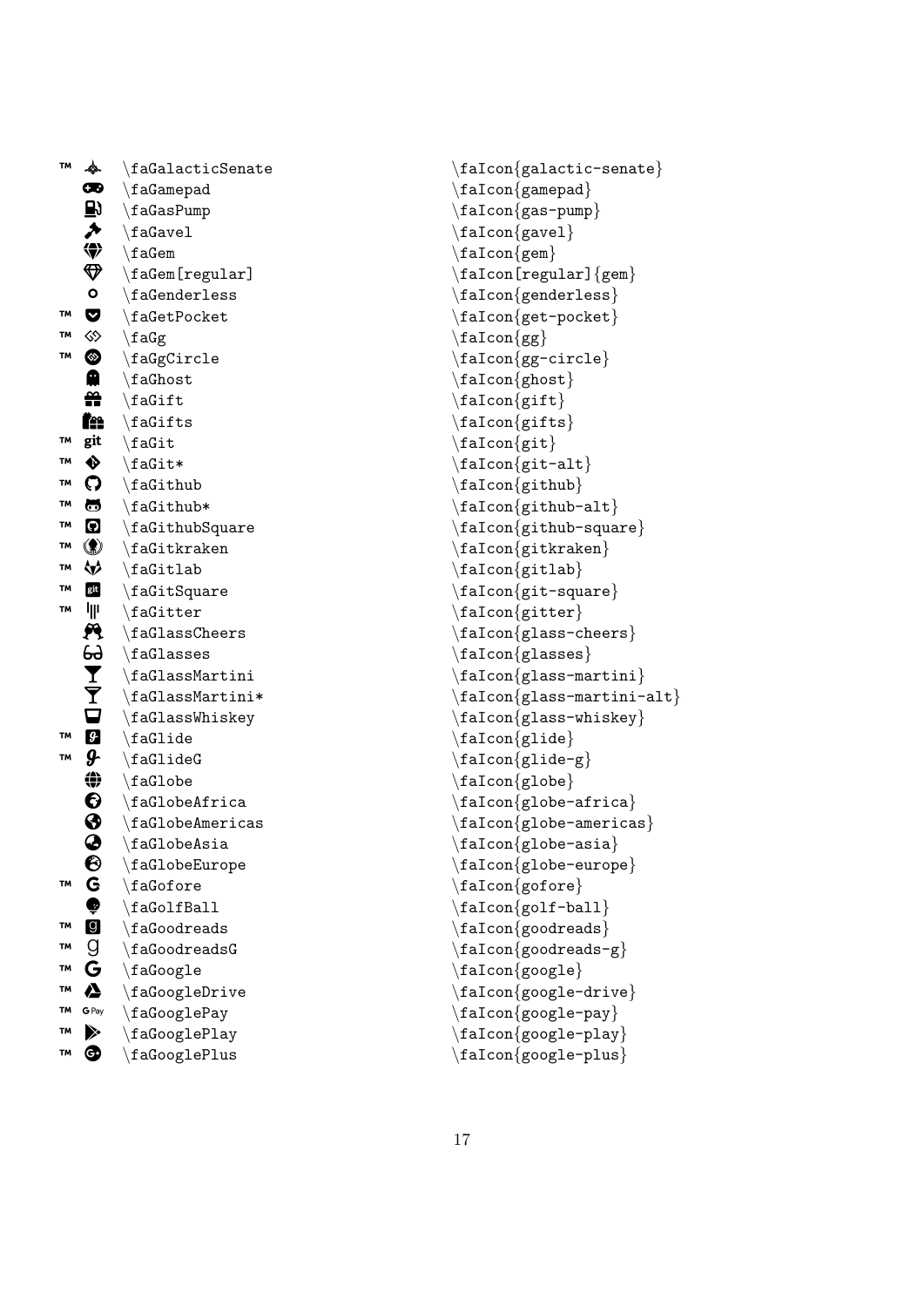```
G: \faGooglePlusSquare \faIcon{google-plus-square}
W \in \mathcal{A} \faGoogleWallet \faIcon{google-wallet}
   \mathbb{A} \faGopuram \text{fac}\bullet \faGraduationCap \faIcon{graduation-cap}
™ » \faGratipay \faIcon{gratipay}
   \bullet \faGrav \faIcon{grav}
    \left.\right\} \faGreaterThan \faIcon{greater-than}
    \sum \faGreaterThanEqual \faIcon{greater-than-equal}
    ● \faGrimace \faGrimace \faIcon{grimace}<br>→ \faGrimace[regular] \faIcon[regular]
          \faGrimace[regular] \faIcon[regular]{grimace}
    \begin{array}{ll}\n\text{4} & \text{4} & \text{4} \\
\text{5} & \text{6} & \text{6} \\
\text{6} & \text{7} & \text{7} \\
\text{7} & \text{8} & \text{7} \\
\text{8} & \text{9} & \text{1} \\
\text{9} & \text{1} & \text{1} & \text{1} \\
\text{1} & \text{1} & \text{1} & \text{1} \\
\text{1} & \text{1} & \text{1} & \text{1} \\
\text{1} & \text{1} & \text{1} & \text{1} \\
\text{2} & \text{2} & \text{3} & \text{2} \\
\text\faGrin[regular] \faIcon[regular] \faIcon[regular] \faIcon[regular] \faIcon [regular] \faIcon [regular] \faIcon [regular] \faIcon [regular] \faIcon [regular] \faIcon [regular] \faIcon [regular] \faIcon [regular] \faIcon [r
    \begin{array}{ccc}\n\bullet & \text{faffian*} & \text{faffon}\{\text{grin-alt}\} \tag{faffon} & \text{faffon} \end{array} \faGrin*[regular] \faIcon[regular]{grin-alt}
    \begin{array}{c} \text{#} \\ \text{faGrinBeam} \\ \text{fafrinBeam} \\ \text{ifaGrinBeam} \\ \end{array}\faGrinBeam[regular] \faIcon[regular]{grin-beam}
    \bullet \faGrinBeamSweat \faIcon{grin-beam-sweat}<br>
\bullet \faGrinBeamSweat[regular] \faIcon[regular]{grin-be
    \begin{array}{ll}\n\bullet \\
\text{faffinHearts} \\
\bullet \\
\text{faffinHearts} \end{array}\bullet \faGrinHearts[regular] \faIcon[regular] {grin-hearts}<br>
\bullet \faGrinSquint \faIcon{grin-squint}
         \frac{grin-Squint}{\bigcirc \faGrinSquint[regular] \faIcon[regular]{grin-squint}
   \overline{\mathcal{D}} \faGrinSquintTears \faIcon{grin-squint-tears}<br>\overline{\mathcal{D}} \faGrinSquintTears[regular] \faIcon[regular]{grin-squi
   \bigoplus \faGrinStars \faIcon{grin-stars}
    \bigoplus \faGrinStars[regular] \faIcon[regular]{grin-stars}
   \bullet \faGrinTears<br>
\circ \faGrinTears[regular] \faIcon[grin-tears}
    \begin{array}{ll}\text{\textcolor{red}{\textbf{``}}\textbf{``}}\quad \text{for (regular)} \quad \text{for (regular)} \quad \text{for (regular)}\quad \text{for (regular)}\quad \text{for (regular)}\quad \text{for (regular)}\quad \text{for (linear)}\quad \text{for (linear)}\quad \text{for (linear)}\quad \text{for (linear)}\quad \text{for (linear)}\quad \text{for (linear)}\quad \text{for (linear)}\quad \text{for (linear)}\quad \text{for (linear)}\quad \text{for (linear)}\quad \text{for (linear)}\quad \text{for (linear)}\quad \text{for (linear)}\quad \text{for (linear)}\quad \text{for (linear)}\quad \text{\bigoplus \faGrinTongue \faIcon{grin-tongue}<br>
\bigoplus \faGrinTongue[regular] \faIcon[regular]{gri
    \bullet \faGrinTongueSquint \faIcon{grin-tongue-squint}
   \bigoplus \faGrinTongueWink \faIcon{grin-tongue-wink}
   \bigoplus \faGrinWink \faIcon{grin-wink}
   \bigcirc \faGrinWink[regular] \faIcon[regular]{grin-wink}
W \phi \faCripfire \{faff\} \faGripHorizontal \faIcon{grip-horizontal}
    = \{faffirplines \{falfcm\}\parallel \faGripLinesVertical \faIcon{grip-lines-vertical}
    \text{a} \text{GripVertical}T^M \{a\} \faCrunt \{a\}
```

```
T^M G^+ \{facOoglePlusG \{facOogle-plus-g\}\begin{array}{ll}\n\begin{array}{ll}\n\end{array}\n\begin{array}{ll}\n\end{array}\n\text{for}[regular]\{grin-beam-sweat}\n\end{array} \faGrinSquintTears[regular] \faIcon[regular]{grin-squint-tears}
       \faGrinTongue[regular] \faIcon[regular] {grin-tongue}
  \bigcirc \faGrinTongueSquint[regular] \faIcon[regular]{grin-tongue-squint}
  \circled{ } \faGrinTongueWink[regular] \faIcon[regular]{grin-tongue-wink}
```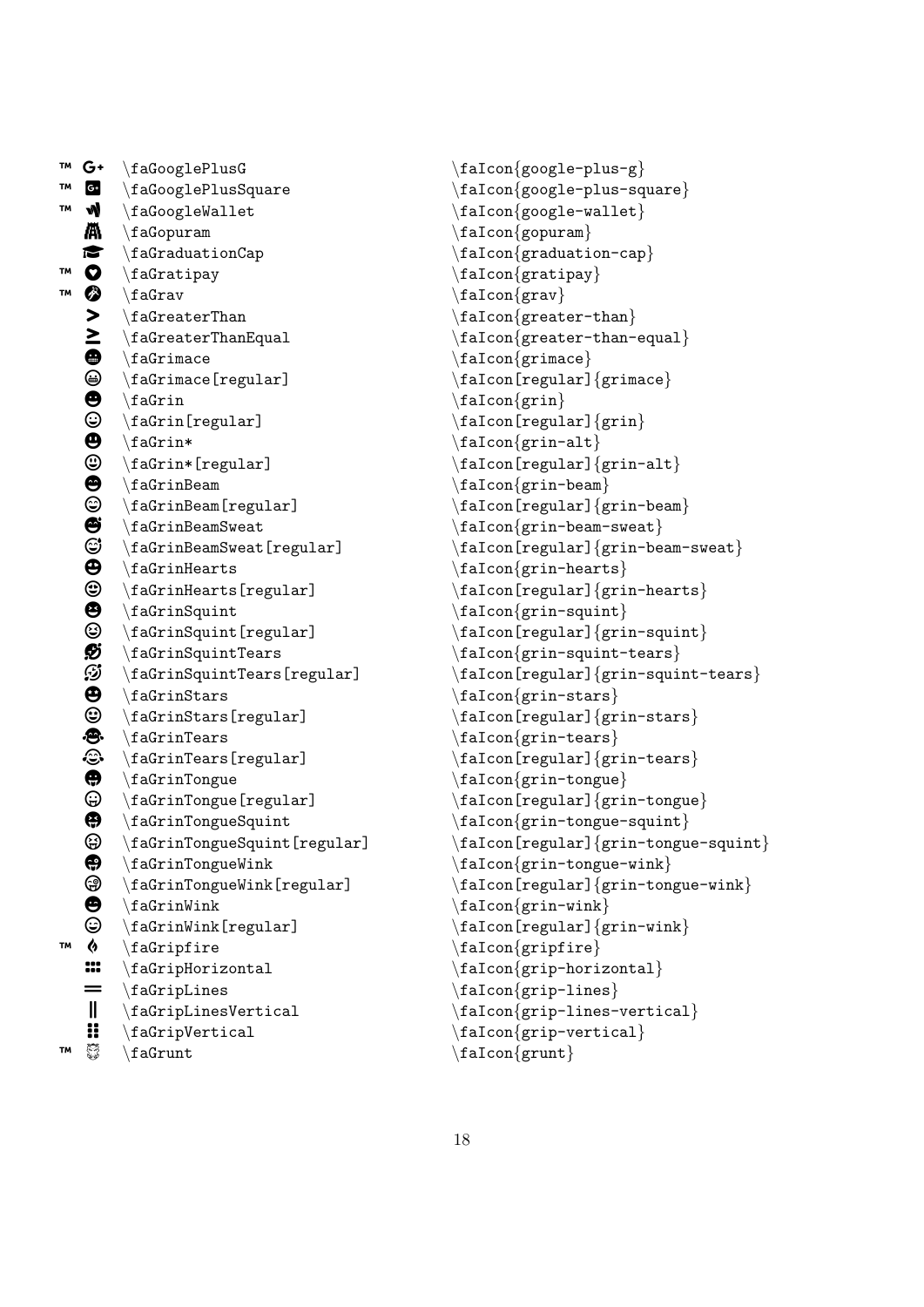™  $\mathbf{r}$ \faGuilded ó \faGuitar ™ À \faGulp ™ Á \faHackerNews ™  $\mathbf{Y}$ \faHackerNewsSquare ™  $\bf \bm 0$ \faHackerrank ≘ \faHamburger ↗ \faHammer ₩ \faHamsa Ł \faHandHolding ∠ \faHandHoldingHeart ¢ \faHandHoldingMedical £ \faHandHoldingUsd ¤ \faHandHoldingWater ¥ \faHandLizard হ\ \faHandLizard[regular] طہ \faHandMiddleFinger § \faHandPaper § \faHandPaper[regular] ¨ \faHandPeace ¨ \faHandPeace[regular] © \faHandPointDown © \faHandPointDown[regular] ª \faHandPointer ª \faHandPointer[regular] « \faHandPointLeft « \faHandPointLeft[regular] ¬ \faHandPointRight  $\mathbf{r}$ \faHandPointRight[regular] ₩ \faHandPointUp  $\ddot{Q}$ \faHandPointUp[regular] ® \faHandRock ® \faHandRock[regular] ¯ \faHands **→** \faHandScissors දි) \faHandScissors[regular] ± \faHandshake  $\mathbf{G}$ \faHandshake[regular]  $\aleph$ \faHandshakeAltSlash ³ \faHandshakeSlash ´ \faHandsHelping "业 \faHandSparkles ₩ \faHandSpock

\faIcon{guilded} \faIcon {guitar }  $\setminus$ faIcon $\{gulp\}$ \faIcon {hacker-news } \faIcon {hacker-news-square }  $\setminus$ faIcon $\{$ hackerrank $\}$ \faIcon {hamburger } \faIcon {hammer } \faIcon {hamsa } \faIcon {hand-holding } \faIcon{hand-holding-heart} \faIcon{hand-holding-medical} \faIcon {hand-holding-usd } \faIcon {hand-holding-water } \faIcon {hand-lizard } \faIcon[regular] {hand-lizard } \faIcon {hand-middle-finger }  $\setminus$ faIcon $\{$ hand-paper $\}$ \faIcon[regular] {hand-paper }  $\setminus$ faIcon $\{$ hand-peace $\}$  $\setminus$ faIcon[regular] $\{$ hand-peace $\}$ \faIcon {hand-point-down } \faIcon[regular] {hand-point-down } \faIcon {hand-pointer } \faIcon[regular] {hand-pointer } \faIcon{hand-point-left} \faIcon[regular] {hand-point-left } \faIcon {hand-point-right } \faIcon[regular] {hand-point-right } \faIcon {hand-point-up } \faIcon[regular] {hand-point-up } \faIcon{hand-rock}  $\setminus$ faIcon[regular] $\{hand-rock\}$ \faIcon {hands }  $\setminus$ faIcon $\{$ hand-scissors $\}$ \faIcon[regular] {hand-scissors } \faIcon {handshake } \faIcon[regular] {handshake } \faIcon {handshake-alt-slash } \faIcon {handshake-slash } \faIcon{hands-helping} \faIcon {hand-sparkles }  $\setminus$ faIcon $\{$ hand-spock $\}$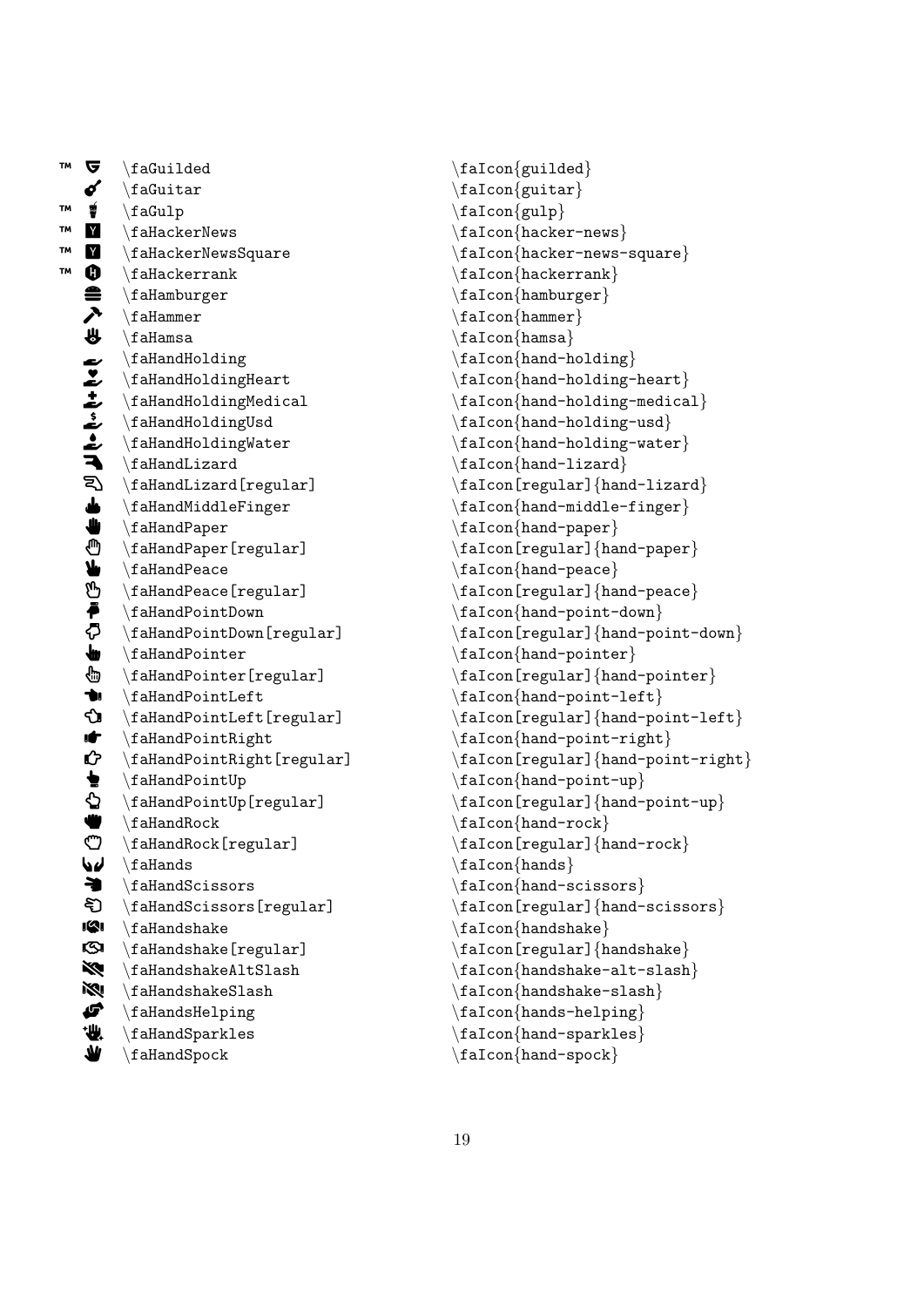¶ \faHandSpock[regular] ł. \faHandsWash رتنت \faHanukiah en de la partie de la partie de la partie de la partie de la partie de la partie de la partie de la partie de la partie de la partie de la partie de la partie de la partie de la partie de la partie de la partie de la parti \faHardHat  $#$ \faHashtag  $\bullet$ \faHatCowboy ¼ \faHatCowboySide  $\Delta$ \faHatWizard  $\bullet$ \faHdd  $\bigoplus$ \faHdd[regular]  $H$ \faHeading  $\Omega$ \faHeadphones Á \faHeadphones\*  $\boldsymbol{\Omega}$ \faHeadset **R** \faHeadSideCough Ä \faHeadSideCoughSlash Å \faHeadSideMask  $\boldsymbol{\Omega}$ \faHeadSideVirus ♥ \faHeart  $\ddot{\circ}$ \faHeart[regular] È \faHeartbeat É \faHeartBroken Ê \faHelicopter Ë \faHighlighter Ì \faHiking **fi** \faHippo ™ hips \faHips ™  $\mathbf{m}$ \faHireAHelper n. \faHistory ™  $\langle \rangle$ \faHive Ï \faHockeyPuck Ð \faHollyBerry Ñ \faHome ™ <sup>G</sup>iooli \faHooli ™ È \faHornbill Ò \faHorse **A** \faHorseHead Ĥ. \faHospital Ô \faHospital[regular]  $\blacksquare$  \faHospital\* Ö \faHospitalSymbol **n**e \faHospitalUser Ø \faHotdog

\faIcon[regular] {hand-spock }  $\setminus$ faIcon $\{$ hands-wash $\}$ \faIcon {hanukiah } \faIcon{hard-hat} \faIcon {hashtag } \faIcon {hat-cowboy } \faIcon {hat-cowboy-side } \faIcon {hat-wizard } \faIcon {hdd } \faIcon[regular] {hdd } \faIcon{heading} \faIcon {headphones }  $\setminus$ faIcon $\{$ headphones-alt $\}$ \faIcon {headset } \faIcon{head-side-cough} \faIcon {head-side-cough-slash }  $\setminus$ faIcon $\{$ head-side-mask $\}$ \faIcon {head-side-virus } \faIcon {heart }  $\setminus$ faIcon[regular] $\{heart\}$ \faIcon {heartbeat } \faIcon {heart-broken }  $\setminus$ faIcon $\{$ helicopter $\}$ \faIcon {highlighter } \faIcon {hiking } \faIcon {hippo } \faIcon {hips } \faIcon {hire-a-helper } \faIcon {history } \faIcon {hive } \faIcon {hockey-puck } \faIcon {holly-berry } \faIcon{home}  $\setminus$ faIcon $\{ \text{hooli} \}$ \faIcon{hornbill} \faIcon {horse }  $\setminus$ faIcon $\{h$ orse-head $\}$ \faIcon{hospital} \faIcon[regular] {hospital } \faIcon {hospital-alt } \faIcon {hospital-symbol } \faIcon {hospital-user } \faIcon {hotdog }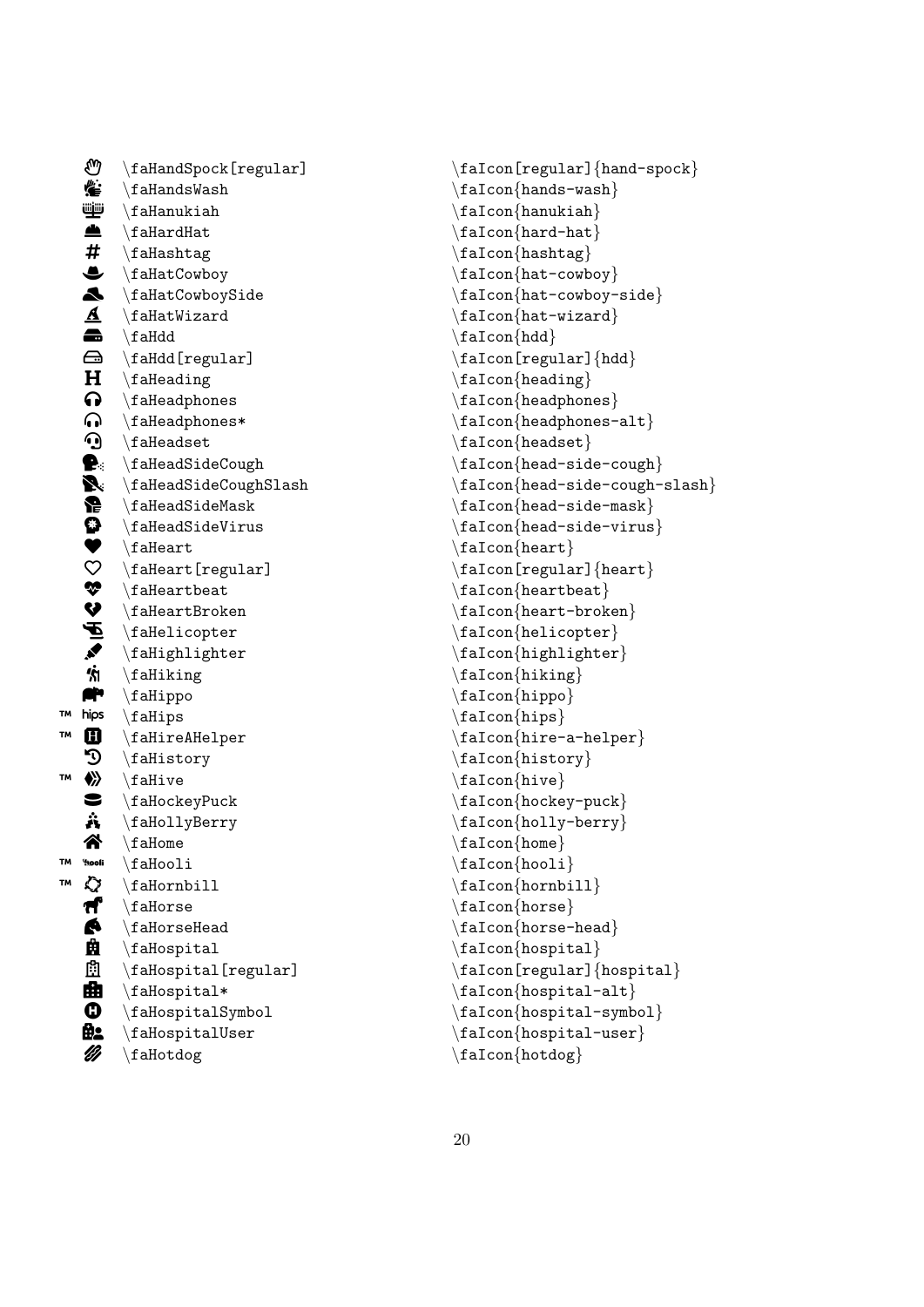|    | 鬦                  | $\Lambda$                                                                                                                                                                                                                                             |
|----|--------------------|-------------------------------------------------------------------------------------------------------------------------------------------------------------------------------------------------------------------------------------------------------|
| TМ | À                  | $\verb \faldotjar $                                                                                                                                                                                                                                   |
|    |                    |                                                                                                                                                                                                                                                       |
|    |                    |                                                                                                                                                                                                                                                       |
|    |                    | \faHourglass[regular]                                                                                                                                                                                                                                 |
|    |                    | $\Lambda$                                                                                                                                                                                                                                             |
|    |                    | $\Lambda$                                                                                                                                                                                                                                             |
|    |                    | $\{\text{fallowglassStart}\}$                                                                                                                                                                                                                         |
|    |                    | $\setminus$ faHouseDamage                                                                                                                                                                                                                             |
|    |                    |                                                                                                                                                                                                                                                       |
| TM |                    | \faHotjar<br>\faHotJar<br>\faHourglass<br>$\boxtimes$ \faHourglass<br>\faHourglass<br>\faHourglass<br>\faHourglass<br>\faHourglass<br>\faHouseDama<br>\faHouseDama<br>\faHouseDama<br>\faHouzz<br>\faHryvnia<br>\faHSquare<br>\faHfunl5<br>\faHubspot |
|    |                    |                                                                                                                                                                                                                                                       |
|    |                    |                                                                                                                                                                                                                                                       |
| TМ |                    |                                                                                                                                                                                                                                                       |
| TМ |                    |                                                                                                                                                                                                                                                       |
|    |                    | $\setminus$ faIceCream                                                                                                                                                                                                                                |
|    |                    |                                                                                                                                                                                                                                                       |
|    |                    | b<br>A dialubspot<br>falceCrea<br>falcicles<br>M<br>falcursor<br>faldBadge<br>F dialubspot<br>faldBadge                                                                                                                                               |
|    |                    |                                                                                                                                                                                                                                                       |
|    |                    |                                                                                                                                                                                                                                                       |
|    | $\bar{\mathbf{E}}$ | $\verb \false  (regular)$                                                                                                                                                                                                                             |
|    | 国                  | $\Lambda$                                                                                                                                                                                                                                             |
|    |                    | $\texttt{faldCard}$ [regular]                                                                                                                                                                                                                         |
| TM |                    | $\hat{\tau}$                                                                                                                                                                                                                                          |
|    | Ð<br>4             | $\setminus$ faIdeal<br>$\langle faffaloo$                                                                                                                                                                                                             |
|    | ◚                  | $\setminus$ faImage                                                                                                                                                                                                                                   |
|    | $\blacksquare$     | $\verb \falmage[regular] $                                                                                                                                                                                                                            |
|    | உ                  | $\setminus$ faImages                                                                                                                                                                                                                                  |
|    | 国                  | $\setminus$ faImages[regular]                                                                                                                                                                                                                         |
| TΜ |                    | $\setminus$ faImdb                                                                                                                                                                                                                                    |
|    |                    | $\Lambda$                                                                                                                                                                                                                                             |
|    | 弖                  | $\Lambda$                                                                                                                                                                                                                                             |
|    | ш                  | $\setminus$ faIndustry                                                                                                                                                                                                                                |
|    | $\infty$           | $\Lambda$                                                                                                                                                                                                                                             |
|    | $\mathbf{i}$       | $\Lambda$                                                                                                                                                                                                                                             |
|    | $\mathbf 0$        | \faInfoCircle                                                                                                                                                                                                                                         |
| TΜ | Ø                  | $\Lambda$                                                                                                                                                                                                                                             |
| TΜ | ම                  | \faInstagram                                                                                                                                                                                                                                          |
| TM | $\circledcirc$     | \faInstagramSquare                                                                                                                                                                                                                                    |
| TΜ | ▶                  | $\Lambda$                                                                                                                                                                                                                                             |
| TΜ | 四                  | $\Lambda$                                                                                                                                                                                                                                             |
| TΜ | e                  | \faInternetExplorer                                                                                                                                                                                                                                   |

\faIcon {hotel }  $\setminus$ faIcon $\{$ hotjar $\}$ \faIcon {hot-tub } \faIcon{hourglass} \faIcon[regular] {hourglass }  $\setminus$ faIcon $\{hourglass-end\}$ \faIcon {hourglass-half } \faIcon {hourglass-start }  $\setminus$ faIcon $\{$ house-damage $\}$ \faIcon {house-user } \faIcon {houzz } \faIcon {hryvnia } \faIcon {h-square } \faIcon {html5 } \faIcon{hubspot} \faIcon {ice-cream } \faIcon {icicles } \faIcon {icons } \faIcon {i-cursor } \faIcon {id-badge } \faIcon[regular] {id-badge } \faIcon{id-card}  $\setminus$ faIcon[regular] $\set{id\text{-}card}$  $\setminus$ faIcon $\{id\text{-card-alt}\}$ \faIcon {ideal } \faIcon {igloo } \faIcon {image }  $\setminus$ faIcon[regular] $\{image\}$ \faIcon {images }  $\setminus$ faIcon[regular] $\{images\}$ \faIcon{imdb} \faIcon {inbox } \faIcon{indent} \faIcon {industry } \faIcon {infinity } \faIcon {info } \faIcon {info-circle } \faIcon{innosoft} \faIcon {instagram } \faIcon {instagram-square } \faIcon{instalod} \faIcon {intercom } \faIcon {internet-explorer }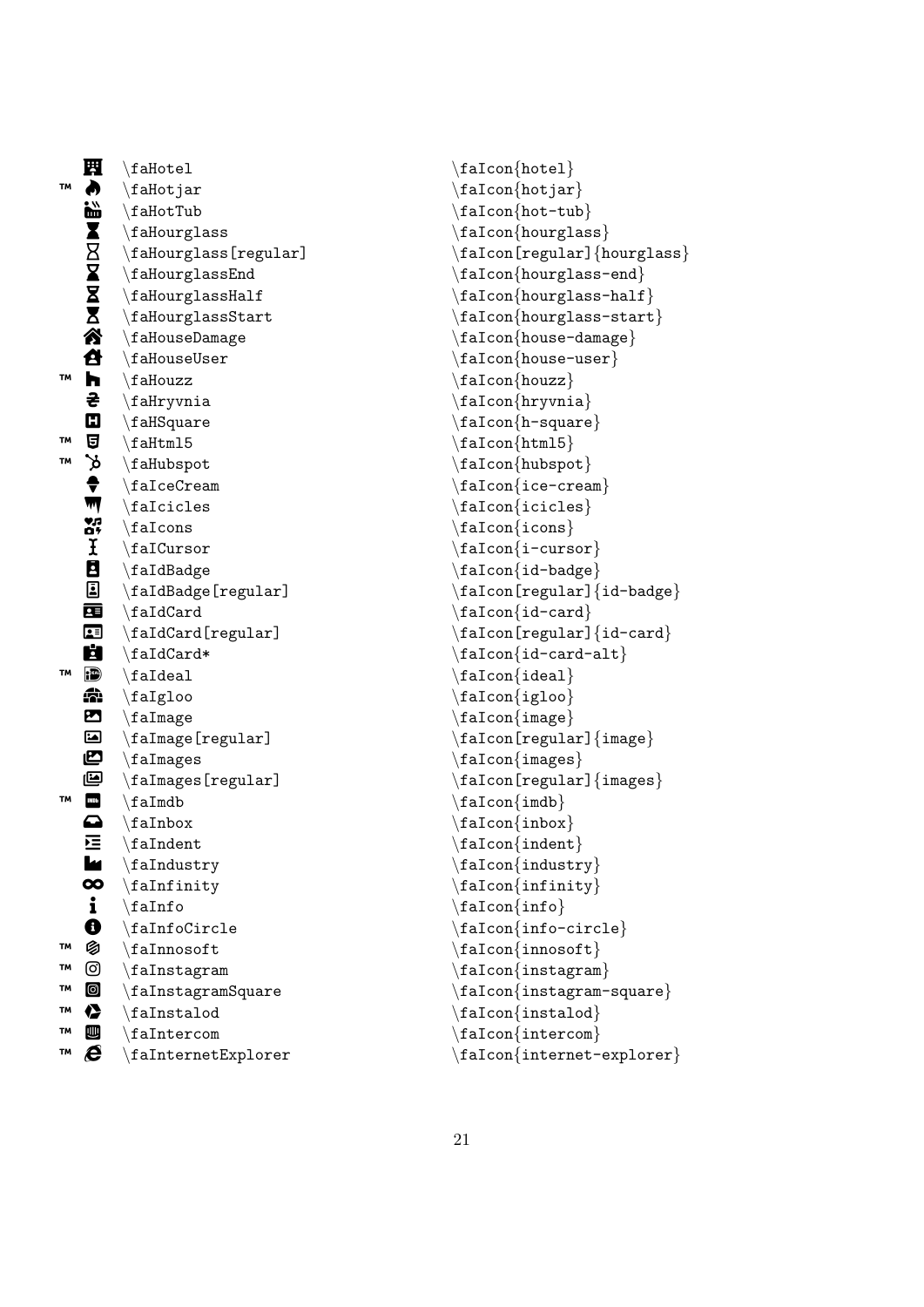| TM        | $\boldsymbol{\dot{m}}$                                                                                                                                                                                                                                                                                                                                                                                | $\Lambda$                                  |
|-----------|-------------------------------------------------------------------------------------------------------------------------------------------------------------------------------------------------------------------------------------------------------------------------------------------------------------------------------------------------------------------------------------------------------|--------------------------------------------|
| TМ        | ⊜                                                                                                                                                                                                                                                                                                                                                                                                     | $\lambda$                                  |
|           | $\boldsymbol{I}$                                                                                                                                                                                                                                                                                                                                                                                      | $\hat{\tau}$                               |
| TМ        | $\mathbb{Z}$                                                                                                                                                                                                                                                                                                                                                                                          | $\Lambda$                                  |
| TM        | $\bigcirc$                                                                                                                                                                                                                                                                                                                                                                                            | $\Lambda$                                  |
| <b>TM</b> |                                                                                                                                                                                                                                                                                                                                                                                                       | $\sqrt{ }$ \faItunesNote                   |
| TМ        | €                                                                                                                                                                                                                                                                                                                                                                                                     | $\langle$ faJava                           |
|           | ₩                                                                                                                                                                                                                                                                                                                                                                                                     | $\setminus$ faJedi                         |
| TM        |                                                                                                                                                                                                                                                                                                                                                                                                       | $\bigcup$ \faJedi0rder                     |
| TΜ        |                                                                                                                                                                                                                                                                                                                                                                                                       | $\mathbb{Q}$ \faJenkins                    |
| TM        |                                                                                                                                                                                                                                                                                                                                                                                                       | $\sum_{i=1}^{n}$                           |
| TМ        |                                                                                                                                                                                                                                                                                                                                                                                                       | $\Theta$ \faJoget                          |
|           |                                                                                                                                                                                                                                                                                                                                                                                                       | $\sqrt{\phantom{a}}$ $\times$ $\times$     |
| TΜ        | X                                                                                                                                                                                                                                                                                                                                                                                                     | $\setminus$ faJoomla                       |
|           | $\frac{4}{5}$                                                                                                                                                                                                                                                                                                                                                                                         | $\Lambda$                                  |
| TM        |                                                                                                                                                                                                                                                                                                                                                                                                       | $\langle$ faJs                             |
| TΜ        | $\circledcirc$                                                                                                                                                                                                                                                                                                                                                                                        | $\Lambda$                                  |
| TМ        | JS                                                                                                                                                                                                                                                                                                                                                                                                    | $\langle$ faJsSquare                       |
|           | <mark>●</mark>                                                                                                                                                                                                                                                                                                                                                                                        | $\setminus$ faKaaba                        |
| <b>TM</b> |                                                                                                                                                                                                                                                                                                                                                                                                       | $k$ \faKaggle                              |
|           |                                                                                                                                                                                                                                                                                                                                                                                                       | $\blacktriangleright$ \fakey               |
| TΜ        | A,                                                                                                                                                                                                                                                                                                                                                                                                    | $\setminus$ faKeybase                      |
|           | œ                                                                                                                                                                                                                                                                                                                                                                                                     | $\setminus$ faKeyboard                     |
|           | æ                                                                                                                                                                                                                                                                                                                                                                                                     | $\setminus$ faKeyboard[regular]            |
| TM        | Ø                                                                                                                                                                                                                                                                                                                                                                                                     | $\setminus$ faKeycdn                       |
|           | ♥                                                                                                                                                                                                                                                                                                                                                                                                     | $\Lambda$                                  |
| TΜ        | $\mathbf{K}$                                                                                                                                                                                                                                                                                                                                                                                          | $\hat{\mathbf{X}}$ ickstarter              |
| TМ        | K                                                                                                                                                                                                                                                                                                                                                                                                     | $\verb \fakickstarterK $                   |
|           | ❸                                                                                                                                                                                                                                                                                                                                                                                                     | $\hat{\text{fakiss}}$                      |
|           | $\odot$                                                                                                                                                                                                                                                                                                                                                                                               | $\texttt{fakiss}$ [regular]                |
|           | $\ddot{\textcirc}$                                                                                                                                                                                                                                                                                                                                                                                    | $\Lambda$                                  |
|           | G                                                                                                                                                                                                                                                                                                                                                                                                     | $\setminus$ faKissBeam[regular]            |
|           |                                                                                                                                                                                                                                                                                                                                                                                                       | $\backslash$ faKissWinkHeart               |
|           | ℚ                                                                                                                                                                                                                                                                                                                                                                                                     | $\setminus$ faKissWinkHeart[regular]       |
| TМ        | $\mathbf{K}% _{0}=\mathbf{K}_{0}=\mathbf{K}_{0}=\mathbf{K}_{0}=\mathbf{K}_{0}=\mathbf{K}_{0}=\mathbf{K}_{0}=\mathbf{K}_{0}=\mathbf{K}% _{0}=\mathbf{K}_{0}=\mathbf{K}_{0}=\mathbf{K}% _{0}=\mathbf{K}_{0}=\mathbf{K}% _{0}=\mathbf{K}% _{0}=\mathbf{K}% _{0}=\mathbf{K}% _{0}=\mathbf{K}% _{0}=\mathbf{K}% _{0}=\mathbf{K}% _{0}=\mathbf{K}% _{0}=\mathbf{K}% _{0}=\mathbf{K}% _{0}=\mathbf{K}% _{0}$ | $\hat{\mathcal{F}}$ aKiwiBird<br>\faKorvue |
|           | 血                                                                                                                                                                                                                                                                                                                                                                                                     | $\hat{}$ faLandmark                        |
|           | A <sub>x</sub>                                                                                                                                                                                                                                                                                                                                                                                        | $\setminus$ faLanguage                     |
|           |                                                                                                                                                                                                                                                                                                                                                                                                       |                                            |
|           | 口回龟                                                                                                                                                                                                                                                                                                                                                                                                   | \faLaptop<br>\faLaptopCode                 |
|           |                                                                                                                                                                                                                                                                                                                                                                                                       | $\Lambda$                                  |
|           | $\mathbf \Xi$                                                                                                                                                                                                                                                                                                                                                                                         | $\verb \falaptopMedia $                    |
| TМ        | V                                                                                                                                                                                                                                                                                                                                                                                                     | $\hat{}$ faLaravel                         |
|           |                                                                                                                                                                                                                                                                                                                                                                                                       |                                            |

```
\faIcon
{invision
}
\faIcon
{ioxhost
}
\setminusfaIcon\{italic\}\faIcon
{itch-io
}
\faIcon
{itunes
}
\setminusfaIcon\{itunes-note\}\faIcon
{java
}
\faIcon
{jedi
}
\setminusfaIcon\{jedi-order\}\faIcon
{jenkins
}
\faIcon
{jira
}
\faIcon
{joget
}
\setminusfaIcon\{joint\}\faIcon
{joomla
}
\faIcon
{journal-whills
}
\setminusfaIcon\{js\}\faIcon{jsfiddle}
\faIcon
{js-square
}
\faIcon
{kaaba
}
\faIcon
{kaggle
}
\faIcon{key}
\faIcon
{keybase
}
\faIcon
{keyboard
}
\setminusfaIcon[regular]\{keyboard\}\faIcon
{keycdn
}
\faIcon
{khanda
}
\faIcon
{kickstarter
}
\faIcon
{kickstarter-k
}
\faIcon
{kiss
}
\faIcon[regular]
{kiss
}
\faIcon
{kiss-beam
}
\faIcon[regular]
{kiss-beam
}
\setminusfaIcon\{kiss-wink-heart\}\faIcon[regular]
{kiss-wink-heart
}
\faIcon
{kiwi-bird
}
\faIcon
{korvue
}
\faIcon
{landmark
}
\faIcon
{language
}
\faIcon
{laptop
}
\faIcon
{laptop-code
}
\faIcon
{laptop-house
}
\faIcon{laptop-medical}
\faIcon{laravel}
```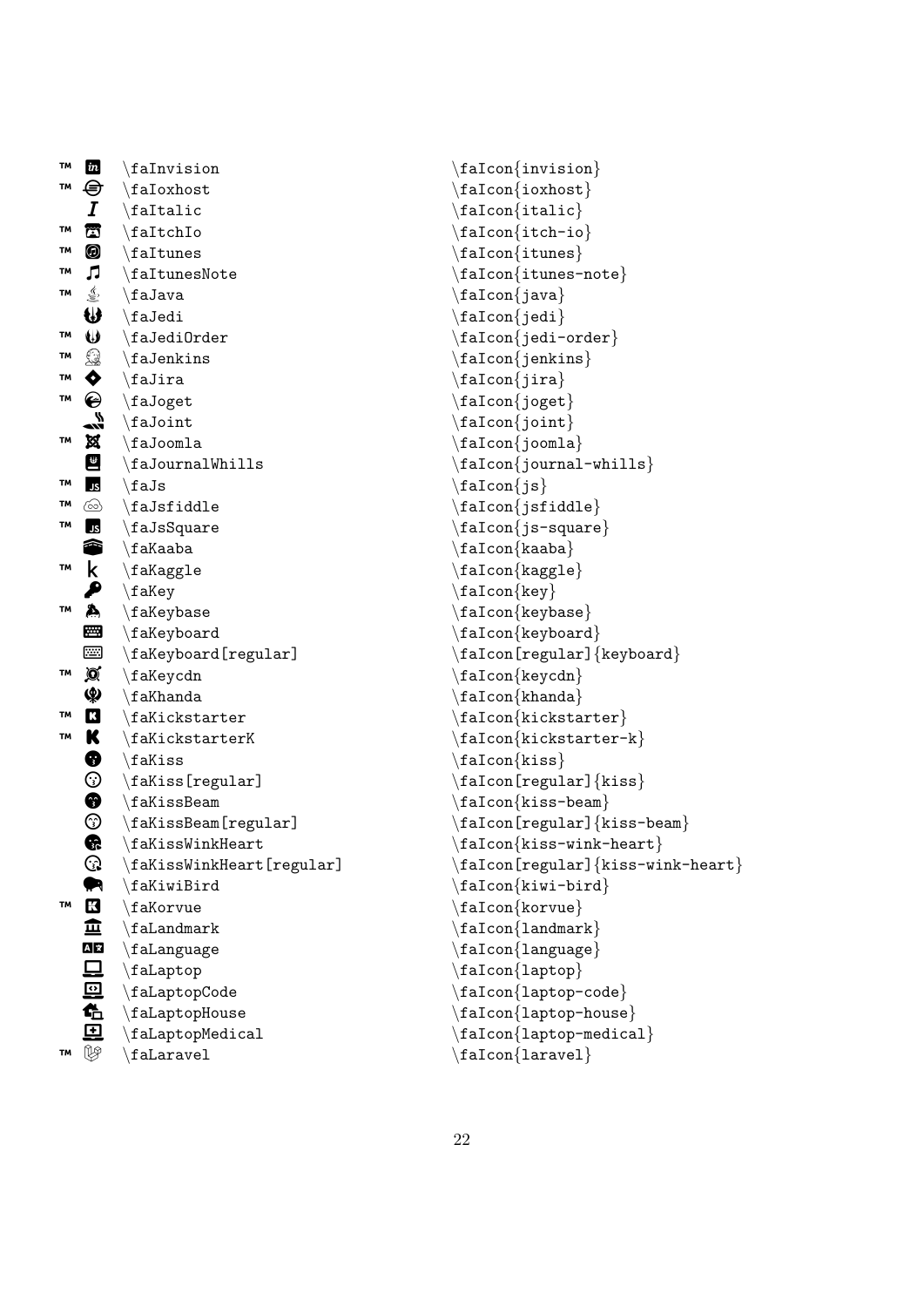™  $\alpha$ s \faLastfm ™ **e** \faLastfmSquare Ѳ \faLaugh ☺ \faLaugh[regular]  $\boldsymbol{\Theta}$ \faLaughBeam ☺ \faLaughBeam[regular]  $\boldsymbol{\Theta}$ \faLaughSquint ☺ \faLaughSquint[regular]  $\boldsymbol{\Theta}$ \faLaughWink 0 \faLaughWink[regular] S. \faLayerGroup Ø \faLeaf ™  $\blacksquare$ \faLeanpub Ø \faLemon  $\mathcal O$ \faLemon[regular] ™ {less} \faLess  $\prec$ \faLessThan ≤ \faLessThanEqual ļ \faLevelDown\* ↥ \faLevelUp\* 0 \faLifeRing  $^\circledR$ \faLifeRing[regular] ç \faLightbulb Ō \faLightbulb[regular] ™  $\mathbf{u}$ \faLine ß, \faLink ™ ï \faLinkedin ™ in  $\hat{I}$ aLinkedinIn ™  $\mathfrak{b}$ \faLinode ™ ò \faLinux も \faLiraSign 挂 \faList 目 \faList\* 日 \faList\*[regular]  $\stackrel{1}{\cdot}$ \faListOl  $\mathbf{:=}$ \faListUl 1 \faLocationArrow  $\triangle$ \faLock ✔ \faLockOpen ↓ \faLongArrowAltDown  $\leftarrow$ \faLongArrowAltLeft  $\rightarrow$ \faLongArrowAltRight  $\uparrow$ \faLongArrowAltUp

\faIcon {lastfm } \faIcon {lastfm-square } \faIcon {laugh }  $\setminus$ faIcon[regular] $\{1 \text{augh}\}$ \faIcon{laugh-beam} \faIcon[regular] {laugh-beam } \faIcon{laugh-squint} \faIcon[regular] {laugh-squint } \faIcon {laugh-wink } \faIcon[regular] {laugh-wink } \faIcon {layer-group } \faIcon {leaf } \faIcon {leanpub } \faIcon {lemon } \faIcon[regular] {lemon } \faIcon {less } \faIcon {less-than }  $\setminus$ faIcon $\{$ less-than-equal $\}$  $\setminus$ faIcon $\{$ level-down-alt $\}$  $\setminus$ faIcon $\{$ level-up-alt $\}$ \faIcon {life-ring } \faIcon[regular] {life-ring } \faIcon{lightbulb} \faIcon[regular] {lightbulb } \faIcon {line } \faIcon{link} \faIcon{linkedin}  $\setminus$ faIcon $\{$ linkedin-in $\}$ \faIcon {linode } \faIcon {linux } \faIcon {lira-sign }  $\setminus$ faIcon $\{list\}$ \faIcon {list-alt }  $\setminus$ faIcon[regular] $\{list-alt\}$ \faIcon {list-ol } \faIcon {list-ul } \faIcon {location-arrow }  $\setminus$ faIcon $\{$ lock $\}$ \faIcon {lock-open } \faIcon {long-arrow-alt-down } \faIcon {long-arrow-alt-left } \faIcon {long-arrow-alt-right } \faIcon {long-arrow-alt-up }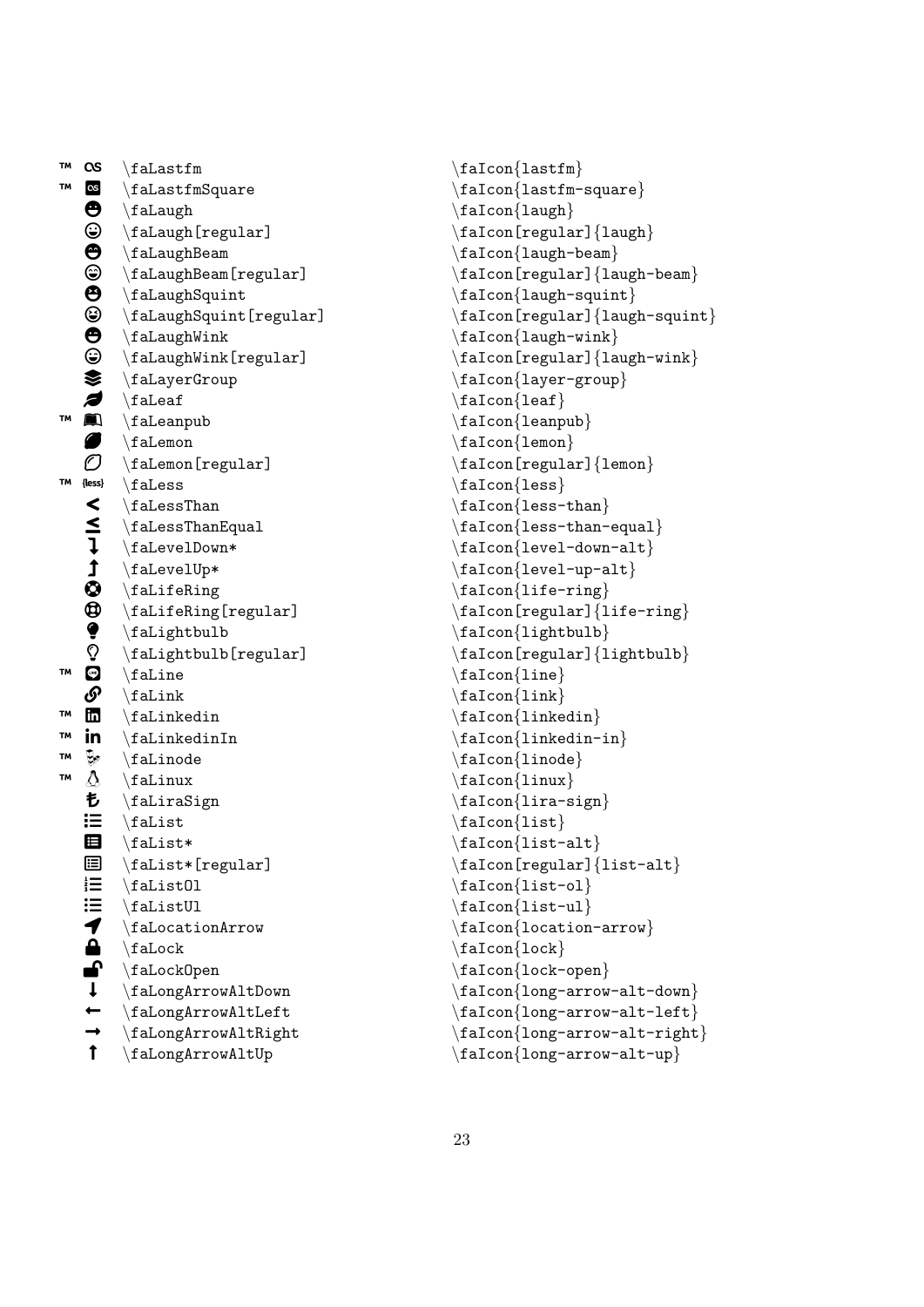|           | 必                     | $\setminus$ faLowVision         |
|-----------|-----------------------|---------------------------------|
|           | بالإ                  | $\backslash$ faLuggageCart      |
|           | r's                   | $\Lambda$                       |
|           | 6                     | \faLungsVirus                   |
| TM        | lyA                   | $\hat{}$ faLyft                 |
| TΜ        | ⋒                     | $\Lambda$                       |
|           |                       | $\langle$ faMagic               |
|           |                       | $\Lambda$                       |
|           | 次じ品                   | $\hat{\tau}$ a Mail Bulk        |
| <b>TM</b> |                       | $\Lambda$ ia Mailchimp          |
|           |                       | $\langle$ faMale                |
| TM        | 化十个                   | $\Lambda$                       |
|           | M                     | $\setminus$ faMap               |
|           | $\mathbb{D}$          | $\setminus$ faMap[regular]      |
|           | Ń                     | $\Lambda$                       |
|           |                       | $\setminus$ faMapMarked*        |
|           |                       | $\Lambda$ raMapMarker           |
|           |                       | $\Lambda^*$                     |
|           |                       | $\langle faMapPin$              |
|           |                       | $\Lambda$                       |
| TМ        | ふくろ 中国 きっこ            | $\Lambda$                       |
|           |                       | $\langle$ faMarker              |
|           |                       | $\frac{1}{2}$                   |
|           | යු<br>අ               | $\Lambda$ raMarsDouble          |
|           |                       | $\Lambda$ raMarsStroke          |
|           | $\bullet$             | $\Lambda$ raMarsStrokeH         |
|           | å                     | $\{\texttt{falmsstrokeV}\}$     |
|           | $\bullet$             | $\langle$ faMask                |
| TM        | ៙                     | $\Lambda$                       |
| TΜ        | $\overline{m}$        | $\langle$ faMaxcdn              |
| TM        | <b>MDB</b>            | $\setminus$ faMdb               |
|           | ő                     | $\Lambda$                       |
| TM        | ନ                     | $\setminus$ faMedapps           |
| TΜ        | ${\bf M}$             | $\Lambda$                       |
| TM        | M                     | $\Lambda$                       |
|           | الأا                  | $\backslash$ faMedkit           |
| TМ        | $\boldsymbol{\Theta}$ | \faMedrt                        |
| TM        | $\pmb{\varpi}$        | \faMeetup                       |
| TΜ        |                       | \faMegaport                     |
|           | 00000                 | $\setminus$ faMeh               |
|           |                       | $\setminus$ faMeh[regular]      |
|           |                       | $\Lambda$                       |
|           |                       | $\setminus$ faMehBlank[regular] |

\faIcon {lungs-virus }  $\setminus$ faIcon $\{lyft\}$ \faIcon {magento } \faIcon {magic } \faIcon {magnet } \faIcon {mail-bulk } \faIcon {mailchimp } \faIcon{male}  $\setminus$ faIcon $\{$ mandalorian $\}$  $\setminus$ faIcon $\{map\}$  $\setminus$ faIcon[regular] $\{map\}$ \faIcon{map-marked}  $\setminus$ faIcon{map-marked-alt} \faIcon {map-marker } \faIcon {map-marker-alt } \faIcon {map-pin } \faIcon {map-signs } \faIcon{markdown} \faIcon {marker }  $\setminus$ faIcon{mars}  $\setminus$ faIcon $\{$ mars-double $\}$ \faIcon {mars-stroke } \faIcon {mars-stroke-h } \faIcon {mars-stroke-v } \faIcon {mask } \faIcon {mastodon } \faIcon {maxcdn } \faIcon {mdb }  $\setminus$ faIcon $\{$ medal $\}$ \faIcon{medapps} \faIcon{medium} \faIcon {medium-m }  $\setminus$ faIcon $\{$ medkit $\}$ \faIcon{medrt} \faIcon {meetup }

\faIcon {megaport }

\faIcon{meh-blank}

\faIcon[regular] {meh }

\faIcon[regular] {meh-blank }

 $\setminus$ faIcon ${meh}$ 

\faIcon {low-vision }

\faIcon {lungs }

\faIcon {luggage-cart }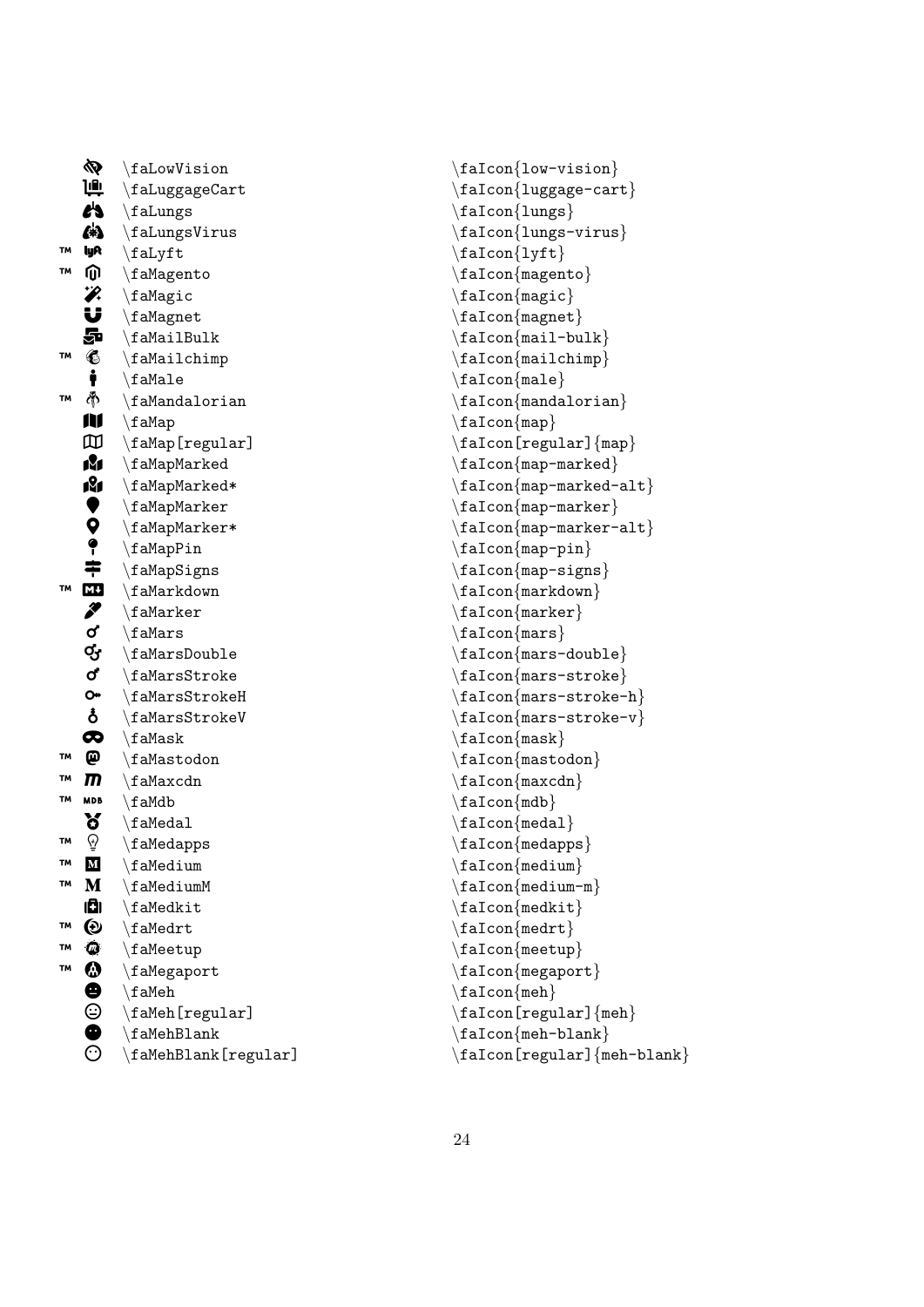|    | ٌ              | $\Lambda$ Rolling Eyes                |
|----|----------------|---------------------------------------|
|    | ☺              | $\setminus$ faMehRollingEyes[regular] |
|    | ₩              | \faMemory                             |
| TM | M,             | $\Lambda$                             |
|    | ننينا          | $\Lambda$                             |
|    | Þ              | $\setminus$ faMercury                 |
|    | $\sigma$       | $\Lambda$                             |
| TМ | Q              | $\Lambda$                             |
|    | 8              | $\Lambda$                             |
|    | 一つがぞき          | $\Lambda$                             |
|    |                | $\Lambda^*$                           |
|    |                | $\Lambda$ taMicrophoneAltSlash        |
|    |                | \faMicrophoneSlash                    |
|    |                | $\Lambda$                             |
| TM |                | $\Lambda$                             |
|    |                | $\Lambda$                             |
|    |                | $\{\text{f}$ aMinusCircle             |
|    |                | $\Lambda$                             |
|    | $\blacksquare$ | $\setminus$ faMinusSquare[regular]    |
|    |                | $\hat{}$ faMitten                     |
| TΜ | $\blacksquare$ | $\hat{}$ faMix                        |
| TΜ | ره             | $\Lambda$                             |
| TΜ | X              | $\hat{}$ faMixer                      |
| TM | ❶              | $\hat{\tau}$                          |
|    | I              | $\Lambda$                             |
|    | О              | $\Lambda^*$                           |
| TΜ | X              | $\lambda$                             |
| TΜ | $\bullet$      | $\Lambda$                             |
|    | $\bullet$      | $\setminus$ faMoneyBill               |
|    | $\bullet$      | $\{\texttt{aMoneyBill*}\$             |
|    | $\bullet$      | $\texttt{faMoneyBill*[regular]}$      |
|    | O<br>O         | \faMoneyBillWave                      |
|    |                | $\setminus$ faMoneyBillWave*          |
|    |                | $\Lambda$<br>\faMoneyCheck*           |
|    |                | $\Lambda$                             |
|    |                | $\setminus$ faMoon                    |
|    |                | $\setminus$ faMoon[regular]           |
|    | 国直しCマ流惑A=      | $\Lambda$                             |
|    |                | $\setminus$ faMosque                  |
|    |                | $\Lambda$                             |
|    |                | $\setminus$ faMountain                |
|    |                | $\backslash$ faMouse                  |

```
\faIcon{meh-rolling-eyes}
\faIcon[regular]
{meh-rolling-eyes
}
\faIcon
{memory
}
\faIcon
{mendeley
}
\faIcon{menorah}
\faIcon
{mercury
}
\faIcon
{meteor
}
\faIcon{microblog}
\faIcon
{microchip
}
\faIcon
{microphone
}
\faIcon
{microphone-alt
}
\faIcon
{microphone-alt-slash
}
\faIcon
{microphone-slash
}
\faIcon
{microscope
}
\faIcon{microsoft}
\faIcon
{minus
}
\setminusfaIcon\{minus-circle\}\faIcon
{minus-square
}
\faIcon[regular]
{minus-square
}
\faIcon
{mitten
}
\setminusfaIcon\{mix\}\faIcon
{mixcloud
}
\faIcon
{mixer
}
\faIcon
{mizuni
}
\setminusfaIcon\{\text{mobile}\}\faIcon
{mobile-alt
}
\faIcon
{modx
}
\faIcon
{monero
}
\setminusfaIcon\{money-bill\}\faIcon
{money-bill-alt
}
\faIcon[regular]
{money-bill-alt
}
\faIcon{money-bill-wave}
\faIcon
{money-bill-wave-alt
}
\setminusfaIcon\{money-check\}\setminusfaIcon\{money-check-alt\}\faIcon{monument}
\faIcon
{moon
}
\setminusfaIcon[regular]\{\text{moon}\}\faIcon
{mortar-pestle
}
\faIcon{mosque}
\faIcon
{motorcycle
}
\faIcon
{mountain
}
\faIcon
{mouse
}
```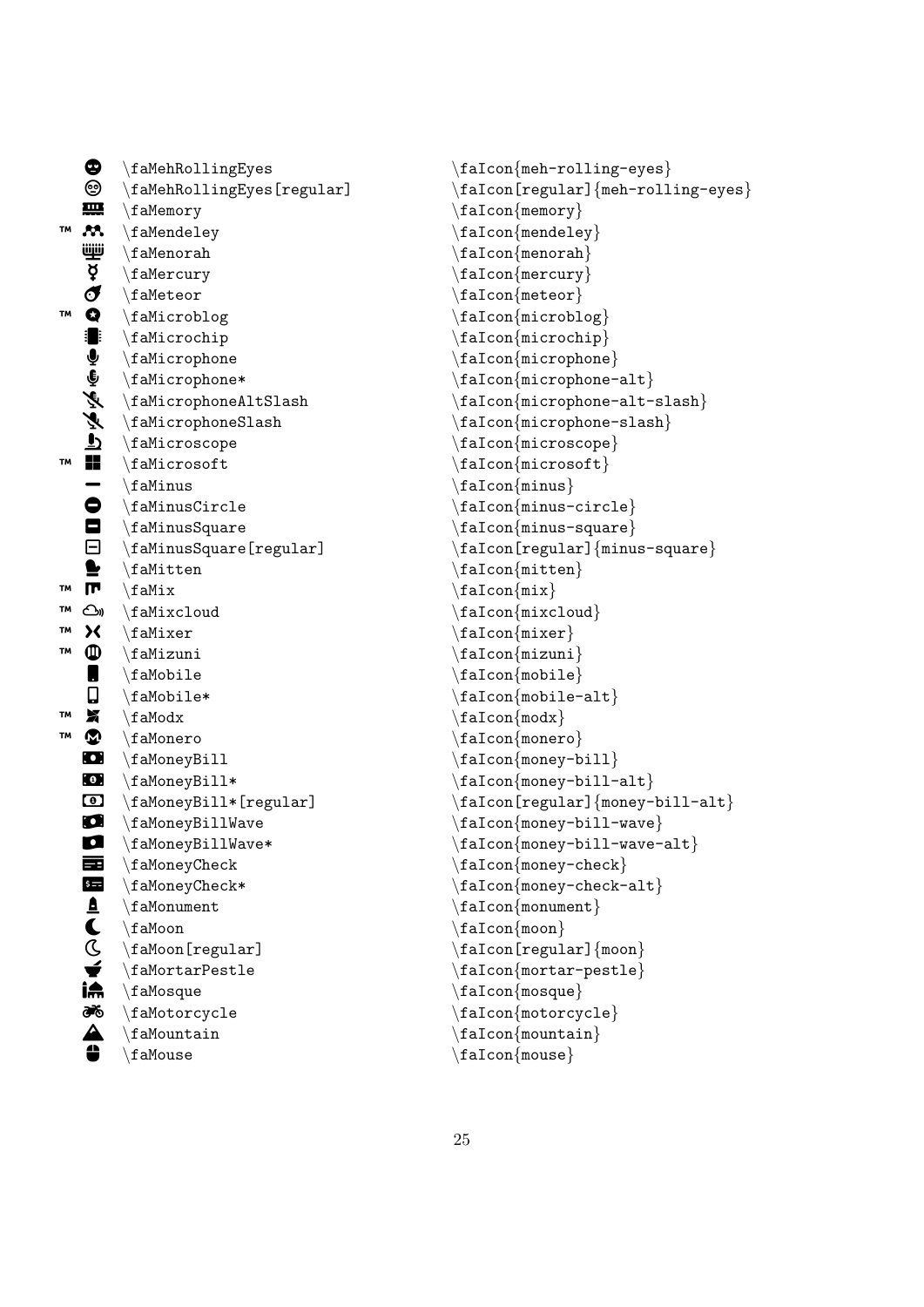| r                        | $\Lambda$                               |
|--------------------------|-----------------------------------------|
| è                        | \faMugHot                               |
| Л                        | $\hat{}$ faMusic                        |
| ⊙<br>TM                  | $\langle$ faNapster                     |
| $\mathbb N$<br>TM        | $\langle$ faNeos                        |
| 器                        | $\Lambda$                               |
| 9.                       | $\Lambda$                               |
| 国                        | $\setminus$ faNewspaper                 |
| 匣                        | \faNewspaper[regular]                   |
| ৩<br><b>TM</b>           | $\Lambda$                               |
| node<br>TΜ               | $\setminus$ faNode                      |
| ⑲<br>TM                  | $\verb \falseJs $                       |
| ≠                        | \faNotEqual                             |
| Ô                        | $\Lambda$                               |
| TΜ<br>吨一                 | $\setminus$ faNpm                       |
| TΜ<br>@ NS8              | $\langle f \text{aNs8}$                 |
| è<br>TМ                  | $\Lambda$                               |
| 口                        | $\setminus f$ a0bjectGroup              |
| 回                        | $\verb \fabjectGroup[regular] $         |
| 覱                        | $\langle f\text{a0}b\text{jectUngroup}$ |
| Д                        | $\setminus$ fa0bjectUngroup[regular]    |
| 臬<br>TΜ                  | $\setminus f$ a0ctopusDeploy            |
| š<br>TМ                  | $\Lambda$ lanoklassniki                 |
| å<br>TМ                  | $\Lambda$ ta<br>Odnoklassniki<br>Square |
| Ť.                       | $\Lambda$                               |
| $\mathbb{O}$<br>TM       | $\Lambda$ PaldRepublic                  |
| ૐ                        | $\setminus$ faOm                        |
| $\overline{\cdot}$<br>TΜ | $\langle$ fa0pencart                    |
| ቀ<br>TΜ                  | $\Lambda$                               |
| $\mathbf O$<br>TΜ        | $\langle f \text{a0pera}$               |
| Ô.<br>TМ                 | $\verb \falpha0ptinMonster $            |
| ❶<br>TМ                  | $\Lambda$                               |
| ඹ<br>TМ                  | $\backslash$ fa $0$ si                  |
| Ŗ                        | $\Lambda$                               |
| 疍                        | $\Lambda$                               |
| $\spadesuit$<br>TM       | \faPage4                                |
| キュンリト<br>TМ              | \faPagelines                            |
|                          | \faPager                                |
|                          | \faPaintBrush                           |
|                          | \faPaintRoller                          |
|                          | $\langle$ faPalette                     |
| Ø<br>TМ                  | \faPalfed                               |
|                          | $\backslash$ fa <code>Pallet</code>     |

```
\faIcon
{mouse-pointer
}
\faIcon
{mug-hot
}
\faIcon
{music
}
\faIcon
{napster
}
\faIcon
{neos
}
\setminusfaIcon\{network-wired\}\faIcon
{neuter
}
\faIcon{newspaper}
\faIcon[regular]
{newspaper
}
\setminusfaIcon\{nimblr\}\faIcon
{node
}
\faIcon
{node-js
}
\setminusfaIcon\{not-equal\}\setminusfaIcon\{notes-medical\}\faIcon{npm}
\faIcon
{ns8
}
\faIcon
{nutritionix
}
\faIcon
{object-group
}
\faIcon[regular]
{object-group
}
\faIcon{object-ungroup}
\faIcon[regular]
{object-ungroup
}
\faIcon
{octopus-deploy
}
\faIcon
{odnoklassniki
}
\faIcon
{odnoklassniki-square
}
\faIcon
{oil-can
}
\setminusfaIcon\{old-republic\}\faIcon
{om
}
\faIcon{opencart}
\faIcon
{openid
}
\faIcon
{opera
}
\faIcon
{optin-monster
}
\faIcon
{orcid
}
\setminusfaIcon\{osi\}\faIcon
{otter
}
\faIcon{outdent}
\setminusfaIcon\{page 4\}\faIcon{pagelines}
\faIcon
{pager
}
\faIcon
{paint-brush
}
\faIcon
{paint-roller
}
\faIcon{palette}
\faIcon{palfed}
\setminusfaIcon\{pallet\}
```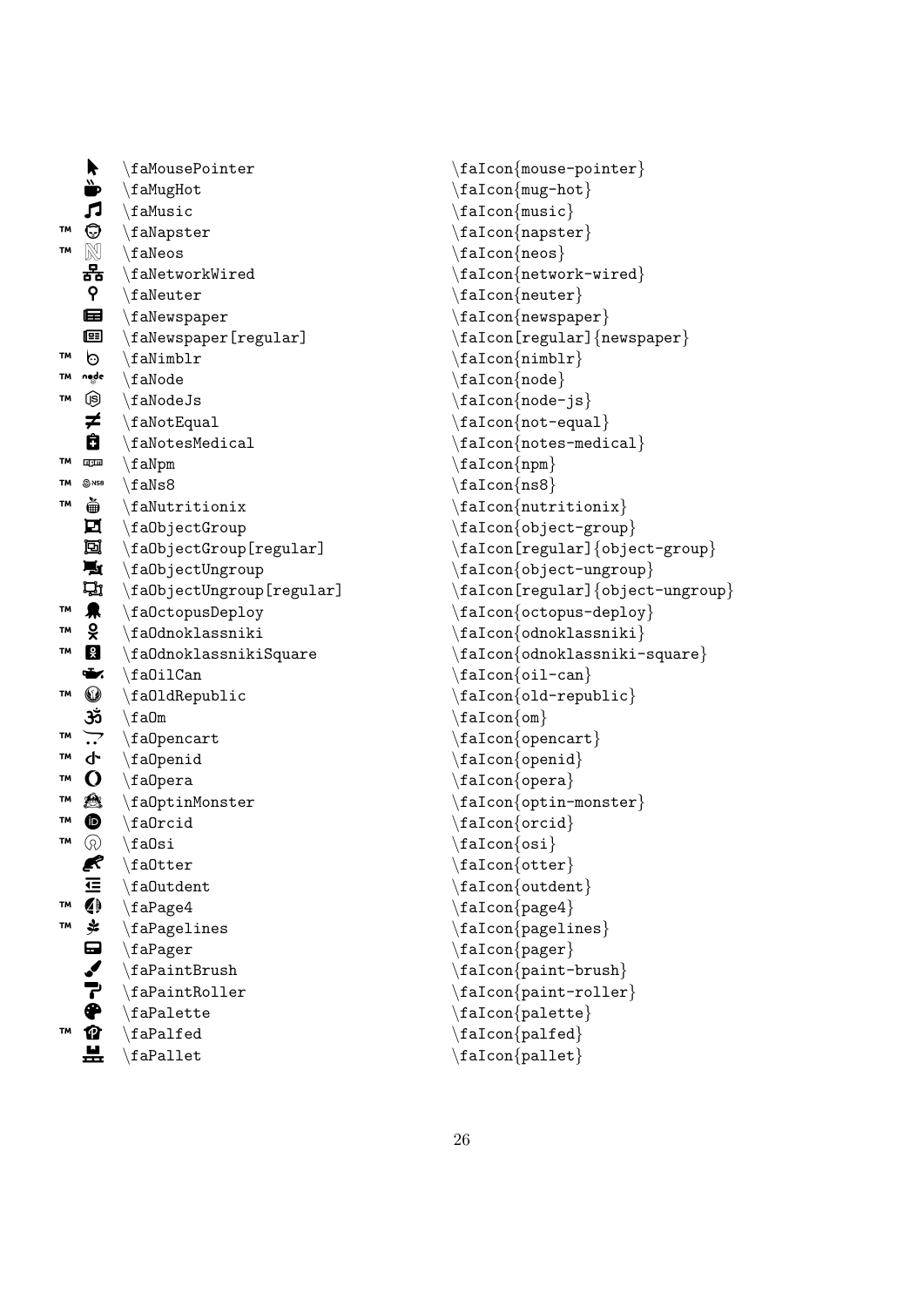|    | Ø                       | $\langle$ faPaperclip             |
|----|-------------------------|-----------------------------------|
|    | 4                       | $\backslash$ faPaperPlane         |
|    |                         | $\setminus$ faPaperPlane[regular] |
|    | $\triangle$             | $\frac{1}{2}$                     |
|    |                         | $\langle$ faParagraph             |
|    | $\overline{\mathbf{P}}$ | \faParking                        |
|    |                         | $\langle$ faPassport              |
|    |                         | $\Lambda$ raPastafarianism        |
|    |                         | $\langle$ faPaste                 |
| TM | ■米店●                    | $\langle$ faPatreon               |
|    | $\blacksquare$          | $\langle$ faPause                 |
|    | ❶①な ♪ ④ ブグ グズメ          | $\langle$ faPauseCircle           |
|    |                         | \faPauseCircle[regular]           |
|    |                         | $\langle$ faPaw                   |
| TΜ |                         | $\langle$ faPaypal                |
|    |                         | $\langle$ faPeace                 |
|    |                         | $\setminus$ faPen                 |
|    |                         | $\setminus$ faPen*                |
|    |                         | $\langle$ faPencil*               |
|    |                         | $\langle$ faPencilRuler           |
|    |                         | $\langle$ faPenFancy              |
|    | Ø                       | $\Lambda$                         |
| TΜ | Ø                       | $\verb \faPennyArcade $           |
|    | 7<br>M                  | $\langle$ faPenSquare             |
|    |                         | $\langle$ faPeopleArrows          |
|    | ぶん                      | $\langle$ faPeopleCarry           |
|    |                         | $\setminus$ faPepperHot           |
| TМ |                         | $\langle$ faPerbyte               |
|    | $\frac{1}{2}$           | $\langle$ faPercent               |
|    | %                       | $\langle$ faPercentage            |
| TM | $\odot$                 | $\langle$ faPeriscope             |
|    | lk¦a                    | $\setminus$ faPersonBooth         |
| TМ | ⊕                       | $\langle$ faPhabricator           |
| TM | Ź                       | $\backslash$ faPhoenixFramework   |
| TM |                         | $\setminus$ faPhoenixSquadron     |
|    |                         | \faPhone                          |
|    | のしてメロロッ                 | $\Lambda^*$                       |
|    |                         | \faPhoneSlash                     |
|    |                         | \faPhoneSquare                    |
|    |                         | $\setminus$ faPhoneSquare*        |
|    |                         | $\Lambda$                         |
|    | 也                       | $\Lambda$                         |
| TΜ | (php)                   | $\backslash$ faPhp                |

```
\faIcon{paperclip}
\faIcon
{paper-plane
}
\faIcon[regular]
{paper-plane
}
\faIcon
{parachute-box
}
\faIcon
{paragraph
}
\faIcon
{parking
}
\faIcon
{passport
}
\faIcon
{pastafarianism
}
\faIcon
{paste
}
\faIcon
{patreon
}
\faIcon
{pause
}
\faIcon
{pause-circle
}
\faIcon[regular]
{pause-circle
}
\faIcon
{paw
}
\faIcon
{paypal
}
\faIcon
{peace
}
\faIcon
{pen
}
\faIcon
{pen-alt
}
\setminusfaIcon\{pencil-alt\}\faIcon
{pencil-ruler
}
\faIcon{pen-fancy}
\faIcon
{pen-nib
}
\faIcon
{penny-arcade
}
\faIcon
{pen-square
}
\faIcon
{people-arrows
}
\faIcon
{people-carry
}
\faIcon
{pepper-hot
}
\faIcon
{perbyte
}
\faIcon
{percent
}
\faIcon
{percentage
}
\faIcon
{periscope
}
\faIcon
{person-booth
}
\faIcon
{phabricator
}
\faIcon
{phoenix-framework
}
\faIcon
{phoenix-squadron
}
\faIcon
{phone
}
\faIcon{phone-alt}
\faIcon
{phone-slash
}
\faIcon
{phone-square
}
\faIcon
{phone-square-alt
}
\faIcon{phone-volume}
\faIcon
{photo-video
}
\setminusfaIcon\{php\}
```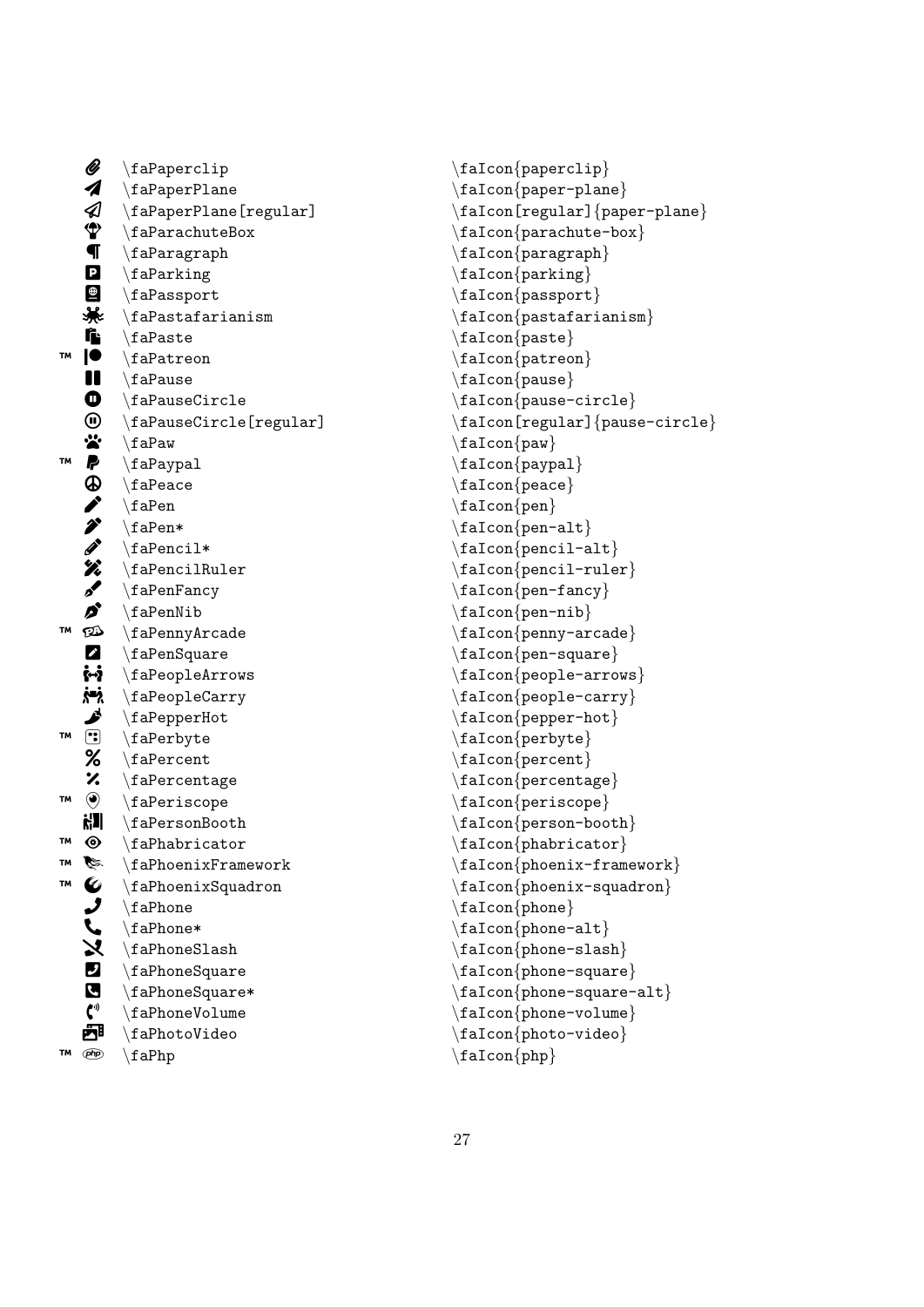| <b>TM</b> | Ø                         | $\langle$ faPiedPiper                           |
|-----------|---------------------------|-------------------------------------------------|
| TΜ        | $\frac{1}{\sqrt{2}}$      | $\langle$ faPiedPiper*                          |
| TΜ        | d                         | $\Lambda$                                       |
| TM        |                           | $\langle$ faPiedPiperPp                         |
| TМ        |                           | $\langle$ faPiedPiperSquare                     |
|           |                           | $\langle faPiggyBank$                           |
|           |                           | $\langle$ faPills                               |
| TМ        | 国内会のよう                    | $\Lambda$                                       |
| TМ        | $\boldsymbol{\mathsf{p}}$ | $\Lambda$ PinterestP                            |
| TΜ        | ဨ                         | $\Lambda$ raPinterestSquare                     |
|           | À                         | $\langle$ faPizzaSlice                          |
|           |                           | $\langle$ faPlaceOfWorship                      |
|           |                           | $\Lambda$                                       |
|           |                           | $\Lambda$ rival                                 |
|           |                           | $\langle$ faPlaneDeparture                      |
|           |                           | $\Lambda$                                       |
|           |                           | \faPlay                                         |
|           | ←⇔⑤O▶ぞ ∧ 不十3→             | \faPlayCircle                                   |
|           |                           | \faPlayCircle[regular]                          |
| TM        |                           | $\langle$ faPlaystation                         |
|           |                           | \faPlug                                         |
|           | $\ddagger$                | $\langle$ faPlus                                |
|           | o d e o                   | $\Lambda$                                       |
|           |                           | $\langle$ faPlusSquare                          |
|           |                           | $\setminus$ faPlusSquare[regular]               |
|           |                           | $\langle$ faPodcast                             |
|           | $\blacksquare$            | $\langle$ faPoll                                |
|           | 8                         | $\Lambda$                                       |
|           |                           | $\backslash$ faPoo                              |
|           | 色画中日日                     | $\langle$ faPoop                                |
|           |                           | $\langle$ faPooStorm                            |
|           |                           | $\langle$ faPortrait                            |
|           |                           | $\setminus$ faPoundSign                         |
|           |                           | $\setminus$ faPowerOff                          |
|           |                           | $\langle$ faPray                                |
|           |                           | \faPrayingHands                                 |
|           | 心を処えます母                   | \faPrescription                                 |
|           |                           | \faPrescriptionBottle<br>\faPrescriptionBottle* |
|           |                           | $\langle$ faPrint                               |
|           |                           | $\setminus$ faProcedures                        |
| TМ        |                           | \faProductHunt                                  |
|           |                           | \faProjectDiagram                               |
|           |                           |                                                 |

\faIcon {pied-piper }  $\setminus$ faIcon $\{$ pied-piper-alt $\}$ \faIcon {pied-piper-hat } \faIcon {pied-piper-pp } \faIcon {pied-piper-square } \faIcon {piggy-bank } \faIcon {pills } \faIcon{pinterest} \faIcon {pinterest-p } \faIcon {pinterest-square } \faIcon {pizza-slice } \faIcon {place-of-worship } \faIcon {plane } \faIcon{plane-arrival} \faIcon {plane-departure } \faIcon {plane-slash }  $\setminus$ faIcon $\{$ play $\}$ \faIcon {play-circle } \faIcon[regular] {play-circle } \faIcon {playstation } \faIcon {plug } \faIcon{plus} \faIcon {plus-circle } \faIcon {plus-square } \faIcon[regular] {plus-square } \faIcon {podcast }  $\setminus$ faIcon $\{$ poll $\}$ \faIcon {poll-h } \faIcon {poo } \faIcon {poop } \faIcon {poo-storm } \faIcon{portrait} \faIcon {pound-sign } \faIcon {power-off } \faIcon{pray} \faIcon {praying-hands } \faIcon {prescription } \faIcon {prescription-bottle } \faIcon {prescription-bottle-alt } \faIcon {print }  $\setminus$ faIcon $\{$ procedures $\}$ \faIcon{product-hunt} \faIcon {project-diagram }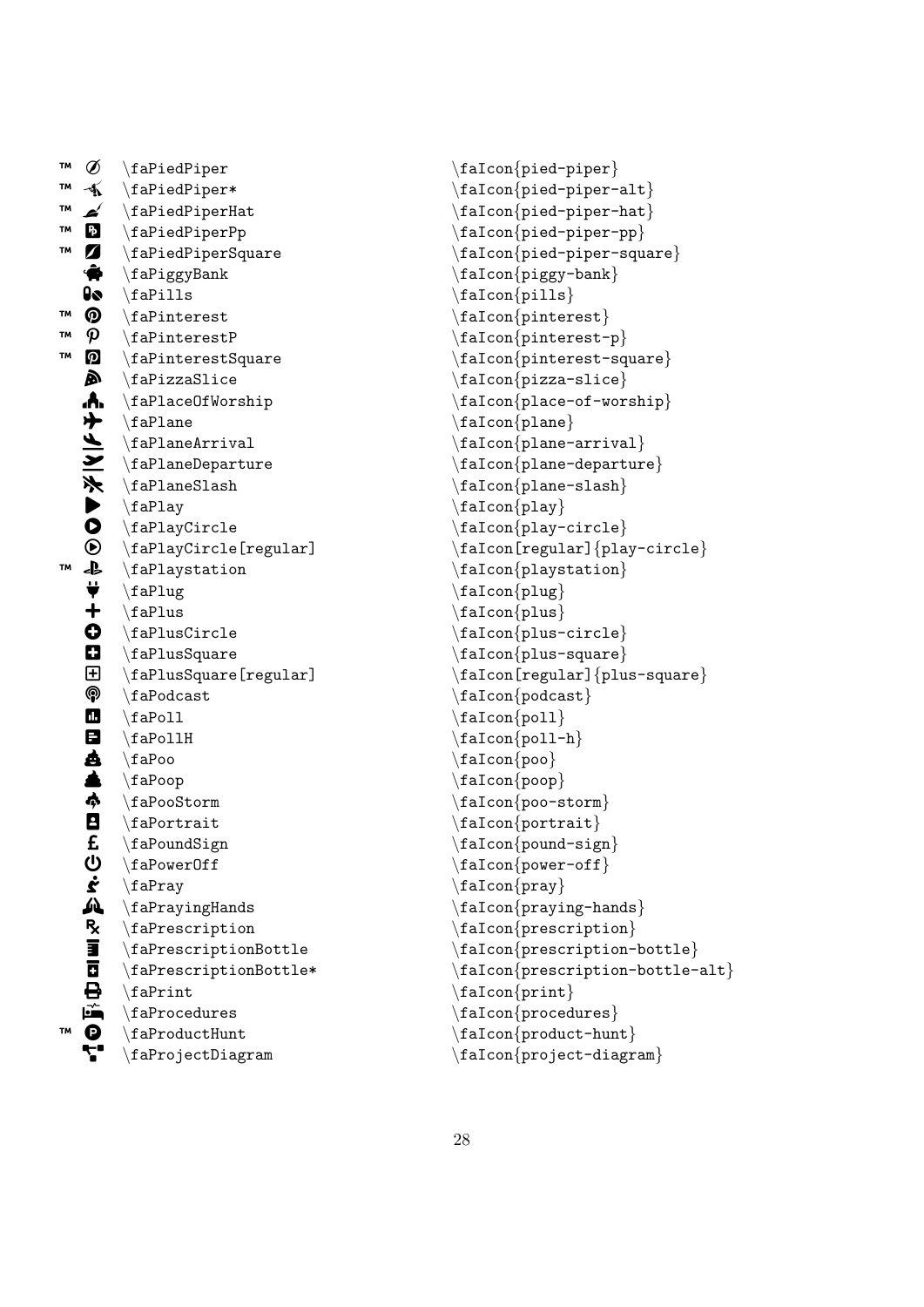|    | Ō                          | $\verb \faPumpMedia cal $                         |
|----|----------------------------|---------------------------------------------------|
|    | ò                          | $\setminus$ faPumpSoap                            |
| TМ | $\triangledown$            | $\setminus$ faPushed                              |
|    | ń.                         | $\langle$ faPuzzlePiece                           |
| TM | e<br>G                     | $\langle$ faPython                                |
| TM |                            | $\langle f \rangle$ a                             |
|    | 强                          | $\langle$ faQrcode                                |
|    |                            | $\setminus$ faQuestion                            |
|    |                            | $\setminus$ faQuestionCircle                      |
|    |                            | $\setminus$ faQuestionCircle[regular]             |
|    |                            | $\setminus f$ aQuidditch                          |
| TM | <b>60%0000</b>             | $\setminus$ faQuinscape                           |
| TΜ |                            | $\langle$ faQuora                                 |
|    | 66                         | $\setminus$ faQuoteLeft                           |
|    | JJ                         | \faQuoteRight                                     |
|    | <b>is</b>                  | $\langle$ faQuran                                 |
|    |                            | $\lambda$                                         |
|    | $\bm{\odot}$               | $\forall$ faRadiation*                            |
|    | ⋒                          | $\langle$ faRainbow                               |
|    | ╳                          | $\setminus$ faRandom                              |
| TΜ | $\bigoplus$                | $\langle$ faRaspberryPi                           |
| TM | $\bullet$                  | $\langle$ faRavelry                               |
| TM | ₩                          | $\langle$ faReact                                 |
| TM | $\bigoplus_{i=1}^{\infty}$ | $\verb \fakeactiveurope $                         |
| TM | 申                          | $\setminus$ faReadme                              |
| TM | $\mathbf{\hat{D}}$         | $\setminus$ faRebel                               |
|    | $\blacksquare$             | $\langle$ faReceipt                               |
|    | <b>ම</b><br>දිර            | $\langle$ faRecordVinyl                           |
|    |                            | $\langle$ faRecycle                               |
| TΜ | $\bullet$                  | $\setminus$ faReddit                              |
| TΜ | $\ddot{\bm{\Phi}}$         | $\Lambda$ ia<br>Reddit<br>Alien                   |
| TM | $\mathbb{G}$               | $\Lambda$ taRedditSquare                          |
| TM | S                          | $\backslash$ faRedhat                             |
|    |                            | $\setminus$ fa $\mathop{\mathsf{Red}}\nolimits$ o |
|    |                            | $\setminus$ faRedo*                               |
| TM |                            | $\setminus$ faRedRiver                            |
|    | $\circledcirc$             | \faRegistered                                     |
|    |                            | $\verb \falsegistered[regular] $                  |
|    |                            | X \faRemoveFormat                                 |
| TM |                            |                                                   |
|    |                            | $\langle faReply$                                 |
|    | «                          | $\langle$ faReplyAll                              |
| TΜ | c                          | $\langle$ faReplyd                                |

```
\faIcon{pump-medical}
\faIcon
{pump-soap
}
\faIcon
{pushed
}
\faIcon
{puzzle-piece
}
\faIcon
{python
}
\setminusfaIcon\{qq\}\faIcon
{qrcode
}
\faIcon{question}
\faIcon
{question-circle
}
\faIcon[regular]
{question-circle
}
\faIcon
{quidditch
}
\faIcon{quinscape}
\faIcon
{quora
}
\setminusfaIcon\{quote-left\}\faIcon
{quote-right
}
\faIcon
{quran
}
\faIcon
{radiation
}
\faIcon
{radiation-alt
}
\faIcon
{rainbow
}
\faIcon
{random
}
\faIcon
{raspberry-pi
}
\faIcon{ravelry}
\setminusfaIcon\{react\}\faIcon
{reacteurope
}
\faIcon{readme}
\setminusfaIcon\{rebel\}\faIcon
{receipt
}
\faIcon
{record-vinyl
}
\faIcon
{recycle
}
\setminusfaIcon\{ \text{reddit} \}\faIcon
{reddit-alien
}
\faIcon
{reddit-square
}
\setminusfaIcon\{redhat\}\faIcon
{redo
}
\faIcon
{redo-alt
}
\faIcon
{red-river
}
\faIcon
{registered
}
\faIcon[regular]
{registered
}
\faIcon{remove-format}
\faIcon
{renren
}
\faIcon
{reply
}
\faIcon
{reply-all
}
\setminusfaIcon\{replyd\}
```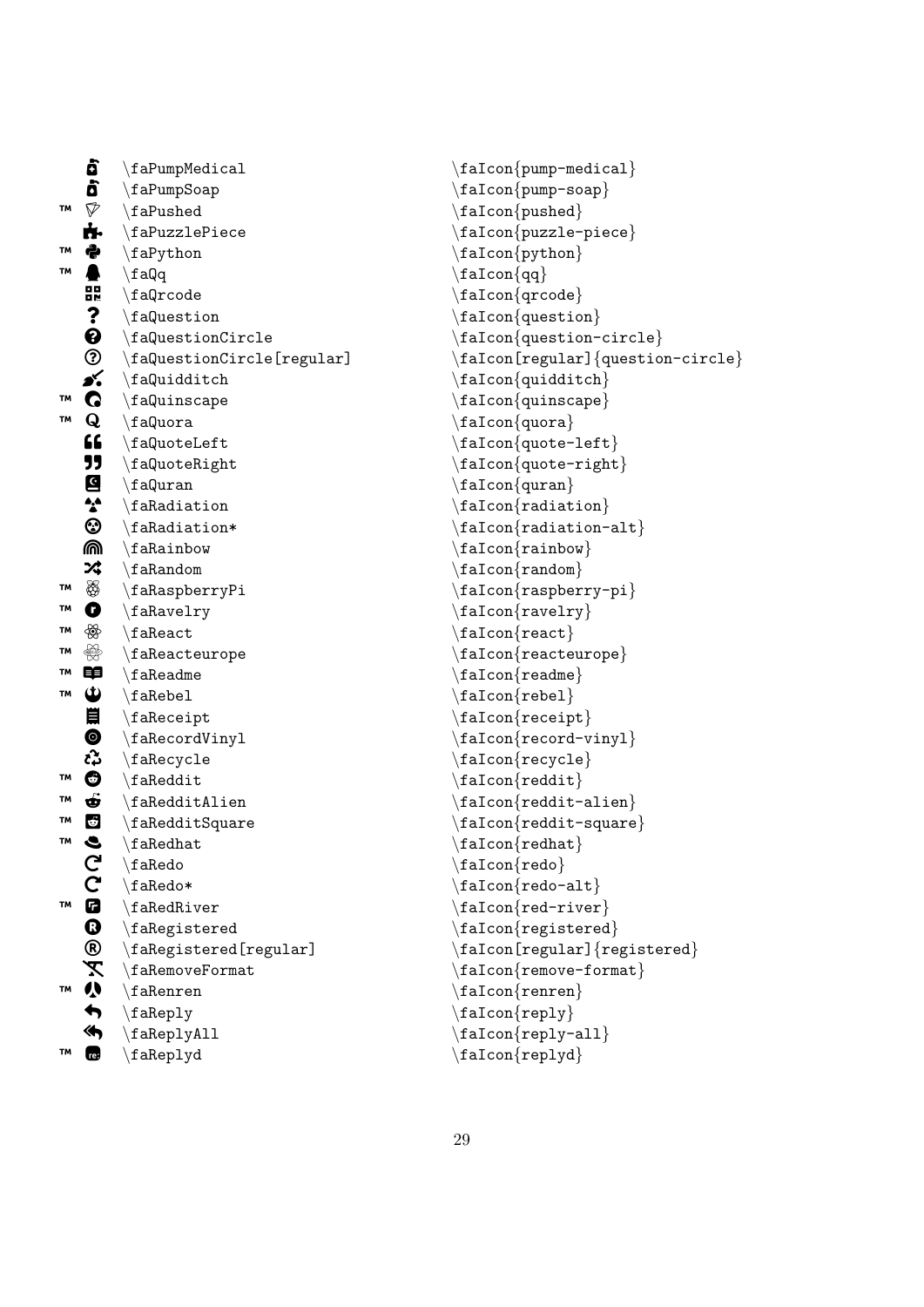|           | ₩,                      | $\Lambda$                       |
|-----------|-------------------------|---------------------------------|
| TМ        | $\mathbf{R}^{\text{G}}$ | \faResearchgate                 |
| TМ        | €                       | $\langle$ faResolving           |
|           | ili                     | $\Lambda$                       |
|           | たつ                      | $\Lambda$                       |
| <b>TM</b> | ⊙                       | $\langle$ faRev                 |
|           | R                       | $\Lambda$                       |
|           | 0                       | \faRing                         |
|           | A                       | $\backslash$ faRoad             |
|           | 曲                       | \faRobot                        |
|           | ◀                       | $\Lambda$                       |
| TM        | ධ                       | $\Lambda$                       |
| TM        | ♦                       | $\Lambda$                       |
|           | ڲۄ                      | $\Lambda$                       |
| <b>TM</b> | $\mathbf Q$             | $\langle$ faRProject            |
|           | <b>K.</b>               | $\backslash$ fa $R$ ss          |
|           | e<br>2                  | $\frac{1}{10}$                  |
|           | ₽                       | $\Lambda$ bleSign               |
|           | المللمه                 | $\hat{}$ faRuler                |
|           | j<br>                   | $\Lambda$ ulerCombined          |
|           | نستا                    | $\Lambda$                       |
|           |                         | $\verb \fakulerVertical $       |
|           | 星冷き                     | $\Lambda$                       |
|           |                         | $\Lambda$ upeeSign              |
| TM        | ❸                       | $\hat{}$ faRust                 |
|           | <b>奇</b>                | $\backslash$ faSad $C$ ry       |
|           |                         | $\backslash$ faSadCry[regular]  |
|           | $\bigoplus$             | $\backslash$ faSadTear          |
|           | ☺                       | $\backslash$ faSadTear[regular] |
| TΜ        | ◙                       | $\langle$ faSafari              |
| TM        | salesforce              | $\backslash$ faSalesforce       |
| TM        | Gass-,                  | $\backslash$ fa $S$ ass         |
|           | ₩                       | $\Lambda$ satellite             |
|           | Ry                      | $\setminus$ faSatelliteDish     |
|           | <b>a</b><br>២           | \faSave                         |
|           |                         | $\backslash$ faSave[regular]    |
| TМ        | Ķ                       | $\forall$ faSchlix              |
|           | ıĤı                     | \faSchool                       |
|           |                         | \faScrewdriver                  |
| <b>TM</b> | ဒ္                      | \faScribd                       |
|           |                         | \faScroll                       |
|           | 9                       | \faSdCard                       |
|           |                         | $\backslash$ faSearch           |

\faIcon{republican}  $\setminus$ faIcon $\{$ researchgate $\}$ \faIcon {resolving } \faIcon {restroom } \faIcon{retweet}  $\setminus$ faIcon $\{rev\}$ \faIcon {ribbon } \faIcon{ring} \faIcon{road}  $\setminus$ faIcon $\{$ robot $\}$  $\setminus$ faIcon $\{rocket\}$ \faIcon{rocketchat} \faIcon {rockrms } \faIcon {route } \faIcon {r-project } \faIcon {rss } \faIcon {rss-square }  $\setminus$ faIcon $\{ \text{ruble-sign} \}$  $\setminus$ faIcon $\{rule\}$ \faIcon{ruler-combined} \faIcon {ruler-horizontal } \faIcon {ruler-vertical } \faIcon {running } \faIcon{rupee-sign} \faIcon {rust } \faIcon {sad-cry }  $\setminus$ faIcon[regular] $\{$ sad-cry $\}$ \faIcon {sad-tear }  $\setminus$ faIcon[regular] $\{$ sad-tear $\}$ \faIcon {safari } \faIcon {salesforce }  $\setminus$ faIcon $\{sass\}$ \faIcon{satellite} \faIcon {satellite-dish } \faIcon {save }  $\setminus$ faIcon[regular] $\{ \text{save} \}$ \faIcon {schlix } \faIcon{school} \faIcon {screwdriver } \faIcon{scribd} \faIcon{scroll} \faIcon {sd-card } \faIcon {search }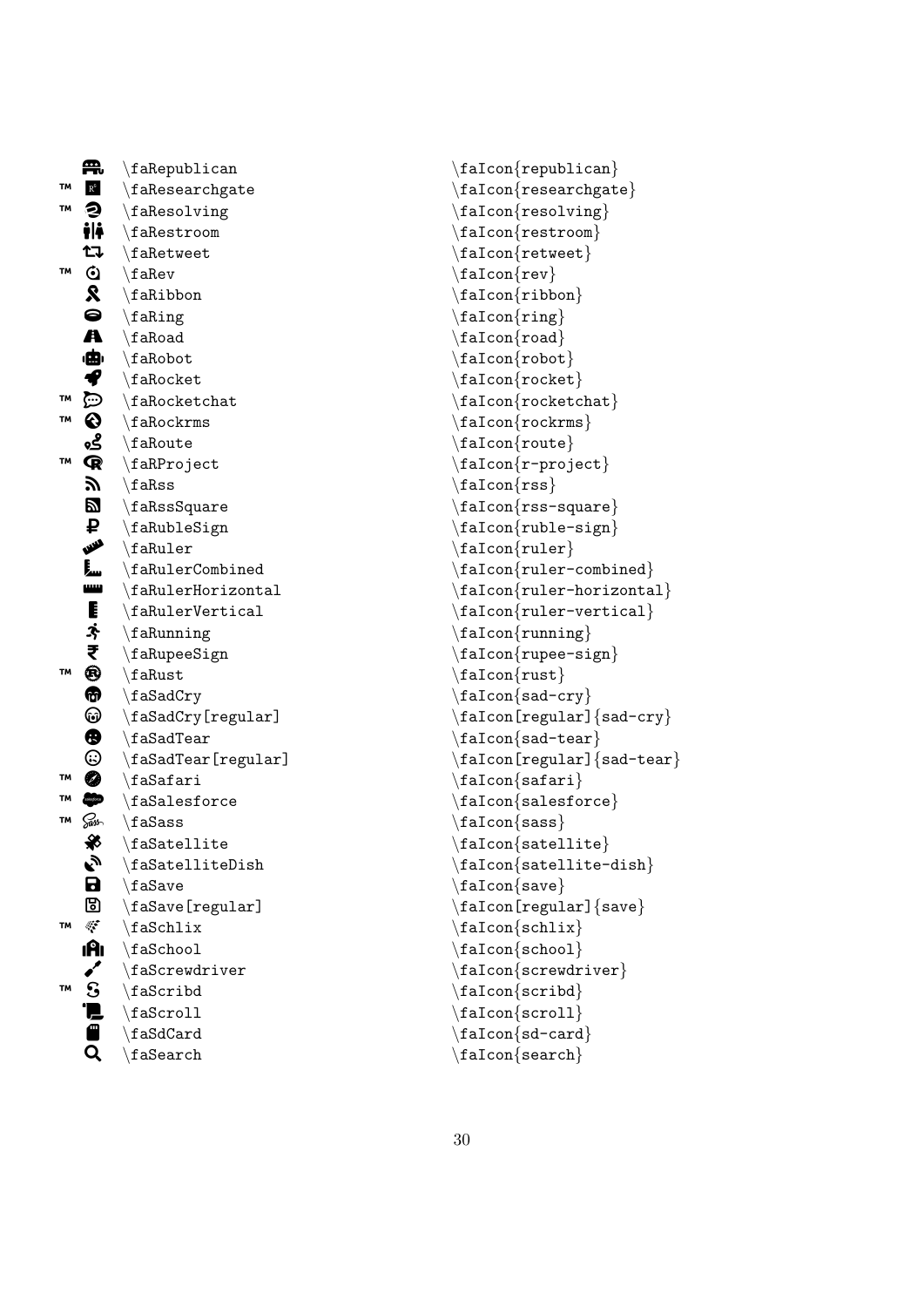|           | Q                         | $\backslash$ faSearchDollar         |
|-----------|---------------------------|-------------------------------------|
| TM        |                           | $\verb \fascachengin $              |
|           | A Q Q Q Y                 | $\setminus$ faSearchLocation        |
|           |                           | $\setminus$ faSearchMinus           |
|           |                           | $\setminus$ faSearchPlus            |
|           |                           | $\setminus$ faSeedling              |
| TМ        | g                         | $\backslash$ faSellcast             |
| TΜ        |                           | $\backslash$ faSellsy               |
|           |                           | $\setminus$ faServer                |
| TМ        |                           | $\backslash$ faServicestack         |
|           | 心言《ようくないぶりのふ余す。する         | $\setminus$ faShapes                |
|           |                           | $\setminus$ faShare                 |
|           |                           | $\setminus$ faShare*                |
|           |                           | $\Lambda t$ shareAltSquare          |
|           |                           | $\backslash$ faShareSquare          |
|           |                           | $\backslash$ faShareSquare[regular] |
|           |                           | $\backslash$ faShekelSign           |
|           |                           | $\Lambda^*$                         |
|           |                           | $\Lambda$ Virus                     |
|           |                           | $\langle f$ aShip                   |
|           |                           | $\langle f$ aShippingFast           |
| TΜ        |                           | $\frac{5}{16}$                      |
|           |                           | \faShoePrints                       |
| TМ        |                           | $\setminus$ faShopify               |
|           |                           | \faShoppingBag                      |
|           |                           | $\langle$ faShoppingBasket          |
|           |                           | $\Lambda$                           |
| TМ        | 色声でき                      | $\setminus$ faShopware              |
|           |                           | $\setminus$ faShower                |
|           | <b>the </b>               | $\verb \fashuttleVan $              |
|           | 蔰                         | $\setminus$ faSign                  |
|           | llı.                      | $\frac{1}{16}$                      |
|           | $\boldsymbol{\varkappa}$  | $\setminus$ faSignature             |
|           | D                         | $\forall$ faSignIn*                 |
|           |                           | $\setminus$ faSignLanguage          |
|           |                           | $\forall$ faSignOut*                |
|           |                           | $\frac{1}{16}$                      |
| TM        | 全中国的生活                    | \faSimplybuilt                      |
| <b>TM</b> |                           | $\frac{\text{fash}}{\text{fash}}$   |
|           |                           | $\setminus$ faSistrix               |
| TΜ        |                           | $\frac{1}{10}$ \faSitemap           |
|           | 眞<br>$\vec{\bm{\lambda}}$ | $\forall$ faSith                    |
|           |                           | \faSkating                          |

```
\faIcon
{search-dollar
}
\setminusfaIcon\{searchengin\}\faIcon
{search-location
}
\faIcon{search-minus}
\faIcon
{search-plus
}
\faIcon
{seedling
}
\faIcon
{sellcast
}
\faIcon
{sellsy
}
\faIcon
{server
}
\setminusfaIcon\{servicestack\}\faIcon
{shapes
}
\faIcon
{share
}
\faIcon
{share-alt
}
\faIcon
{share-alt-square
}
\faIcon
{share-square
}
\faIcon[regular]
{share-square
}
\faIcon
{shekel-sign
}
\setminusfaIcon\{ {\tt shield-all} \}\faIcon
{shield-virus
}
\faIcon
{ship
}
\faIcon
{shipping-fast
}
\faIcon{shirtsinbulk}
\faIcon
{shoe-prints
}
\faIcon
{shopify
}
\faIcon{shopping-bag}
\faIcon{shopping-basket}
\faIcon
{shopping-cart
}
\faIcon
{shopware
}
\setminusfaIcon\{shower\}\faIcon
{shuttle-van
}
\faIcon{sign}
\faIcon
{signal
}
\faIcon
{signature
}
\faIcon
{sign-in-alt
}
\faIcon
{sign-language
}
\faIcon
{sign-out-alt
}
\faIcon
{sim-card
}
\faIcon{simplybuilt}
\faIcon{sink}
\faIcon
{sistrix
}
\faIcon{sitemap}
\faIcon{sith}
\faIcon
{skating
}
```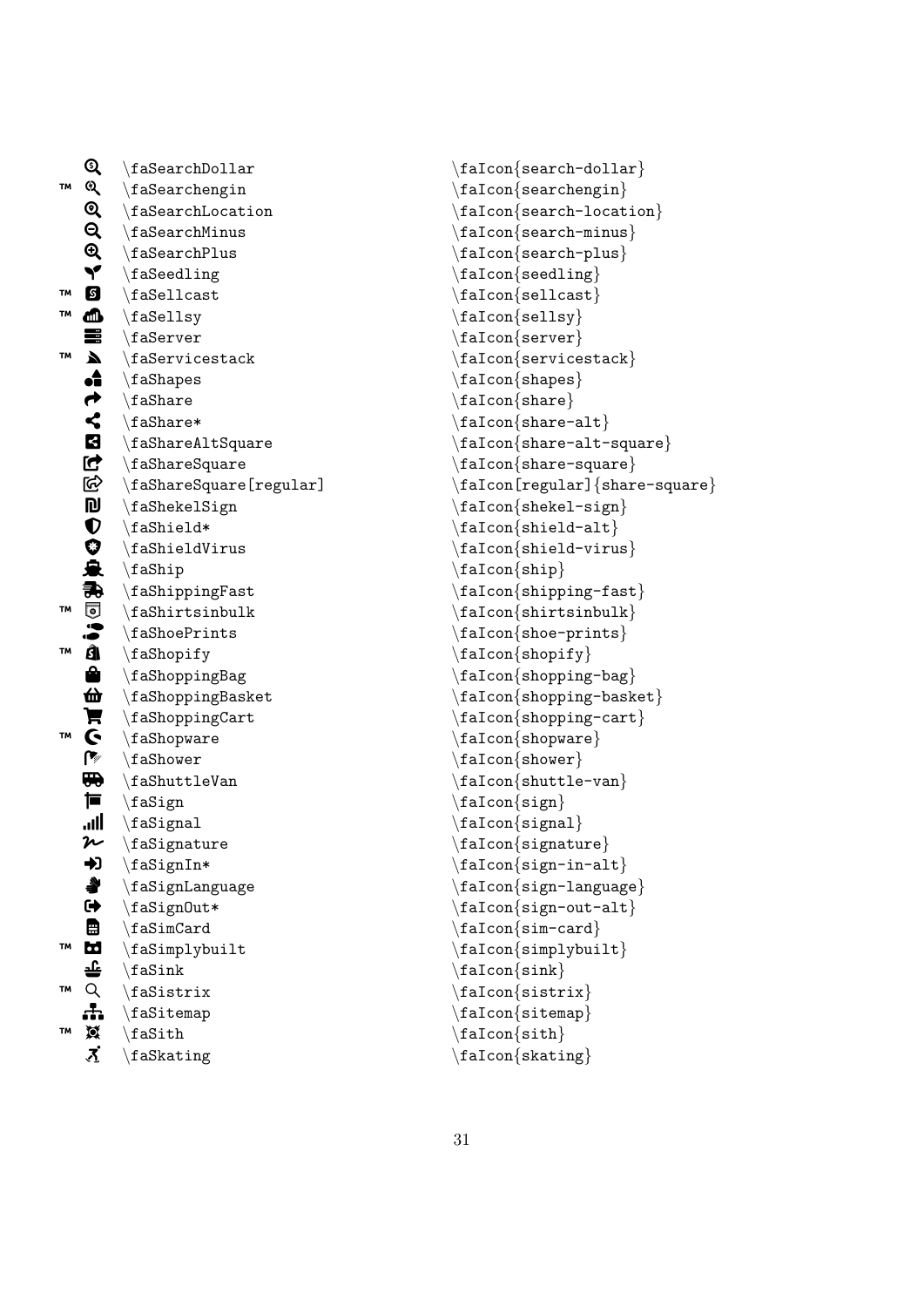™  $\bigoplus$ \faSketch ü \faSkiing <u>ßì.</u> \faSkiingNordic  $\boldsymbol{\Phi}$ \faSkull ÿ \faSkullCrossbones ™  $\infty$ \faSkyatlas ™  $\boldsymbol{\Theta}$ \faSkype ™ 류 \faSlack ™  $\bigstar$ \faSlackHash  $\diagdown$ \faSlash Д \faSleigh  $\equiv$ \faSlidersH ™ **.** \faSlideshare  $\boldsymbol{\Theta}$ \faSmile  $\odot$ \faSmile[regular]  $\bullet$ \faSmileBeam  $\overline{\odot}$ \faSmileBeam[regular]  $\pmb{\Theta}$ \faSmileWink ☺ \faSmileWink[regular] ≝ \faSmog ی<br>الک \faSmoking  $\vec{e}$ \faSmokingBan **SINB** \faSms ™  $\mathbf{o}$ \faSnapchat ™  $\blacktriangle$ \faSnapchatGhost ™ b \faSnapchatSquare ぞ \faSnowboarding \* \faSnowflake ☀ \faSnowflake[regular]  $\ddot{\bm{v}}$ \faSnowman  $\bar{a}$ \faSnowplow ö \faSoap Ü \faSocks த \faSolarPanel  $\bullet$ \faSort  $l_2^A$ \faSortAlphaDown  $1\overline{1}$ \faSortAlphaDown\*  $\mathbf{f}_z^{\mathbf{A}}$ \faSortAlphaUp  $\int_{A}^{z}$ \faSortAlphaUp\* ĮΞ \faSortAmountDown  $I^{\pm}$ \faSortAmountDown\*  $f_{\overline{z}}$ \faSortAmountUp ਿੰ≐ \faSortAmountUp\*

\faIcon {sketch } \faIcon {skiing }  $\setminus$ faIcon $\{$ skiing-nordic $\}$ \faIcon {skull } \faIcon {skull-crossbones } \faIcon {skyatlas } \faIcon {skype } \faIcon {slack }  $\setminus$ faIcon $\{$ slack-hash $\}$ \faIcon {slash } \faIcon {sleigh } \faIcon {sliders-h }  $\setminus$ faIcon $\{$ slideshare $\}$  $\setminus$ faIcon $\{smile\}$ \faIcon[regular] {smile } \faIcon{smile-beam} \faIcon[regular] {smile-beam } \faIcon {smile-wink } \faIcon[regular] {smile-wink } \faIcon {smog } \faIcon{smoking} \faIcon {smoking-ban }  $\setminus$ faIcon $\{sms\}$ \faIcon{snapchat} \faIcon {snapchat-ghost } \faIcon {snapchat-square }  $\setminus$ faIcon $\{$ snowboarding $\}$ \faIcon{snowflake} \faIcon[regular] {snowflake } \faIcon {snowman } \faIcon{snowplow} \faIcon {soap }  $\setminus$ faIcon $\{$ socks $\}$ \faIcon {solar-panel } \faIcon{sort} \faIcon {sort-alpha-down } \faIcon {sort-alpha-down-alt }  $\setminus$ faIcon $\{$ sort-alpha-up $\}$  $\texttt{\char'1}\$ \faIcon {sort-amount-down } \faIcon {sort-amount-down-alt } \faIcon {sort-amount-up } \faIcon {sort-amount-up-alt }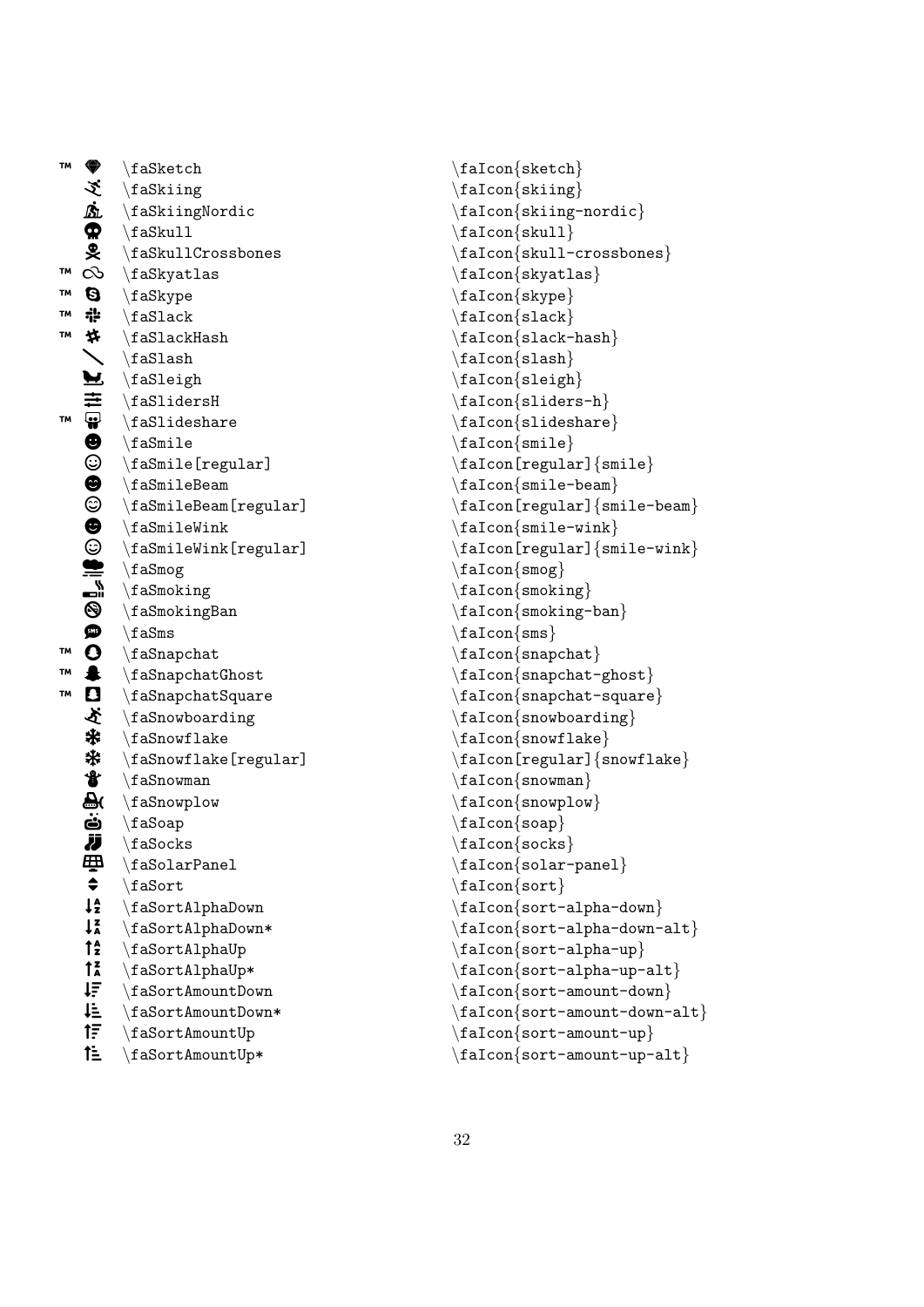|    |                       | $\setminus$ faSortDown                       |
|----|-----------------------|----------------------------------------------|
|    | $\ddagger$            | \faSortNumericDown                           |
|    | $1$ ?                 | $\texttt{\textbackslash}$ faSortNumericDown* |
|    | t                     | $\verb \fasortNumbericUp $                   |
|    | $\mathbf{f}$          | $\setminus$ faSortNumericUp*                 |
|    |                       | $\setminus$ faSortUp                         |
| TМ | all <sup>a</sup>      | \faSoundcloud                                |
| TМ |                       | $\setminus$ faSourcetree                     |
|    |                       | $\backslash$ faSpa                           |
|    | やぐや                   | $\setminus$ faSpaceShuttle                   |
| TМ | $\boldsymbol{\Theta}$ | $\setminus$ faSpeakap                        |
| TΜ | <b>SJ</b><br>AB       | $\backslash$ faSpeakerDeck                   |
|    |                       | $\backslash$ faSpellCheck                    |
|    | 滲                     | $\setminus$ faSpider                         |
|    | $\ddot{\ddot{\cdot}}$ | $\langle f$ aSpinner                         |
|    |                       | $\setminus$ faSplotch                        |
| TМ |                       | $\setminus$ faSpotify                        |
|    |                       | \faSprayCan                                  |
|    |                       | $\setminus$ faSquare                         |
|    | WORD DES              | $\backslash$ faSquare [regular]              |
|    |                       | $\verb \fasquareFull $                       |
|    |                       | $\setminus$ faSquareRoot*                    |
| TM | Up                    | $\backslash$ faSquarespace                   |
| TΜ | Ş                     | \faStackExchange                             |
| TМ | 힣                     | \faStackOverflow                             |
| TМ | SP//                  | \faStackpath                                 |
|    | ▲★☆Gイ                 | \faStamp                                     |
|    |                       | $\text{fastar}$                              |
|    |                       | $\setminus$ faStar[regular]                  |
|    |                       | $\verb \fast+ and Crescent $                 |
|    |                       | $\text{fastrHall}$                           |
|    | そ                     | $\backslash$ faStarHalf[regular]             |
|    | ✿                     | $\text{fastrHall}$                           |
|    | ✿                     | $\verb \fast0fDavid $                        |
|    | $\ast$                | $\backslash$ faStarOfLife                    |
| TM | SIGNS                 | $\forall$ faStaylinked                       |
| TM |                       | $\setminus$ faSteam                          |
| TΜ |                       | $\setminus$ faSteamSquare                    |
| TM | ✔                     | \faSteamSymbol                               |
|    | K                     | $\backslash$ faStepBackward                  |
|    | $\dot{M}$             | $\backslash$ faStepForward                   |
|    | Ųĵ                    | \faStethoscope                               |
| TM | ۴                     | $\backslash$ faStickerMule                   |

\faIcon {sort-down } \faIcon {sort-numeric-down } \faIcon {sort-numeric-down-alt } \faIcon {sort-numeric-up } \faIcon {sort-numeric-up-alt } \faIcon {sort-up } \faIcon{soundcloud} \faIcon {sourcetree }  $\setminus$ faIcon $\{spa\}$  $\setminus$ faIcon $\{$ space-shuttle $\}$ \faIcon {speakap } \faIcon {speaker-deck }  $\setminus$ faIcon $\{$ spell-check $\}$ \faIcon {spider } \faIcon {spinner } \faIcon {splotch } \faIcon {spotify } \faIcon {spray-can } \faIcon {square } \faIcon[regular] {square }  $\setminus$ faIcon $\{$ square-full $\}$ \faIcon {square-root-alt } \faIcon {squarespace } \faIcon {stack-exchange } \faIcon{stack-overflow} \faIcon{stackpath} \faIcon {stamp } \faIcon {star } \faIcon[regular] {star }  $\setminus$ faIcon $\{ \text{star-and-creation} \}$ \faIcon {star-half } \faIcon[regular] {star-half }  $\setminus$ faIcon $\{ \text{star-half-alt} \}$  $\setminus$ faIcon $\{star\text{-}$ of-david $\}$ \faIcon {star-of-life } \faIcon{staylinked} \faIcon {steam } \faIcon{steam-square} \faIcon{steam-symbol} \faIcon {step-backward } \faIcon {step-forward } \faIcon {stethoscope } \faIcon {sticker-mule }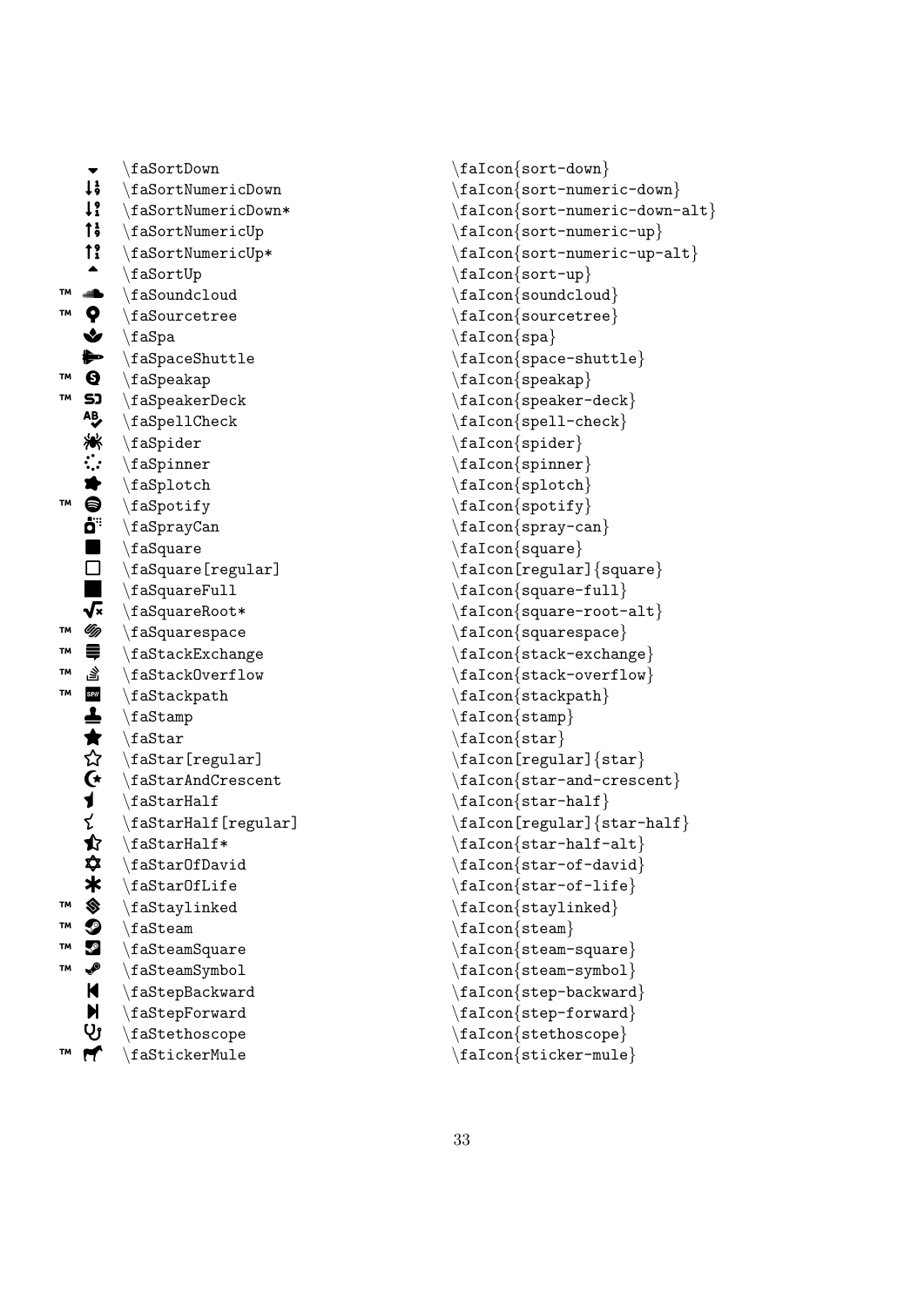|           |                         | $\backslash$ faStickyNote                                       |
|-----------|-------------------------|-----------------------------------------------------------------|
|           |                         | $\setminus$ faStickyNote[regular]                               |
|           |                         | \faStop                                                         |
|           |                         | $\setminus f$ aStopCircle                                       |
|           |                         | $\setminus$ faStopCircle[regular]                               |
|           |                         | $\setminus$ faStopwatch                                         |
|           |                         | \faStopwatch20                                                  |
|           |                         | $\setminus$ faStore                                             |
|           |                         | \faStore*                                                       |
|           |                         | $\frac{1}{5}$                                                   |
|           |                         | $\setminus$ faStoreSlash                                        |
| TM        | ■D■O⊙もあ合行交叉 ↑ II-もら     | \faStrava                                                       |
|           |                         | $\text{fasterean}$                                              |
|           |                         | $\setminus$ faStreetView                                        |
|           |                         | $\setminus$ faStrikethrough                                     |
| TΜ        | stripe                  | $\langle$ faStripe                                              |
| TΜ        |                         | $\verb \fastripeS $                                             |
|           |                         | $\verb \fastroopwafel $                                         |
| TM        | SSTS                    | $\setminus$ faStudiovinari                                      |
| <b>TM</b> |                         | $\Lambda$                                                       |
| TМ        |                         | \faStumbleuponCircle                                            |
|           | $\mathsf{X}_\mathbf{1}$ | $\setminus$ faSubscript                                         |
|           | 电自身                     | \faSubway                                                       |
|           |                         | $\Lambda$                                                       |
|           |                         | \faSuitcaseRolling                                              |
|           |                         | $\setminus$ faSun                                               |
|           | <b>@</b><br>〇           | $\setminus$ faSun[regular]                                      |
| TM        |                         | $\setminus$ faSuperpowers                                       |
|           | $X^1$                   | $\langle$ faSuperscript                                         |
| TM        |                         | $\verb \fasupple $                                              |
|           | ❸                       | $\setminus$ faSurprise                                          |
|           | ⊙                       | $\setminus$ faSurprise[regular]                                 |
| TM        | ☞                       | $\setminus$ faSuse                                              |
|           | UA.                     | $\verb \faswatchbook $                                          |
| TΜ        | $\overline{\mathbf{c}}$ | $\setminus$ faSwift                                             |
|           |                         | <b>La Suimmer<br/> H</b> \faSwimmingPool<br><b>O</b> \faSymfony |
|           |                         |                                                                 |
| TM        |                         |                                                                 |
|           | (中心に)                   | $\setminus$ faSynagogue                                         |
|           |                         | $\setminus$ faSync                                              |
|           |                         | $\setminus$ faSync*                                             |
|           |                         | $\langle f$ aSyringe                                            |
|           | œ                       | $\setminus$ faTable                                             |

```
\faIcon
{sticky-note
}
\faIcon[regular]
{sticky-note
}
\faIcon
{stop
}
\faIcon
{stop-circle
}
\faIcon[regular]
{stop-circle
}
\faIcon{stopwatch}
\faIcon
{stopwatch-20
}
\faIcon
{store
}
\faIcon
{store-alt
}
\faIcon
{store-alt-slash
}
\faIcon
{store-slash
}
\faIcon
{strava
}
\faIcon{stream}
\faIcon
{street-view
}
\faIcon
{strikethrough
}
\faIcon
{stripe
}
\faIcon
{stripe-s
}
\faIcon
{stroopwafel
}
\faIcon
{studiovinari
}
\faIcon
{stumbleupon
}
\faIcon
{stumbleupon-circle
}
\faIcon
{subscript
}
\faIcon
{subway
}
\faIcon{suitcase}
\faIcon{suitcase-rolling}
\setminusfaIcon\{ \text{sun} \}\faIcon[regular]
{sun
}
\faIcon{superpowers}
\faIcon
{superscript
}
\setminusfaIcon\{ \text{supple} \}\faIcon{surprise}
\faIcon[regular]
{surprise
}
\faIcon
{suse
}
\faIcon
{swatchbook
}
\faIcon{swift}
\faIcon{swimmer}
\faIcon{swimming-pool}
\faIcon
{symfony
}
\faIcon
{synagogue
}
\faIcon
{sync
}
\faIcon{sync-alt}
\faIcon
{syringe
}
\faIcon
{table
}
```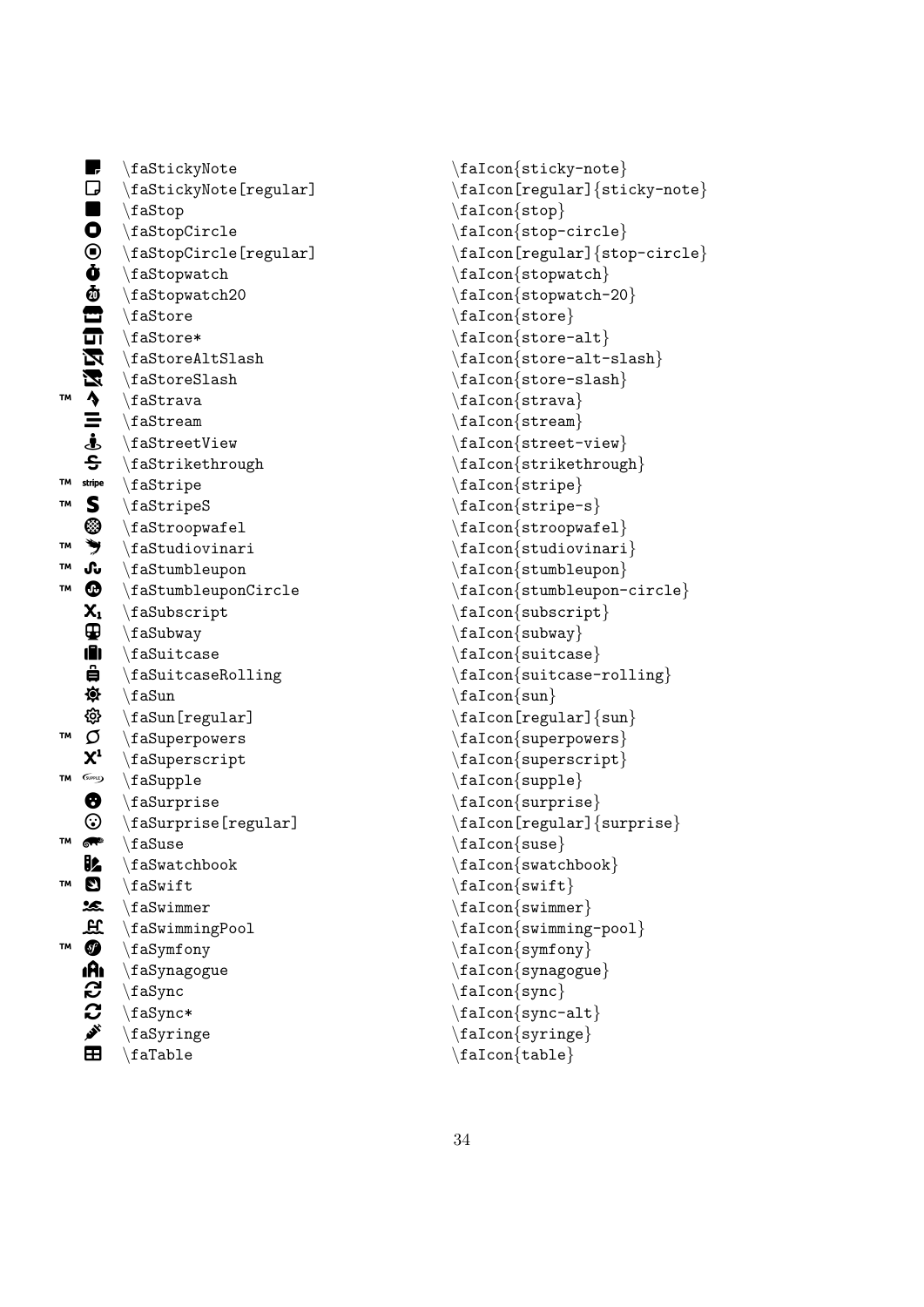$\frac{\tau}{table}$  $\Box$  \faTablet\* \faIcon{tablet-alt}  $\leftarrow$  \faTableTennis \faIcon{table-tennis}  $\bullet$  \faTablets \faIcon{tablets}  $\text{T} \text{ a T} \text{ a T} \text{ a T} \text{ a T} \text{ a T} \text{ a T} \text{ a T} \text{ a T} \text{ a T} \text{ a T} \text{ a T} \text{ a T} \text{ a T} \text{ a T} \text{ a T} \text{ a T} \text{ a T} \text{ a T} \text{ a T} \text{ a T} \text{ a T} \text{ a T} \text{ a T} \text{ a T} \text{ a T} \text{ a T} \text{ a T} \text{ a T} \text{ a T} \text{ a T} \text{ a T} \text{ a T} \text{ a T} \text{ a T} \text{ a T} \text{ a T$ U \faTag \faIcon{tag}  $\begin{array}{ccc}\n\text{if } a \text{ is a positive} & \text{if } a \text{ is a positive} \text{ if } a \text{ is a positive} \text{ if } a \text{ is a positive} \text{ if } a \text{ is a positive} \text{ if } a \text{ is a positive} \text{ if } a \text{ is a positive} \text{ if } a \text{ is a positive} \text{ if } a \text{ is a positive} \text{ if } a \text{ is a positive} \text{ if } a \text{ is a positive} \text{ if } a \text{ is a positive} \text{ if } a \text{ is a positive} \text{ if } a \text{ is a positive} \text{ if } a \text{ is a positive} \text{ if } a \text{ is a positive} \text{$  $\begin{array}{ccc}\n\texttt{aTo} & \texttt{b} \\
\texttt{b} & \texttt{b}\n\end{array}$  $\overleftrightarrow{=} \frac{\text{faTasks}}{\text{faTanh}}$  $\bigoplus$  \faTaxi \faIcon{taxi}<br>  $\bigodot$  \faTeamspeak \faIcon{teams  $\bigoplus$  \faTeamspeak  $\{t$ aIcon $\{t$ eamspeak $\bigoplus$  \faIcon $\{t$ eath  $\{t$ aTeeth  $\}$  $\begin{array}{ll}\n\text{H} \text{aTeeth} \text{aTeeth}\n\end{array}\n\text{aTeeth}$  $\frac{t}{t}$  aTeethOpen  $\frac{t}{t}$  $\bullet$  \faTelegram  $\{t\in\mathbb{Z}^n\}$  $\blacktriangleleft$  \faTelegramPlane \faIcon{telegram-plane}<br>  $\blacktriangleleft$  \faTemperatureHigh \faIcon{temperature-high \ \faTemperatureHigh \faIcon{temperature-high}  $\begin{array}{ll} \textbf{0}^{\textcolor{red}{\bullet}} \text{ (a) } \text{ a) } \text{ a) } \text{ a) } \text{ a) } \text{ a) } \text{ a) } \text{ a) } \text{ a) } \text{ a) } \text{ a) } \text{ a) } \text{ a) } \text{ a) } \text{ a) } \text{ a) } \text{ a) } \text{ a) } \text{ a) } \text{ a) } \text{ a) } \text{ a) } \text{ a) } \text{ a) } \text{ a) } \text{ a) } \text{ a) } \text{ a) } \text{ a) } \text{ a) } \text{ a) } \text{ a) } \text{ a$  $T^M$   $\Omega$  \faTencentWeibo \faIcon{tencent-weibo}  $\overline{\mathbf{T}}$  \faTenge  $\setminus$  \faIcon{tenge}  $\sum$  \faTerminal \faIcon{terminal}  $\begin{array}{c} \text{if} \ \text{f} \ \text{f} \ \text{f} \end{array}$  $\overline{4}$  \faTextWidth  $\frac{text-width}{}$  $\text{H} \text{tan}\{\text{th}\}$  $\bigcirc$  \faTheaterMasks \faIcon{theater-masks}  $\mathbb{R}$  \faThemeco \faIcon{themeco}  $\mathbb{R}$  \faThemeisle  $\left\{ \text{themeisle} \right\}$ ™  $\leftarrow$  \faTheRedYeti \faIcon{the-red-yeti}<br>
 \faThermometer \faTcon{thermometer \faThermometer \faTcon{thermometer \faTcon{thermometer}  $\{faffhermometer\}$  $\label{thmmm} $$ \faffhermometerEmpty \falf.com{thermometer-empty} \falfermometer=11]$ f \faThermometerFull \faIcon{thermometer-full} g \faThermometerHalf \faIcon{thermometer-half}<br>g \faThermometerQuarter \faIcon{thermometer-quart  $\begin{array}{ll} \begin{array}{ll} \text{A} & \text{A} \\ \text{A} & \text{B} \end{array} \end{array} \begin{array}{ll} \begin{array}{ll} \text{A} & \text{B} \\ \text{B} & \text{C} \end{array} \end{array} \begin{array}{ll} \begin{array}{ll} \text{A} & \text{B} \\ \text{C} & \text{C} \end{array} \end{array} \begin{array}{ll} \begin{array}{ll} \text{A} & \text{C} \\ \text{C} & \text{D} \end{array} \end{array} \begin{array}{ll} \begin{array}{ll} \text{A} & \text{C} \\ \text{D} &$  $\mathcal{N}$  \faThinkPeaks \faIcon{think-peaks}  $\begin{array}{c} \text{if } \text{far} \text{ then } \text{far} \text{ is } \text{far} \text{ and } \text{far} \text{ is } \text{far} \text{ and } \text{far} \text{ is } \text{far} \text{ and } \text{far} \text{ is } \text{far} \text{ as } \text{far} \text{ is } \text{far} \text{ as } \text{far} \text{ is } \text{far} \text{ as } \text{far} \text{ is } \text{far} \text{ as } \text{far} \text{ is } \text{far} \text{ as } \text{far} \text{ is } \text{far} \text{ as } \text{far} \text{ is } \text{far} \text{$  $\begin{array}{c} \text{if } \text{faThList} \\ \text{if } \text{faTom} \text{th-list} \end{array}$  $\frac{\frac{t}{tall}}{\frac{t}{tall}}$  $\mathbb{Q}$  \faThumbsDown[regular] \faIcon[regular]{thumbs-down}  $\left\{\n \begin{array}{c}\n \quad \text{if all} \quad \text{if all} \quad \text{if all} \quad \text{if all} \quad \text{if all} \quad \text{if all} \quad \text{if all} \quad \text{if all} \quad \text{if all} \quad \text{if all} \quad \text{if all} \quad \text{if all} \quad \text{if all} \quad \text{if all} \quad \text{if all} \quad \text{if all} \quad \text{if all} \quad \text{if all} \quad \text{if all} \quad \text{if all} \quad \text{if all} \quad \text{if all} \quad \text{if all} \quad \text{if all} \quad \text{if all} \quad \text{if all$  $\bigoplus$  \faThumbsUp[regular] \faIcon[regular]{thumbs-up}<br>  $\blacktriangleright$  \faThumbtack \faIcon{thumbtack}  $\{f\}$  \faThumbtack  $\{f\}$  $\qquad \qquad \qquad \text{if aTicket*}$  $\text{M}$  \faTiktok \faIcon{tiktok}

```
\frac{intermediateF}}{factor{there}
```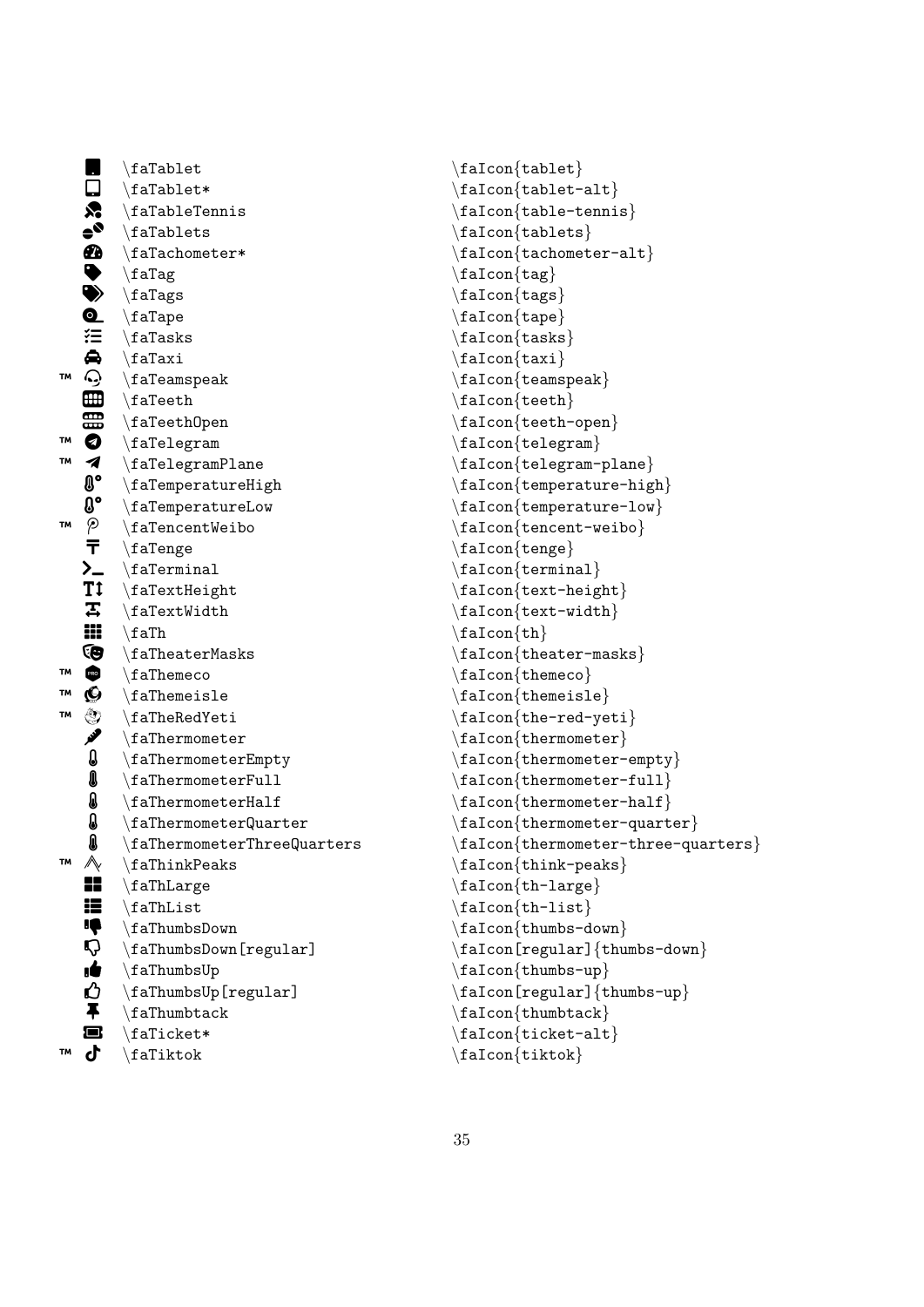$\mathbf{x}$ \faTimes  $\boldsymbol{\Omega}$ \faTimesCircle  $\circledast$ \faTimesCircle[regular]  $\blacklozenge$ \faTint y. \faTintSlash  $\boldsymbol{\Theta}$ \faTired  $\circledS$ \faTired[regular]  $\textcircled{D}$  \faToggleOff  $\bullet$  \faToggleOn  $\overline{\bullet}$ \faToilet  $\blacksquare$ \faToiletPaper  $\sum$  \faToiletPaperSlash  $\mathbf{a}$ \faToolbox  ${\bf x}$ \faTools  $\mathbf{N}$ \faTooth  $\lvert \mathbf{a} \rvert$  \faTorah ~ \faToriiGate æ. \faTractor ™ \faTradeFederation ™ \faTrademark 8 \faTrafficLight 四 \faTrailer Q \faTrain 菡 \faTram ₫ \faTransgender ゚゚゙゙゙゙゙゙゚゙゙゙ \faTransgender\* Ť \faTrash 面 \faTrash\*  $\bar{p}$ \faTrash\*[regular]  $\bar{\mathbf{g}}$ \faTrashRestore ក \faTrashRestore\*  $\clubsuit$ \faTree ™  $\blacksquare$ \faTrello ₹ \faTrophy 5 \faTruck ᆁ \faTruckLoading 88 \faTruckMonster  $\blacksquare$ \faTruckMoving  $\bigoplus$ \faTruckPickup T  $\left\{$  faTshirt  $\boldsymbol{\widehat{}}$ \faTty ™  $\mathbf t$ \faTumblr ™  $\mathbf{a}$ \faTumblrSquare

\faIcon{times} \faIcon {times-circle } \faIcon[regular] {times-circle } \faIcon {tint } \faIcon {tint-slash } \faIcon{tired}  $\setminus$ faIcon[regular] $\{ \text{tired} \}$  $\setminus$ faIcon $\{$ toggle-off $\}$ \faIcon {toggle-on } \faIcon {toilet } \faIcon {toilet-paper } \faIcon {toilet-paper-slash } \faIcon {toolbox } \faIcon {tools } \faIcon {tooth }  $\setminus$ faIcon $\{$ torah $\}$ \faIcon {torii-gate } \faIcon {tractor } \faIcon {trade-federation } \faIcon {trademark } \faIcon {traffic-light } \faIcon {trailer } \faIcon {train } \faIcon {tram } \faIcon {transgender }  $\setminus$ faIcon $\{$ transgender-alt $\}$ \faIcon {trash } \faIcon {trash-alt } \faIcon[regular] {trash-alt }  $\setminus$ faIcon $\{ \text{trash-restore} \}$ \faIcon {trash-restore-alt } \faIcon {tree } \faIcon {trello } \faIcon{trophy} \faIcon{truck} \faIcon {truck-loading } \faIcon{truck-monster} \faIcon{truck-moving} \faIcon{truck-pickup} \faIcon {tshirt } \faIcon {tty } \faIcon {tumblr } \faIcon {tumblr-square }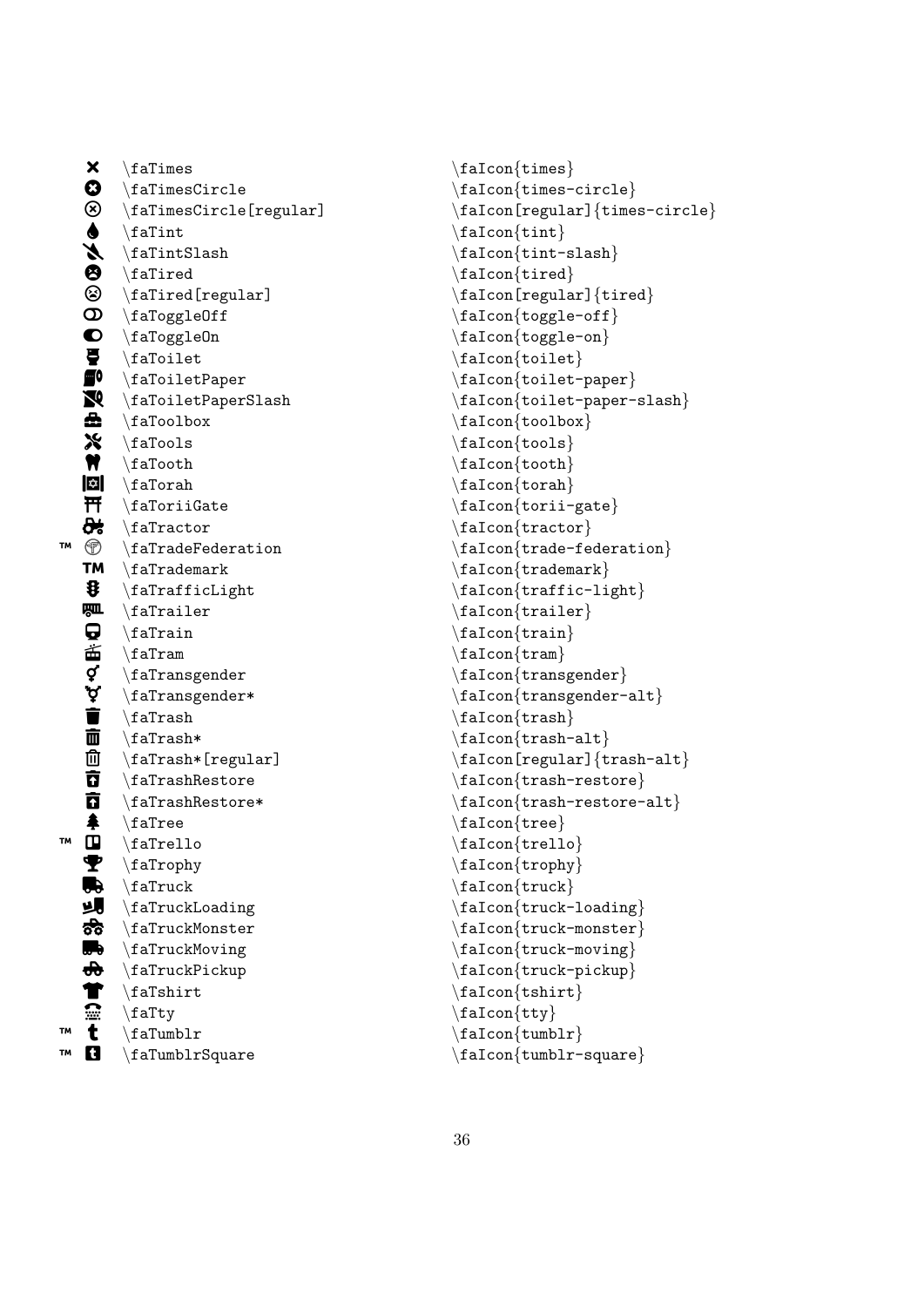|    | ❏                           | $\backslash$ faTv                     |
|----|-----------------------------|---------------------------------------|
| TM | $\bar{\bm{\varphi}}$        | $\forall$ faTwitch                    |
| TM | y                           | $\lambda$ faTwitter                   |
| TM | ם<br>1                      | $\setminus$ faTwitterSquare           |
| TM |                             | \faTypo3                              |
| TМ |                             | $\setminus$ faUber                    |
| TM |                             | $\setminus$ faUbuntu                  |
| TM |                             | $\hat{t}$                             |
| TM |                             | \faUmbraco                            |
|    |                             | $\Lambda$                             |
|    |                             | $\Lambda$                             |
| TM | ロのこの今で守りについての血穴に占い入土の今と2人のだ | $\Lambda$ raUncharted                 |
|    |                             | $\Lambda$                             |
|    |                             | $\setminus$ faUndo                    |
|    |                             | $\langle$ faUndo*                     |
| TM |                             | \faUniregistry                        |
| TM |                             | \faUnity                              |
|    |                             | $\langle$ faUniversalAccess           |
|    |                             | \faUniversity                         |
|    |                             | $\lambda$                             |
|    |                             | $\Lambda$                             |
|    |                             | $\Lambda^*$                           |
| TΜ |                             | $\{\text{falmsplash}\$                |
| TM |                             | $\lambda$                             |
|    |                             | $\setminus$ faUpload                  |
| TМ |                             | \faUps                                |
| TM |                             | $\langle f \text{aUsb}$               |
|    |                             | $\backslash$ faUser                   |
|    |                             | $\setminus$ faUser[regular]           |
|    |                             | $\text{\texttt{aluser}}$              |
|    |                             | $\texttt{dUserAltSlash}$              |
|    |                             | $\setminus$ faUserAstronaut           |
|    |                             | $\setminus$ faUser $C$ heck           |
|    |                             | $\backslash$ faUser $\texttt{Circle}$ |
|    |                             | $\verb \falserCircle[regular] $       |
|    |                             | $\backslash$ faUser $\texttt{Clock}$  |
|    |                             | \faUserCog                            |
|    |                             | \faUserEdit                           |
|    | <b>O © Jo Meistra</b>       | $\setminus$ faUserFriends             |
|    |                             | $\setminus$ faUserGraduate            |
|    |                             | $\backslash$ faUserInjured            |
|    | .<br>28                     | $\backslash$ faUserLock               |
|    | ஃ                           | $\setminus$ faUserMd                  |

\faIcon {tv } \faIcon {twitch } \faIcon {twitter } \faIcon {twitter-square } \faIcon {typo3 } \faIcon {uber } \faIcon {ubuntu } \faIcon {uikit } \faIcon {umbraco } \faIcon{umbrella} \faIcon {umbrella-beach } \faIcon {uncharted } \faIcon {underline } \faIcon{undo} \faIcon{undo-alt} \faIcon {uniregistry } \faIcon {unity } \faIcon {universal-access } \faIcon{university} \faIcon {unlink }  $\setminus$ faIcon $\{$ unlock $\}$ \faIcon {unlock-alt } \faIcon {unsplash } \faIcon {untappd } \faIcon{upload} \faIcon {ups }  $\setminus$ faIcon $\{$ usb $\}$ \faIcon {user }  $\setminus$ faIcon[regular] $\{ \text{user} \}$ \faIcon {user-alt } \faIcon {user-alt-slash } \faIcon {user-astronaut }  $\setminus$ faIcon $\{$ user-check $\}$ \faIcon {user-circle } \faIcon[regular] {user-circle } \faIcon {user-clock } \faIcon {user-cog } \faIcon {user-edit } \faIcon{user-friends} \faIcon {user-graduate } \faIcon {user-injured } \faIcon {user-lock } \faIcon{user-md}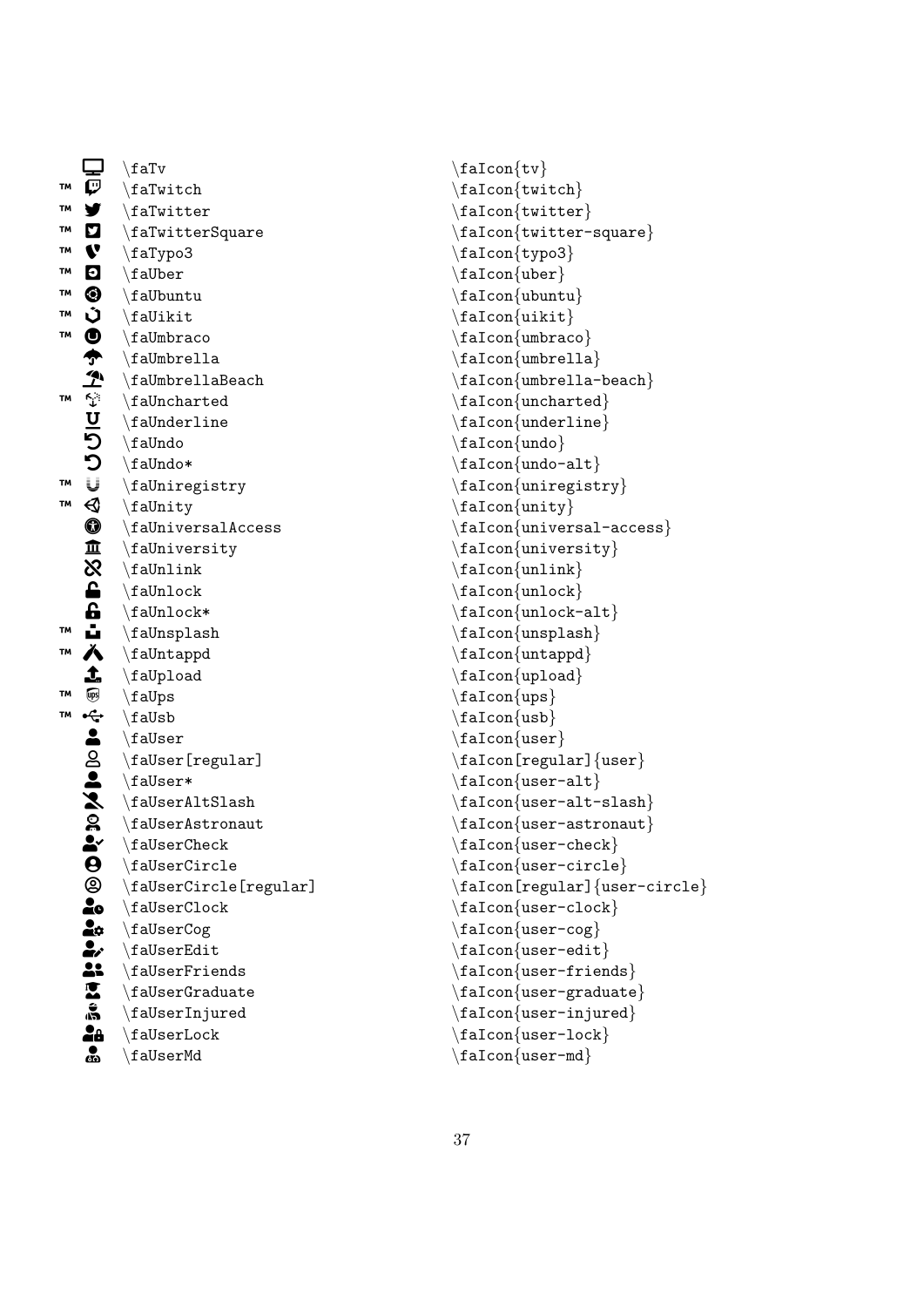|           |                                  | $\setminus$ faUserMinus       |
|-----------|----------------------------------|-------------------------------|
|           |                                  | $\setminus$ faUserNinja       |
|           |                                  | $\setminus$ faUserNurse       |
|           | $\ddot{u}$ is the set $\ddot{u}$ | $\setminus$ faUserPlus        |
|           |                                  | $\Lambda$                     |
|           | $\frac{1}{2}$                    | \faUsersCog                   |
|           |                                  | $\backslash$ faUserSecret     |
|           |                                  | $\Lambda$                     |
|           |                                  | $\backslash$ faUserSlash      |
|           |                                  | $\backslash$ faUsers $S$ lash |
|           | 意味を添います                          | $\setminus$ faUserTag         |
|           |                                  | \faUserTie                    |
|           |                                  | $\setminus$ faUserTimes       |
| TM        |                                  | \faUsps                       |
| <b>TM</b> | 0                                | $\setminus$ faUssunnah        |
|           |                                  | $\Lambda$                     |
|           | <b>ツノ</b> マ                      | $\setminus$ faUtensilSpoon    |
| <b>TM</b> |                                  | $\lambda$ ia<br>Vaadin        |
|           | <b>בן</b><br>ף                   | \faVectorSquare               |
|           |                                  | $\setminus$ faVenus           |
|           | ၺ                                | $\setminus$ faVenusDouble     |
|           | ဝံသူ                             | \faVenusMars                  |
|           | Ä                                | \faVest                       |
|           | 不好                               | $\backslash$ faVestPatches    |
| TM        |                                  | $\setminus$ faViacoin         |
| TM        | ď                                | \faViadeo                     |
| TM        | ŏ<br>∥                           | \faViadeoSquare               |
|           |                                  | $\tau$ ial                    |
|           | u                                | $\xi$ aVials                  |
| TM        | ٧                                | $\setminus$ faViber           |
|           | II<br>N                          | \faVideo                      |
|           |                                  | $\setminus$ faVideoSlash      |
|           | 幕                                | $\lambda$ ihara               |
| TM        | $\boldsymbol{\text{v}}$          | $\backslash$ faVimeo          |
| TМ        | $\boldsymbol{\mathsf{v}}$        | $\setminus$ faVimeoSquare     |
| TМ        | $\boldsymbol{\nu}$               | $\setminus$ faVimeoV          |
| TΜ        | V                                | $\setminus$ faVine            |
|           | ₩                                | $\forall$ faVirus             |
|           | ₩.                               | \faViruses                    |
|           | ☀                                | $\frac{1}{12}$                |
| TM        | Ж                                | $\forall$ faVk                |
| TΜ        | w                                | $\setminus$ faVnv             |
|           | مه                               | $\backslash$ faVoicemail      |

\faIcon{user-minus} \faIcon {user-ninja }  $\setminus$ faIcon $\{$ user-nurse $\}$ \faIcon{user-plus} \faIcon {users } \faIcon {users-cog }  $\setminus$ faIcon $\{$ user-secret $\}$ \faIcon {user-shield } \faIcon {user-slash } \faIcon {users-slash } \faIcon{user-tag} \faIcon {user-tie } \faIcon {user-times } \faIcon {usps } \faIcon {ussunnah } \faIcon {utensils } \faIcon {utensil-spoon } \faIcon {vaadin } \faIcon {vector-square } \faIcon {venus }  $\setminus$ faIcon $\{$ venus-double $\}$ \faIcon{venus-mars} \faIcon {vest }  $\setminus$ faIcon $\{ \text{vest-patches} \}$ \faIcon {viacoin } \faIcon {viadeo }  $\setminus$ faIcon $\{$ viadeo-square $\}$  $\setminus$ faIcon $\{$ vial $\}$ \faIcon {vials } \faIcon {viber } \faIcon {video }  $\setminus$ faIcon $\{$ video-slash $\}$ \faIcon {vihara } \faIcon {vimeo } \faIcon {vimeo-square } \faIcon {vimeo-v } \faIcon {vine } \faIcon {virus } \faIcon {viruses } \faIcon {virus-slash }  $\setminus$ faIcon $\{vk\}$ \faIcon {vnv } \faIcon{voicemail}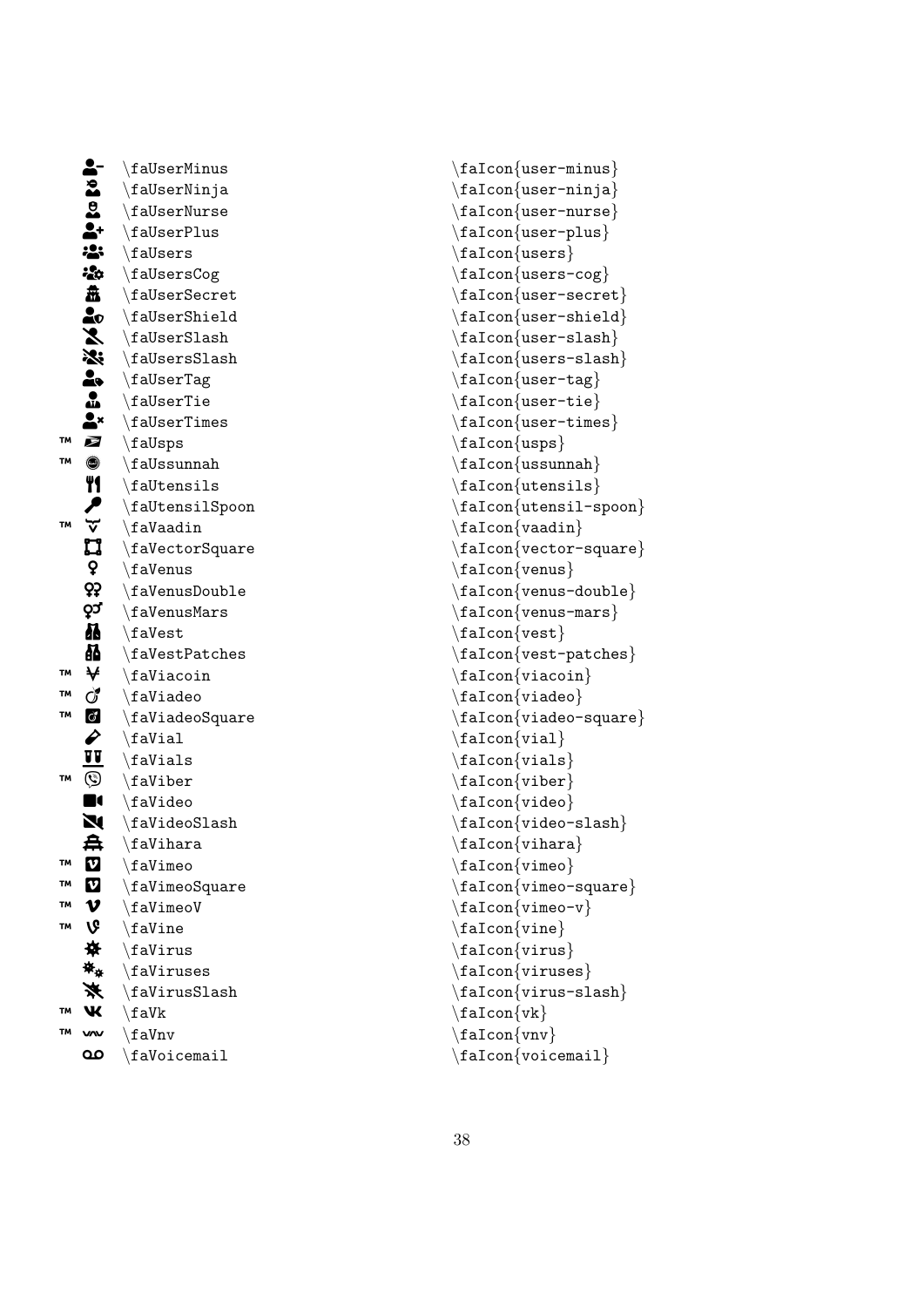|    | 合                                               | \faVolleyballBall                                              |  |  |  |
|----|-------------------------------------------------|----------------------------------------------------------------|--|--|--|
|    | $\blacklozenge$                                 | $\setminus$ faVolumeDown                                       |  |  |  |
|    | $\mathbf{R}$                                    | $\setminus$ faVolumeMute                                       |  |  |  |
|    | $\blacksquare$                                  | $\setminus$ faVolumeOff                                        |  |  |  |
|    | ◀»                                              | $\setminus$ faVolumeUp                                         |  |  |  |
|    | <u>.a</u>                                       | $\setminus$ faVoteYea                                          |  |  |  |
|    |                                                 | <b>DO</b> \faVrCardboard                                       |  |  |  |
| TM |                                                 | $\mathbb{V}$ \faVuejs                                          |  |  |  |
|    | $\boldsymbol{\dot{\pi}}$                        | \faWalking                                                     |  |  |  |
|    | $\blacksquare$                                  | $\hat{}$ faWallet                                              |  |  |  |
|    |                                                 | $\blacksquare$ \faWarehouse                                    |  |  |  |
| TΜ | $\mathbf{\hat{U}}$ \faWatchmanMonitoring        |                                                                |  |  |  |
|    |                                                 | $\mathbf{\cong}$ \faWater                                      |  |  |  |
|    |                                                 | $\P$ r \faWaveSquare                                           |  |  |  |
| TΜ |                                                 | $\circled{C}$ \faWaze                                          |  |  |  |
| TΜ |                                                 | $\mathbf{\omega}$ \faWeebly                                    |  |  |  |
| TΜ |                                                 | $\bullet$ \faWeibo                                             |  |  |  |
|    |                                                 | <b>②</b> \faWeight<br><b>A</b> \faWeightHanging<br>◆ \faWeixin |  |  |  |
|    |                                                 |                                                                |  |  |  |
| TΜ |                                                 |                                                                |  |  |  |
| TΜ | $\odot$                                         | \faWhatsapp                                                    |  |  |  |
| TM |                                                 | <b>9</b> \faWhatsappSquare                                     |  |  |  |
|    |                                                 | & \faWheelchair<br>$\bullet$ \faWhmcs<br>$\bullet$ \faWifi     |  |  |  |
| TΜ |                                                 |                                                                |  |  |  |
|    |                                                 |                                                                |  |  |  |
| TΜ | $W \setminus f$ aWikipediaW                     |                                                                |  |  |  |
|    | ಕೆ<br>$\lambda$ ia Wind                         |                                                                |  |  |  |
|    | $\mathbf{z}$<br>$\Lambda$ WindowClose           |                                                                |  |  |  |
|    | $\begin{array}{c}\n\hline\n\end{array}$         | $\setminus$ faWindowClose[regular]                             |  |  |  |
|    |                                                 | $\setminus$ faWindowMaximize                                   |  |  |  |
|    | $\Box$<br>$\setminus$ faWindowMaximize[regular] |                                                                |  |  |  |
|    |                                                 | $\setminus$ faWindowMinimize                                   |  |  |  |
|    |                                                 | $\setminus$ faWindowMinimize[regular]                          |  |  |  |
|    | ð                                               | $\Lambda$ WindowRestore                                        |  |  |  |
|    |                                                 | \faWindowRestore[regular]                                      |  |  |  |
| TM |                                                 | \faWindows                                                     |  |  |  |
|    | ■■グ!                                            | \faWineBottle                                                  |  |  |  |
|    |                                                 | $\Lambda$                                                      |  |  |  |
|    | ę                                               |                                                                |  |  |  |
| TΜ | WiX                                             | $\setminus$ faWix                                              |  |  |  |
| тм | չ                                               | \faWizards0fTheCoast                                           |  |  |  |
| тм | Wodu.                                           | $\setminus$ faWodu                                             |  |  |  |
| TМ | 參                                               | \faWolfPackBattalion                                           |  |  |  |

\faIcon{volleyball-ball} \faIcon {volume-down }  $\setminus$ faIcon $\{$ volume-mute $\}$  $\setminus$ faIcon $\{$ volume-off $\}$ \faIcon {volume-up } \faIcon {vote-yea } \faIcon {vr-cardboard } \faIcon {vuejs } \faIcon {walking }  $\setminus$ faIcon $\{$ wallet $\}$ \faIcon{warehouse} \faIcon{watchman-monitoring}  $\setminus$ faIcon $\{$ water $\}$ \faIcon {wave-square } \faIcon {waze } \faIcon{weebly}  $\setminus$ faIcon $\{$ weibo $\}$ \faIcon {weight } \faIcon{weight-hanging}  $\setminus$ faIcon $\{$ weixin $\}$ \faIcon {whatsapp } \faIcon{whatsapp-square}  $\setminus$ faIcon $\{$ wheelchair $\}$  $\setminus$ faIcon $\{$ whmcs $\}$ \faIcon{wifi} \faIcon {wikipedia-w }  $\setminus$ faIcon $\{$ wind $\}$  $\setminus$ faIcon $\{$ window-close $\}$ \faIcon[regular] {window-close }  $\setminus$ faIcon $\{$ window-maximize $\}$ \faIcon[regular] {window-maximize } \faIcon {window-minimize } \faIcon[regular] {window-minimize }  $\setminus$ faIcon $\{$ window-restore $\}$ \faIcon[regular] {window-restore } \faIcon{windows} \faIcon {wine-bottle }  $\setminus$ faIcon $\{$ wine-glass $\}$ \faIcon {wine-glass-alt }  $\setminus$ faIcon $\{$ wix $\}$ \faIcon {wizards-of-the-coast } \faIcon{wodu} \faIcon {wolf-pack-battalion }